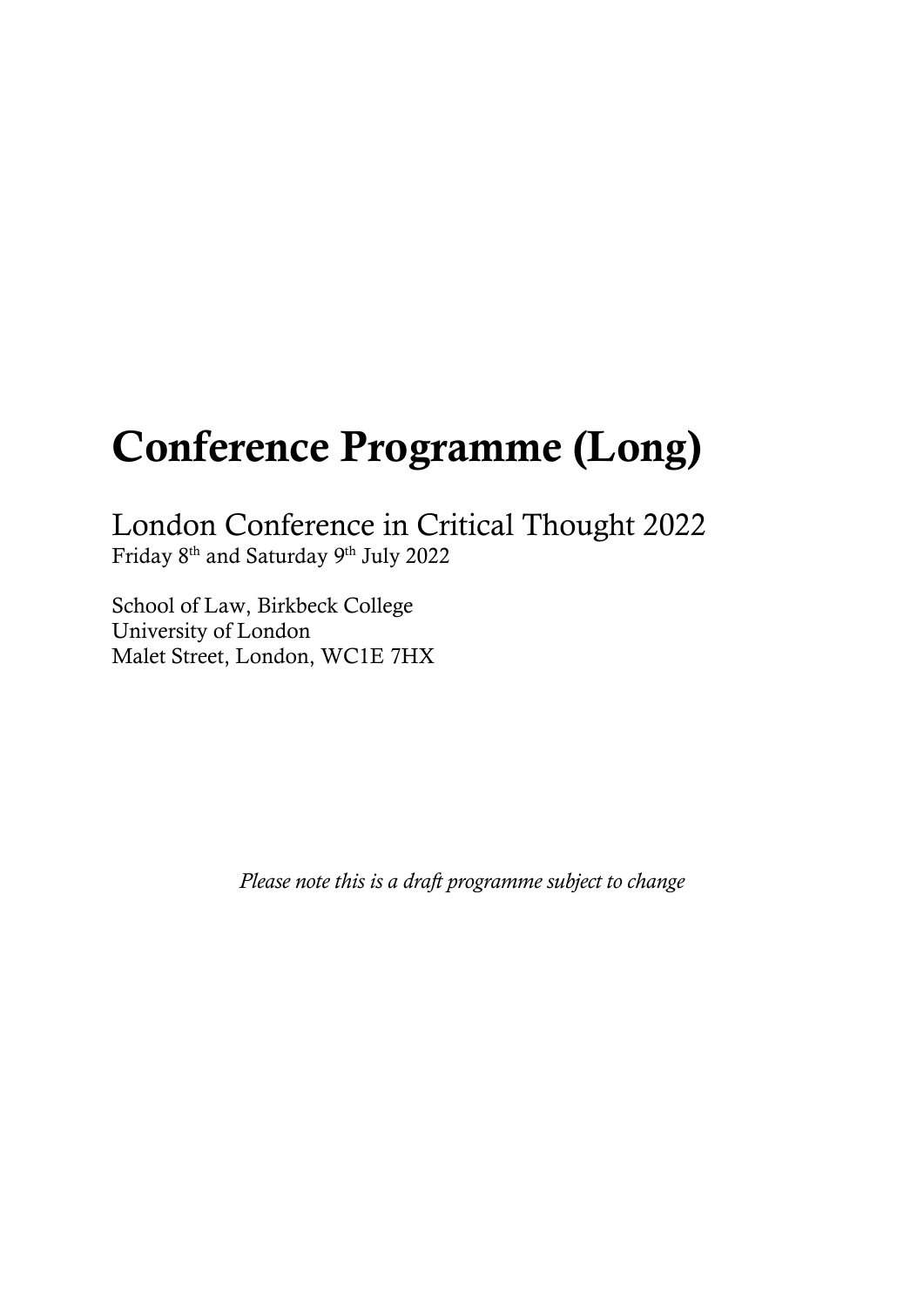# London Conference in Critical Thought 2022

The LCCT is back for 2022. First established in 2011, the London Conference in Critical Thought (LCCT) is a free, inter-institutional, interdisciplinary conference in critical thought that takes place annually in institutions across London. It is envisaged as a space for those who share theoretical approaches and interests but who may find themselves at the margins of their academic department or discipline.

LCCT follows a non-hierarchical and decentralised model of organisation that undoes conventional academic distinctions between plenary lectures and break-out sessions, aiming instead to create opportunities for intellectual critical exchange regardless of participants' disciplinary field, institutional affiliation, or seniority. Following this decentralised, 'margins-atthe-centre' logic, LCCT has no overarching or predetermined theme. Each year the conference's intellectual content and academic tone are set by thematic streams that are conceived, proposed and curated by a group of stream organisers. Each stream generates its own intellectual rationale and Call for Presentations, with conference participants responding to the accepted stream proposals.

In addition to the stream organisers, the conference is volunteer run by the London Critical Collective, this year Chris Henry, Craig Lundy, Matt Mahon, Victoria Ridler, Tom Trevatt, and Samuel Wilson. The Collective is grateful for the support of the School of Law at Birkbeck College for hosting the LCCT 2022.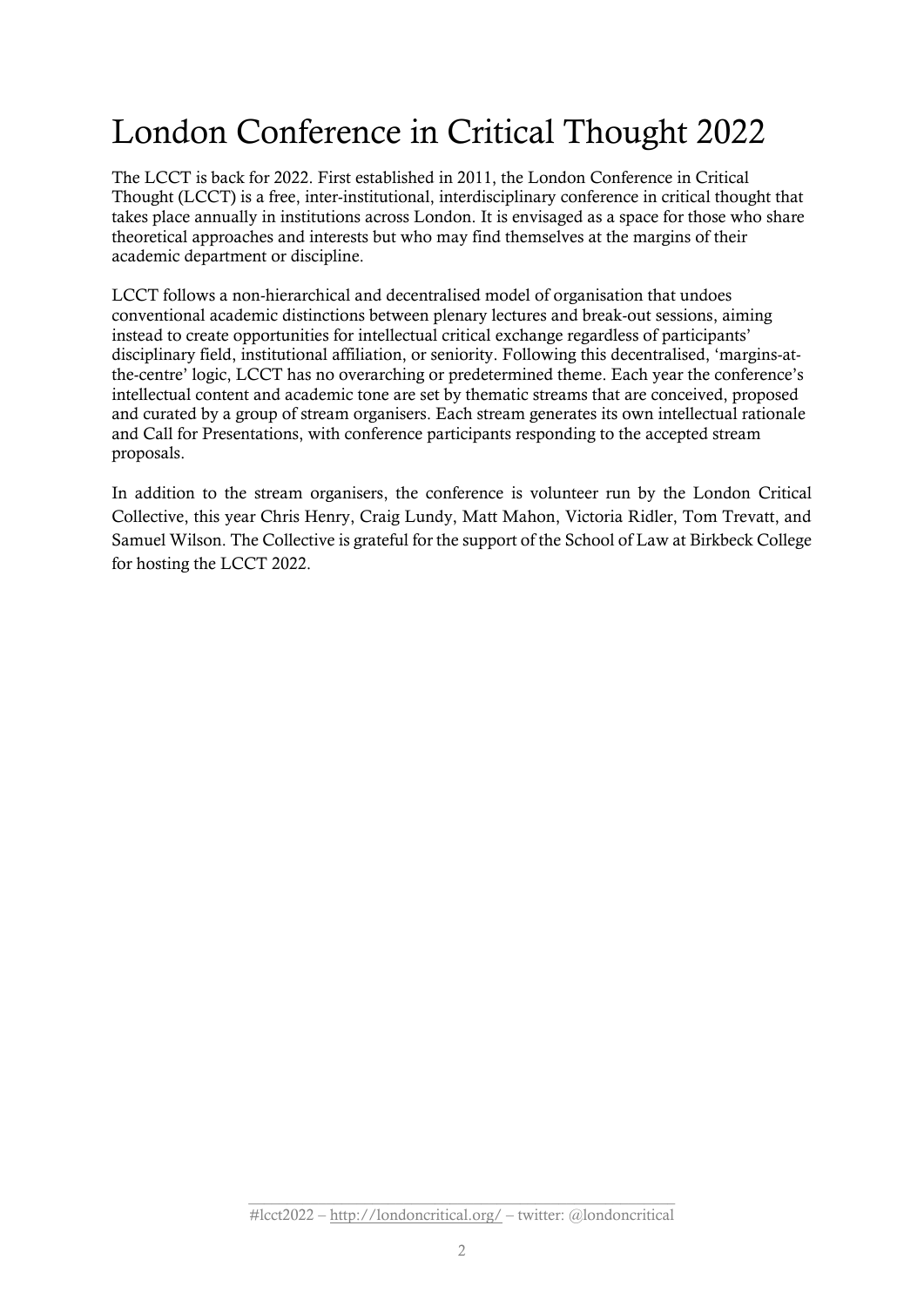# Conference Streams

Art Practice and Critical Pedagogy Hair Club Paul Stewart Kelly Lloyd, Michal Lynn Shumate &

Autotheory: Criticism and Practice Becky McLaughlin & Eric Daffron The Measurement and

**Common Ground:** Tania de St Croix Between Geology & Art

Counter- and Critical- Anna Waldenström, Infrastructures Kate Astall, Marigó Oulis & Luke Collison Shailesh Kumar

The 'Employability' Agenda in Negativity in Contemporary Higher Education Continental Thought Ricky Gee Evrim Bayindir

The End of Biopolitics? Social Media Empires Hye Yun Kang Christine Goding-Doty

Extra-Institutionality Sticky Matters **and the Political** The Harshavardhan Bhat & Rowan Lear George Lynch, Hatty Nestor & Rosie Woodhouse

From Socially Engaged Art to To Be Monstrous **Socially Engaged Humanities** Katharina Donn Ewelina Chwiejda

Suzanne Gold

Surveillance of Practice

# Kelcy Davenport & Sarah Strachan Misunderstandings and In/Justice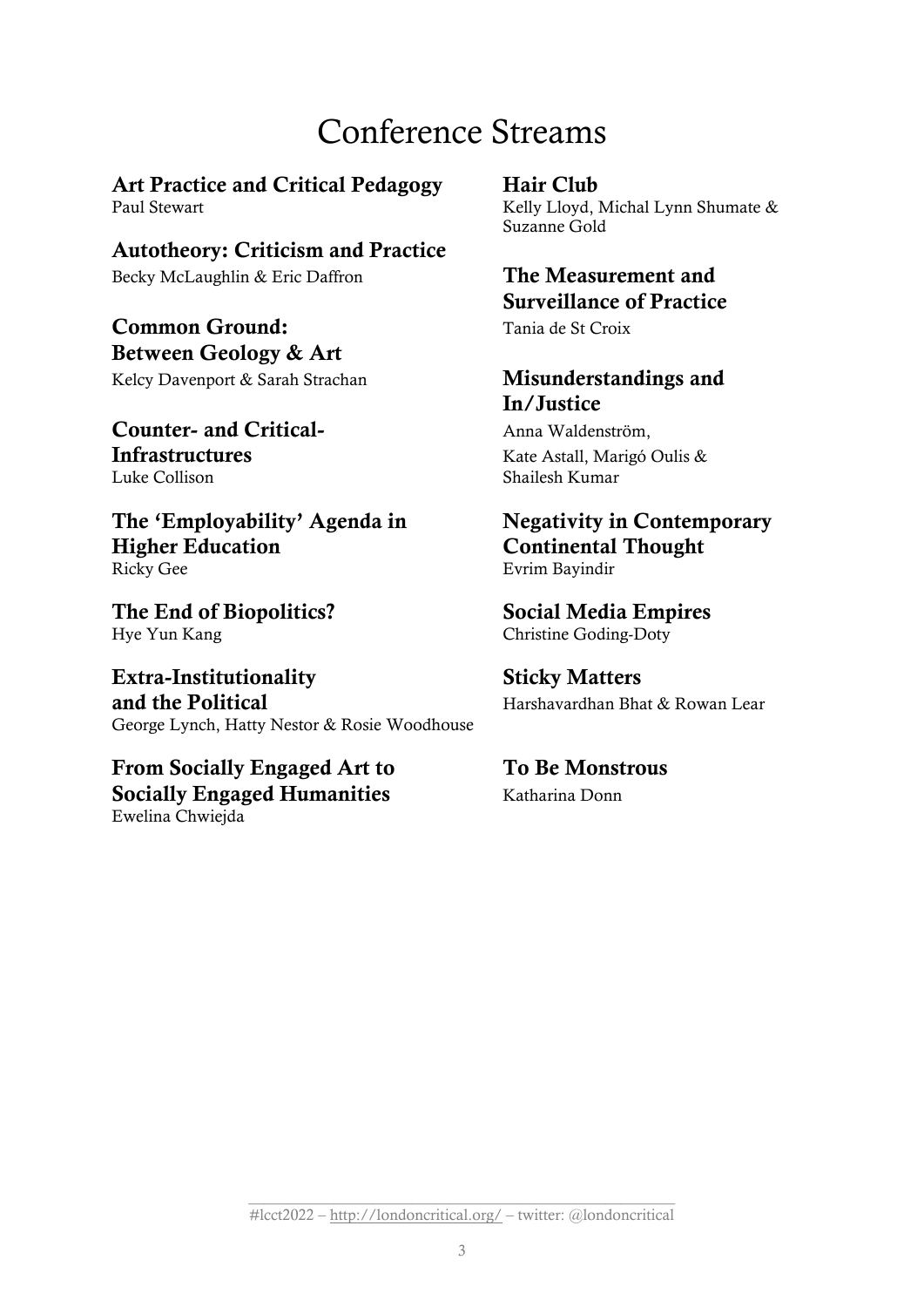# **Contents**

| <b>Information for Participants</b>                                    | 5  |
|------------------------------------------------------------------------|----|
| Overview                                                               | 7  |
| Friday 8 <sup>th</sup> July                                            | 8  |
| $9:00-9:30$ – Registration                                             | 8  |
| $9:30-11:00$ – Parallel Sessions 1                                     | 8  |
| $11:00-11:30$ – Break                                                  | 13 |
| $11:30-13:00$ – Parallel Sessions 2                                    | 13 |
| 13:00-14:00 – Lunch Break (food not provided)                          | 18 |
| $14:00-15:30$ – Parallel Sessions 3                                    | 18 |
| $15:30-16:00$ – Break                                                  | 23 |
| $16:00-17:30$ – Parallel Sessions 4                                    | 23 |
| 17:30 – Drinks Reception and Book/Exhibition Launch: After             |    |
| <i>Progress</i> , edited and curated by Martin Savransky & Craig Lundy |    |
| 27                                                                     |    |
| Saturday 9 <sup>th</sup> July                                          | 29 |
| $9:00-9:30$ – Registration                                             | 29 |
| $9:30-11:00$ – Parallel Sessions 1                                     | 29 |
| $11:00-11:30$ – Break                                                  | 33 |
| $11:30-13:00$ – Parallel Sessions 2                                    | 33 |

13:00-14:00 – Lunch Break (food not provided) 40 14:00-15:30 – Parallel Sessions 3 40 15:30-16:00 – Break 46 16:00-17:30 – Parallel Sessions 4 46 17:30 – Post-Conference Drinks at Local Pub 51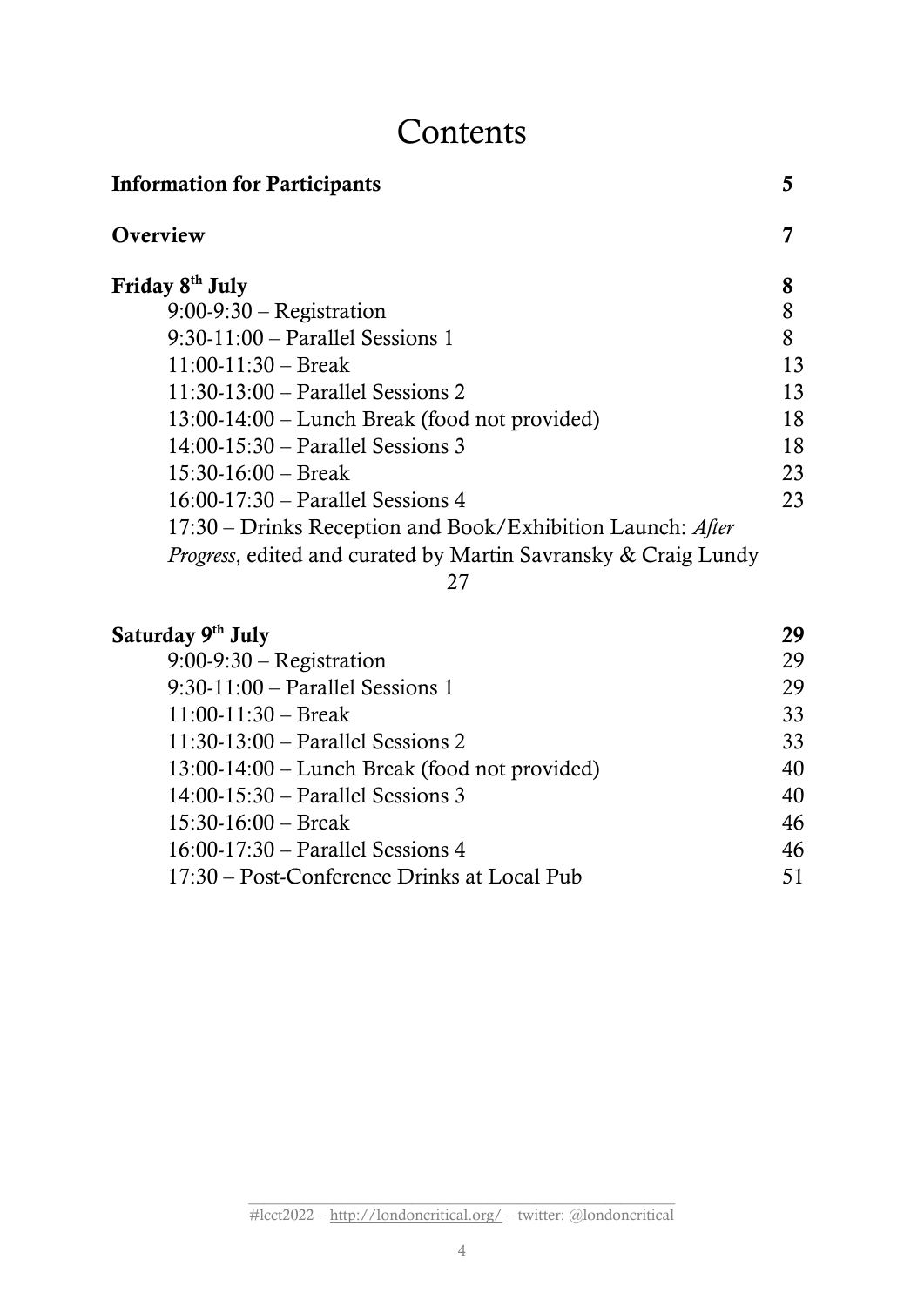# Information for Participants

# Registration and Information

All participants are asked to register online, however we also ask that you to check in at the registration desk to confirm your arrival at the conference. The registration desk can be found in rooms G13/G14 in the main Malet Street building – entrance from Torrington Square.

[Online Registration](https://www.bbk.ac.uk/events/remote_event_view?id=32092)

# Location

The conference will be held in the 'Main' Birkeck building on Malet Street. Please note that the entrance is from Torrington Square:

Torrington Square, Bloomsbury, London, WC1E 7JL [\(Google Maps\)](https://www.google.com/maps/place/Torrington+Square,+Bloomsbury,+London+WC1E+7JL/@51.5223567,-0.1320377,17z/data=!3m1!4b1!4m5!3m4!1s0x48761b2e31b1aab3:0x42170d989c791143!8m2!3d51.5223534!4d-0.129849)

Further information, including travelling to Birkbeck, can be found here: <https://www.bbk.ac.uk/maps>

# Funding

The conference is free to attend for all, run by volunteers, and supported each year by different academic institutions who provide rooms and resources. Unfortunately, the LCCT cannot provide funds to support those travelling to the conference with limited or no institutional support.

# Volunteering

The LCCT is organised and run on a completely volunteer basis by a bunch of academics from different institutions, disciplines, et cetera. To keep the conference vibrant and sustainable, we work to encourage new people to get involved, from organising logistics and debating how to frame the call for papers, to attending the desks at the event itself! If you would like to get involved please do get in touch to find out about opportunities to assist.

# Location and Eating

Coffee/tea will be provided near the Registration Desk, but participants will need to organise their own food. Being at the very core of London, there are a number of cafés, pubs and restaurants a few minutes' walking-distance from the conference venue.

# Socialising

On the Friday evening we will have the conference reception / book launch event in the Registration Desk area. We will also announce a pub location for all those keen to continue the conversations on Saturday night after the end of the conference.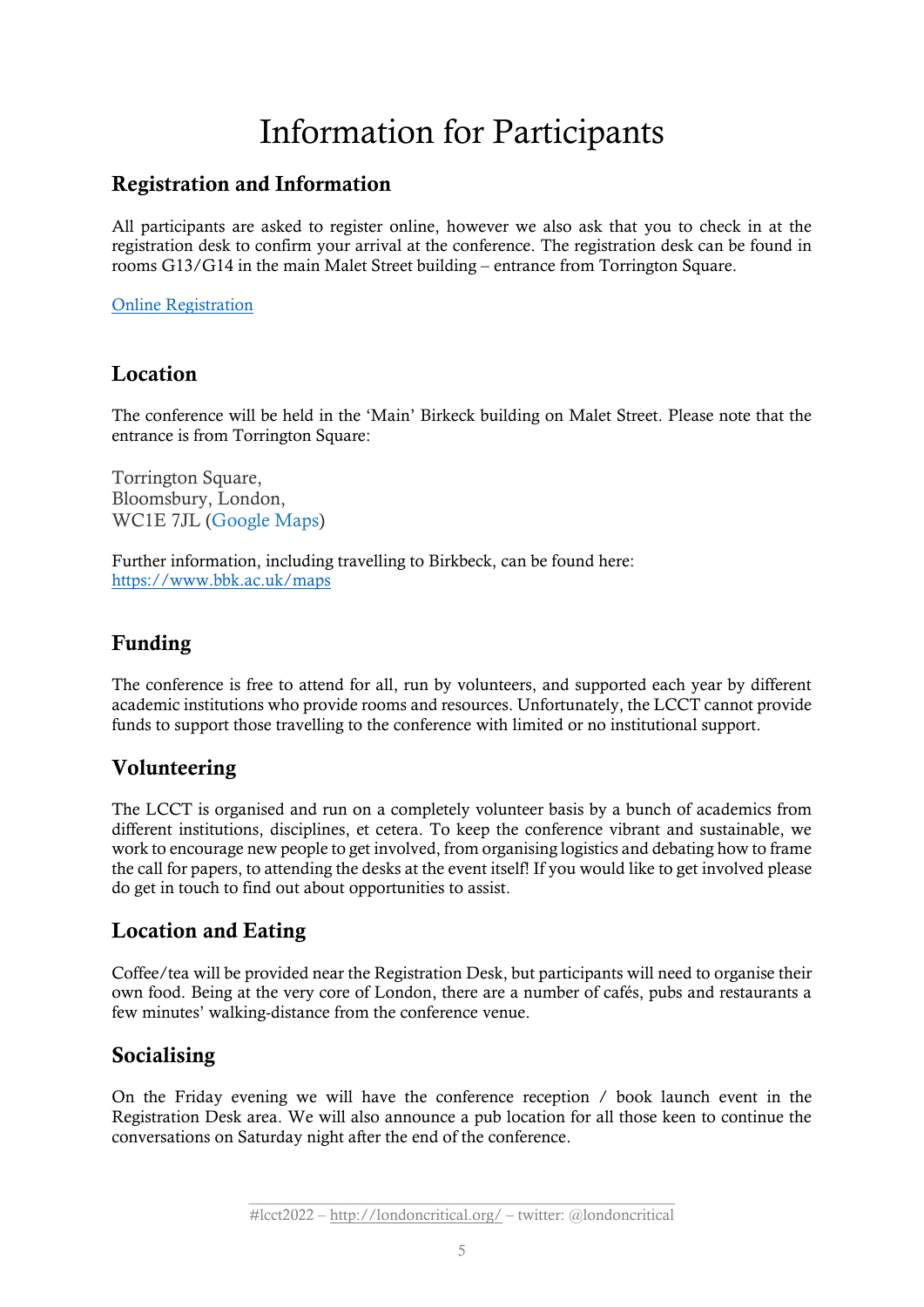\_\_\_\_\_\_\_\_\_\_\_\_\_\_\_\_\_\_\_\_\_\_\_\_\_\_\_\_\_\_\_\_\_\_\_\_\_\_\_\_\_\_\_\_\_\_\_\_\_\_\_\_\_\_\_ #lcct2022 – <http://londoncritical.org/> – twitter: @londoncritical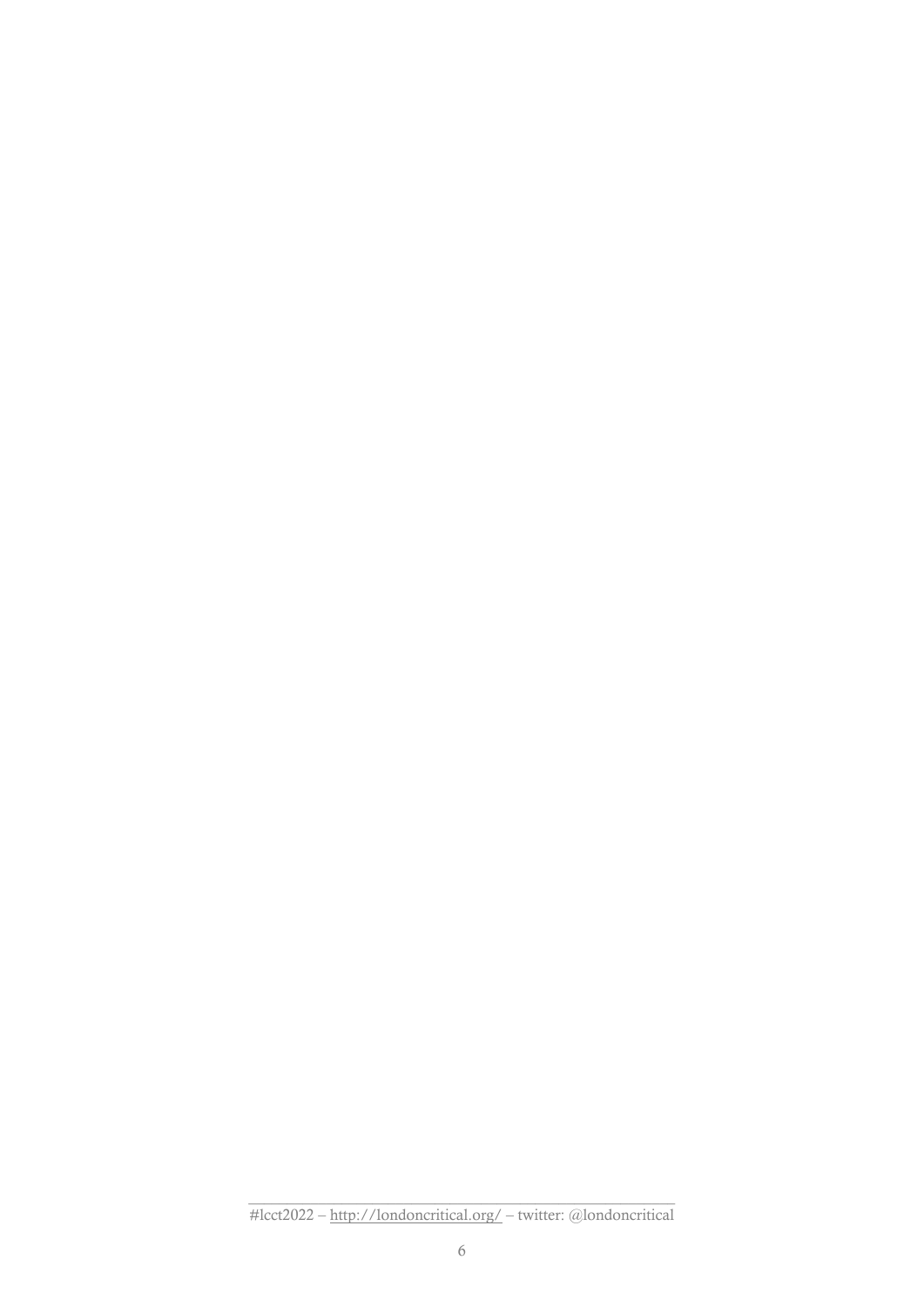# **Overview**

| 8th July    | Room 1                                                         |                                 | Room <sub>2</sub>                        |                                                           | Room 3                                          |                                                                              | Room 4                                                  |                                 |  |
|-------------|----------------------------------------------------------------|---------------------------------|------------------------------------------|-----------------------------------------------------------|-------------------------------------------------|------------------------------------------------------------------------------|---------------------------------------------------------|---------------------------------|--|
| $9:00-9:30$ | Registration                                                   |                                 |                                          |                                                           |                                                 |                                                                              |                                                         |                                 |  |
| 9:30-11:00  | Autotheory 1                                                   |                                 | Hair Club 1                              |                                                           | Negativity 1                                    |                                                                              | Measurement/Sur<br>veillance of<br>Practice 1           |                                 |  |
| 11:00-11:30 | <b>Break</b>                                                   |                                 |                                          |                                                           |                                                 |                                                                              |                                                         |                                 |  |
| 11:30-13:00 | <b>Sticky Matters 1</b>                                        |                                 | Critical<br>Employability 1              |                                                           | Negativity 2                                    |                                                                              | Art Practice and<br>Critical Pedagogy<br>1              |                                 |  |
| 13:00-14:00 | <b>Break</b>                                                   |                                 |                                          |                                                           |                                                 |                                                                              |                                                         |                                 |  |
| 14:00-15:30 | Extra-<br>Institutionality 1                                   |                                 | Misunderstandings<br>and In/Justice 1    |                                                           | From Socially<br>Engaged Art to<br>Humanities 1 |                                                                              | Counter and<br>Critical<br>Infrastructures 1            |                                 |  |
| 15:30-16:00 | <b>Break</b>                                                   |                                 |                                          |                                                           |                                                 |                                                                              |                                                         |                                 |  |
| 16:00-17:30 | Autotheory 2<br>(PERFORMANCE)                                  |                                 |                                          | Measurement/Surve<br>illance of Practice 2                |                                                 | To Be Monstrous 1                                                            | Art Practice and<br>Critical Pedagogy<br>$\mathfrak{D}$ |                                 |  |
| 17:30       | Drinks Reception and Book/Exhibition Launch ('After Progress') |                                 |                                          |                                                           |                                                 |                                                                              |                                                         |                                 |  |
| 9th July    | Room 1                                                         |                                 | Room <sub>2</sub>                        | Room 3                                                    |                                                 | Room 4                                                                       |                                                         | Room 5                          |  |
| $9:00-9:30$ | Registration                                                   |                                 |                                          |                                                           |                                                 |                                                                              |                                                         |                                 |  |
| 9:30-11:00  | <b>Sticky Matters</b><br>2                                     | Negativity 3                    |                                          | From Socially<br><b>Engaged Art</b><br>to Humanities<br>2 |                                                 | Measurement/Sur<br>veillance of<br>Practice 3<br>(PARTICIPATORY<br>DIALOGUE) |                                                         | Extra-<br>Institutionality<br>2 |  |
| 11:00-11:30 | <b>Break</b>                                                   |                                 |                                          |                                                           |                                                 |                                                                              |                                                         |                                 |  |
| 11:30-13:00 | Critical<br>Employability<br>2                                 | Common<br>ground                |                                          | <b>Art Practice</b><br>and Critical<br>Pedagogy 3         |                                                 | Counter and<br>Critical<br>Infrastructures 2                                 |                                                         | The End of<br>Biopolitics 1     |  |
| 13:00-14:00 | Lunch Break                                                    |                                 |                                          |                                                           |                                                 |                                                                              |                                                         |                                 |  |
| 14:00-15:30 | <b>Sticky Matters</b><br>3 (WORKSHOP)                          | To Be<br>Monstrous <sub>2</sub> |                                          | Misunder-<br>standings and<br>In/Justice 2                |                                                 | Social Media<br>Empires                                                      |                                                         | The End of<br>Biopolitics 2     |  |
| 15:30-16:00 | <b>Break</b>                                                   |                                 |                                          |                                                           |                                                 |                                                                              |                                                         |                                 |  |
| 16:00-17:30 | <b>Art Practice</b><br>and Critical<br>Pedagogy 4              |                                 | Hair Club 2<br>(COMMUNITY<br>DISCUSSION) | Negativity 4                                              |                                                 | Measurement/Sur<br>veillance of<br>Practice 4 (joint<br>panel with SME)      |                                                         | Autotheory 3                    |  |
| 17:30       | Post-Conference Drinks<br>Location TBC                         |                                 |                                          |                                                           |                                                 |                                                                              |                                                         |                                 |  |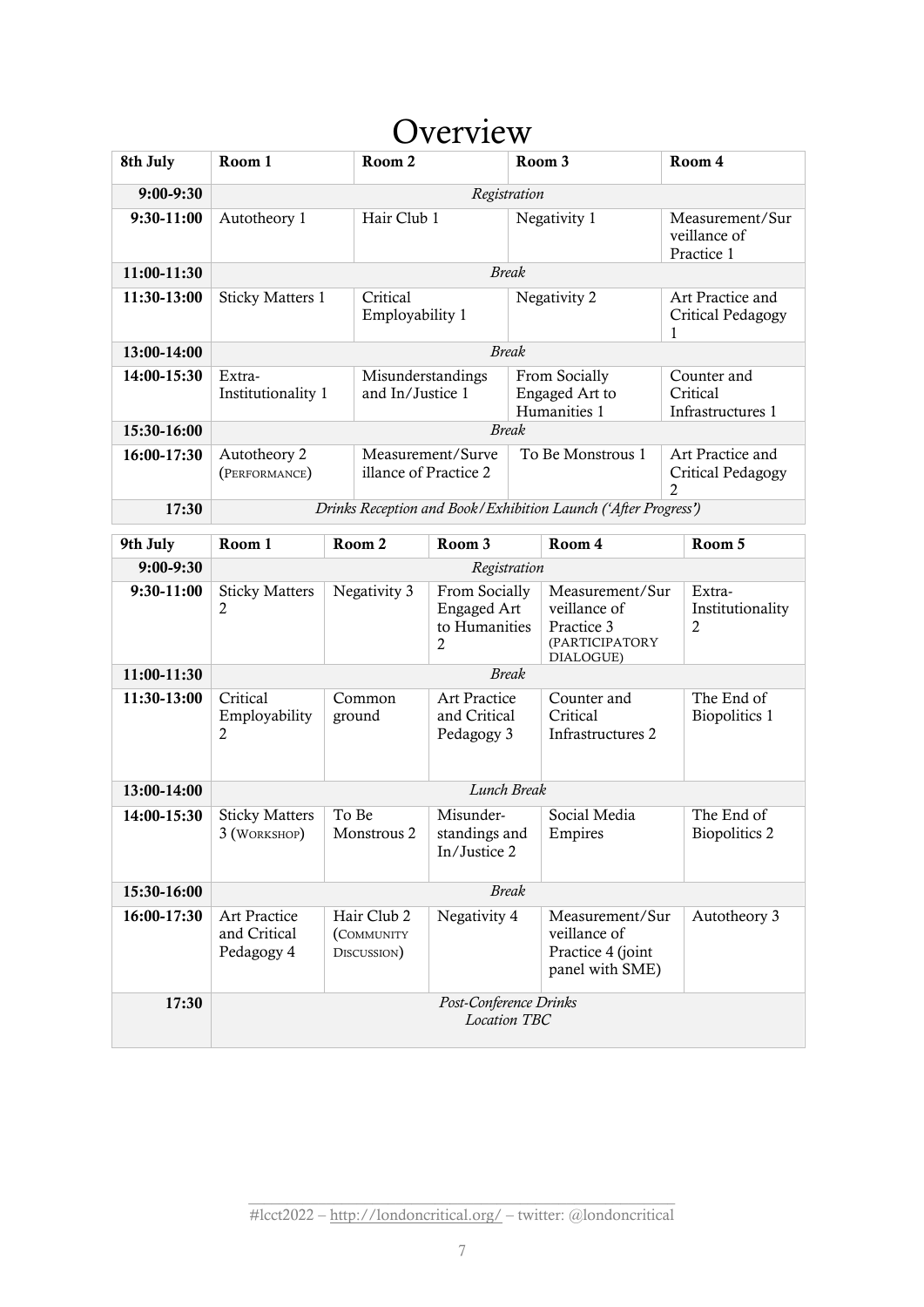# Friday 8<sup>th</sup> July

# 9:00-9:30 – Registration

# 9:30-11:00 – Parallel Sessions 1

Room 1 – Autotheory 1

# Join the Movement When you Feel Ready

*Sophie Chapman*

A live reading and performance of my text 'join the movement when you feel ready'. Written during a residency in 2018 that was the culmination of both a long period of research which involved travelling around the UK to meet with women holding space in different ways for their communities - and - recently coming to terms with and coming out as gay. It weaves together questions around what it means to be a body in relation to others, politically and personally, and the parts where that causes friction up between. Using citations from queer and feminist literature as well as songs that resonated during the period to draw out affective and knotty coagulations on moving, spatial justice, and to what extent you can shape the world you are in and know your own personhood. Repetitions, time folds and the voice sounding these internal webs into external stickiness mixed with the affective quality of the sung voice and physical movement, aiming to draw people into the words and out again into their own personal reflections and ruminations.

This work then influenced a set of clay and bronze objects - 'sympoetic tools' - part of a wider work with my then collaborator Kerri Jefferis called 'guttural living' that we used during workshops with others to draw out these questions through movement. Also using the highlighted words as a score for this work 'edge gestures'. So I'd be interested in a conversation too around the way autotheory can springboard other things through the act of score making etc. to bring liveness into text back out to liveness and so on as dialogical/pedagogical tools also.

## Auto-Parts: Performance Vehicles & Encounter Driven Practices

*Adam Denton*

*Trusting the search, the open-ended, suddenly upended, careering off the road, an encounter, intraconurbational movement, underset, being on and of the move. A parked car leaks heavy metals into the pavement.* 

*Auto-Parts* deploys a method that is an attempt to be the (en)counter-measure of the unforeseeable in its own production. Through an *essaying* approach that is foundational and fluid, the methodology has been most recently explored and developed by the author, myself, through conference presentations at the Punk Scholars (Newcastle 2019), Urban Assemblage (London 2021) and Together/Apart (Toronto 2021).

For LCCT, *Auto-Parts* will be executed in a live composed, *noisessay* making context, that reposits situated and captured live action in a theoretical framework: aiming towards the generative and mutating. Drawing on sonic practices, both locational and itinerant, the 'touring artist' is cast as (re)searcher at large and engages with the problematics that this self-casting comprises. The method seeks to implement 'noise that disturbs it's own production' (Mattin 2017) and ask: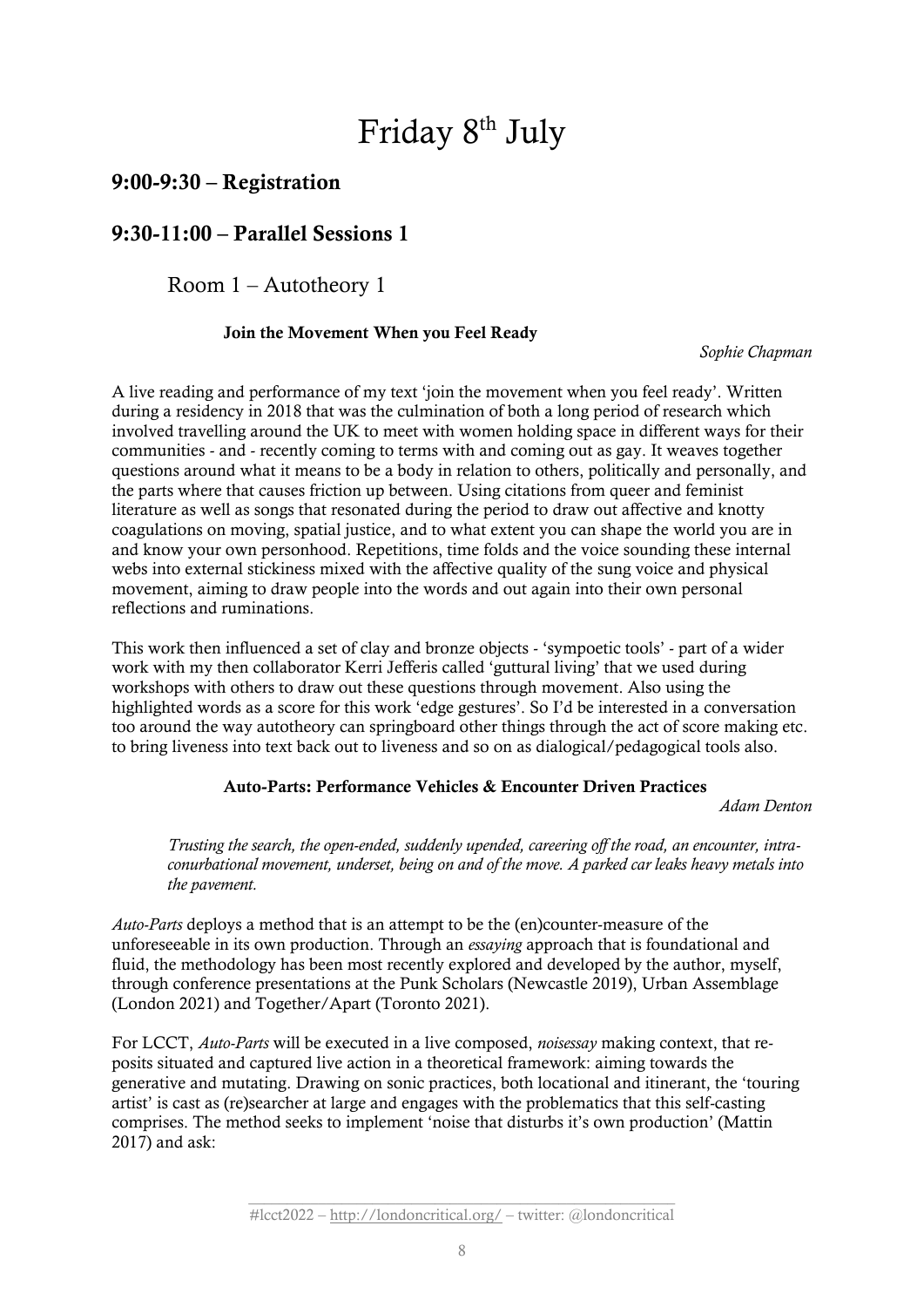who can move? who can't?

who's missing?

How does a 'we' get to where we share, where *auto* approaches become collective concerns: a gathering up, on and of the road?

To (en)counter the financially driven, sorting machines of the expanding and contracting contemporary city, where the majority of this work takes place, *we* attempt to get to know, through doing, the composition, decomposition and re-composition of places of action and as AbdouMalik Simone defines – *the extensions of the urban* (2021).

# Bridges, Sequences, Peel-offs: Equipment of the Body's Reasoning

*Marjana Krajac*

In March 2016 I spent a week in Maribor, observing ballet rehearsals at the Slovene National Theatre. To reach the theatre, I had to walk the bridge over a monumental river Drava where I had my first encounter with some kind of an anxious dread and a corporeal paralysis while going across: the structure is about to collapse. There was absolutely no reason for my corporeal distress—polite traffic of walkers and cars posed no immediate danger, and the walk should have been picturesque and lovely. And yet, I was almost fainting. To keep walking, I fixed my gaze on the pavement and slowed my breath. Once on the other side I crashed at the park bench. What did just happen? I had no usable conclusion.

In *Building, Dwelling, Thinking*, Heidegger suggests that "the bridge does not first come to a location to stand in it; rather, a location comes into existence only by virtue of the bridge." A collapse that I was dreadfully counting on is not (in absolute terms) incorrect as there is truly *nothing there* prior to me emerging to myself as constitutive of *equipment* of the bridge that then equips *me* in return. In other words, my dread is not my body's inadequacy to come to terms with its environment. On the contrary, it's my body *coming to terms* with it while operating from a place of *a body*. In this paper, therefore, I argue that the body belongs to such multispectral equipment and is intelligible only with environments that it moves and equips. My aim is to give several accounts of the suggestion while exploring its autotheoretic potential.

# Room 2 – Hair Club 1: Hair Salon

## Zalumma Agra, the 'Star of the East': a controversial micro-history of representation

*Ginevra Ludovici*

At the end of the 19th century, a young woman named Zalumma Agra ('Star of the East') started to gain popularity in the United States. Her fame was mainly due to the promotion activity carried out by American circus businessman Phineas Taylor Barnum, who marketed her and other so-called 'Circassian beauties' as symbols of racial purity.

By assembling popular scientific theories with fictional facts, Barnum created a false but extremely appealing narrative for the thousands of visitors who came to see his shows at the American Museum in New York. He deliberately used the traumatic history of Circassia, a contested zone in the Northern Caucasic region, to convey a story of poverty, illiteracy, harem life, and heroic rescue from slavery. Circassian women were indeed showcased as examples of rare beauty that some educated Western men saved from a life of oblivion and violence. Such cultural appropriation performed by Barnum was a refined engineering work, which was wellfitting with the stream of cultural commentaries about Circassians provided by many European and American literature authors throughout the 18th and 19th centuries.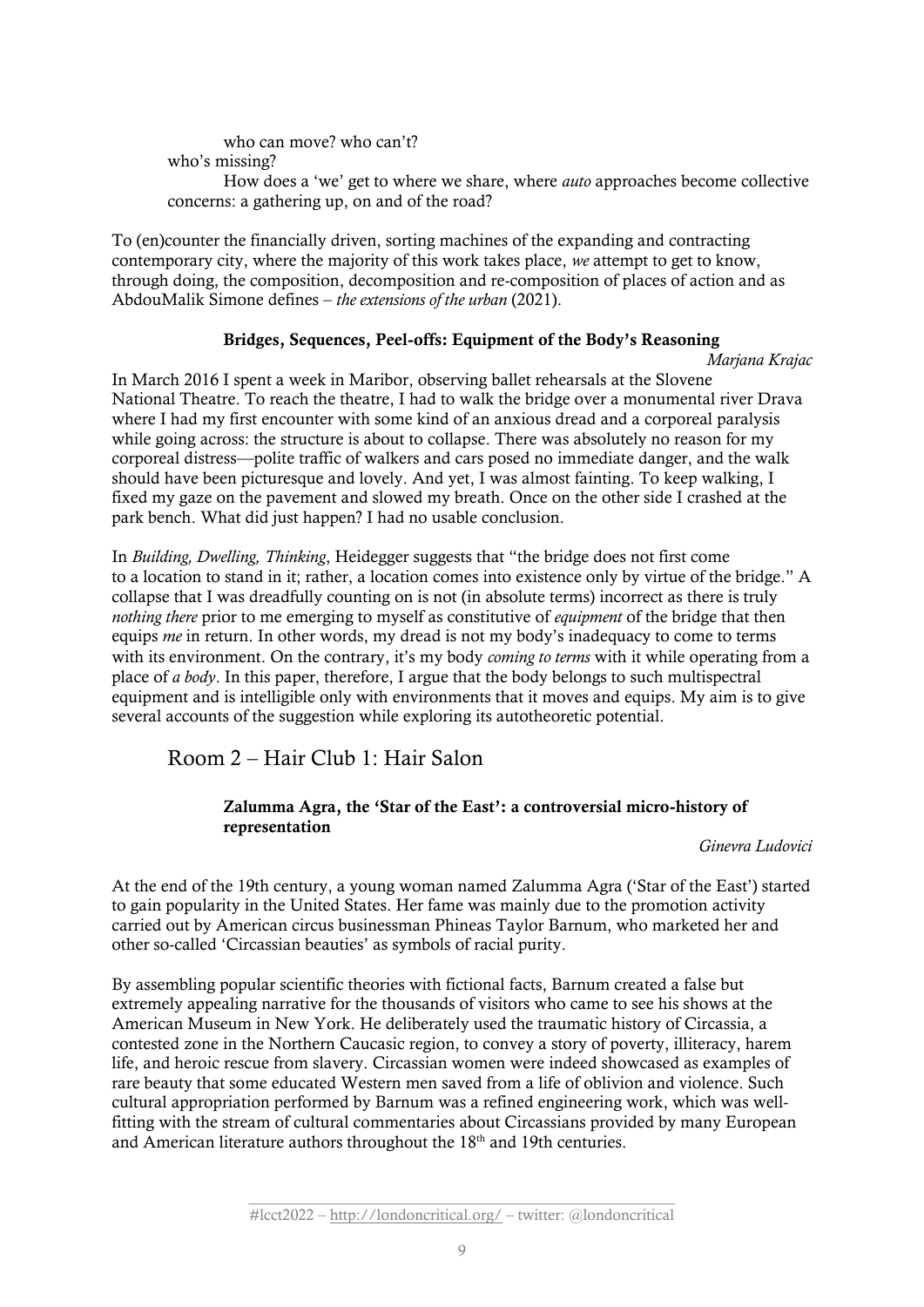However, the Circassians that Barnum exhibited were not speaking their native language or look like the Circassian women of that time – a fact visible especially in their big curly hairstyle. The contribution sheds light on the representation of 'Circassian beauties' by exploring how they became an invented trope of circus spectacle and how this construed narrative developed over time in the visual sphere, through the specific micro-history of Zalumma Agra.

#### Wigging out and De-Dragging

*Matthew de Kersaint Giraudeau, Tammy Reynolds and Midgette Bardot*

In Ariel Osterweis's writing on the American choreographer Trajal Harrell's work *Twenty Looks or Paris is Burning at the Judson Church (XL)* (2012), she coins the term 'de-drag(ging)' to describe the way Harrell tones down and decelerates, slows and mutes movements taken from voguing and the earlier Harlem Ballroom scene as well as disrobing the moves of their traditional costume of feminine drag. Osterweis then describes how Harrell 're-drags' the moves in the garb of performance art and modern dance (blank face, black shirt and trousers), and other 'looks' such as 'West Coast Preppy School Boy'. The implication in Harrell's work, and in theoretical works like Judith Butler's *Gender Trouble* (1990) is that all clothing can be understood as gendered costume or drag, and by de-dragging the choreography of (black, queer) voguing, he makes clear that the (white, cis, hetro) choreography of the artists and dancers associated with the Judson Memorial Church were also performing their identities along with their dance moves.

In this performed lecture with video, I will talk with the live artist Tammy Reynolds about my use of 'de-dragging' in my practice based research. Reflecting on a large-scale performance to camera installation I made with the performance artist Daniel Oliver and the live artist and drag artist Tammy Reynolds, I will focus in on two short performance videos involving Tammy's collection of wigs that they normally use for their drag act.

In all the other videos, Tammy and Daniel are 'de-dragged' and 're-dragged' - deprived of their usual costumes and forced to wear a different costume. But, in these videos, Tammy, Daniel and I wear, play with and de/re-appropriate Tammy's super fem wigs as live art props, twisting the gender-play of drag into blank ironic anti-comic performances.

Me and Tammy will try to work out what it means to do what we did, in relation to their comic drag practice and my comic performance art practice.

## Untitled paper

#### *Sophie Mak-Schram*

In 2018, I made a video work called Tools of the Talking Trade. Based on six weeks spent at a hairdressers in Liverpool, the video imagines the hairdresser of the future guiding you through the do's and don't's of speaking in virtual tongues.

The hair salon, as a technology-free space that is characterised by conversation, was a place where I wanted to explore the slippage between work and leisure through communication styles in each. I was thinking about how platforms such as Slack encourage us to speak in digital forms that draw from our leisure or connective instincts, and capitalise on that to keep us working, particularly through the illusionary emancipator of the smartphone.

Tools of the Talking Trade speculates about the future of digital communication, and the increasingly blurry distinction between work and leisure that digital communication facilitates. Siri, Alexa and your conversationally-adept hairdresser merge, talking you through a metaphorical haircut that teaches you how to digitally communicate for this future.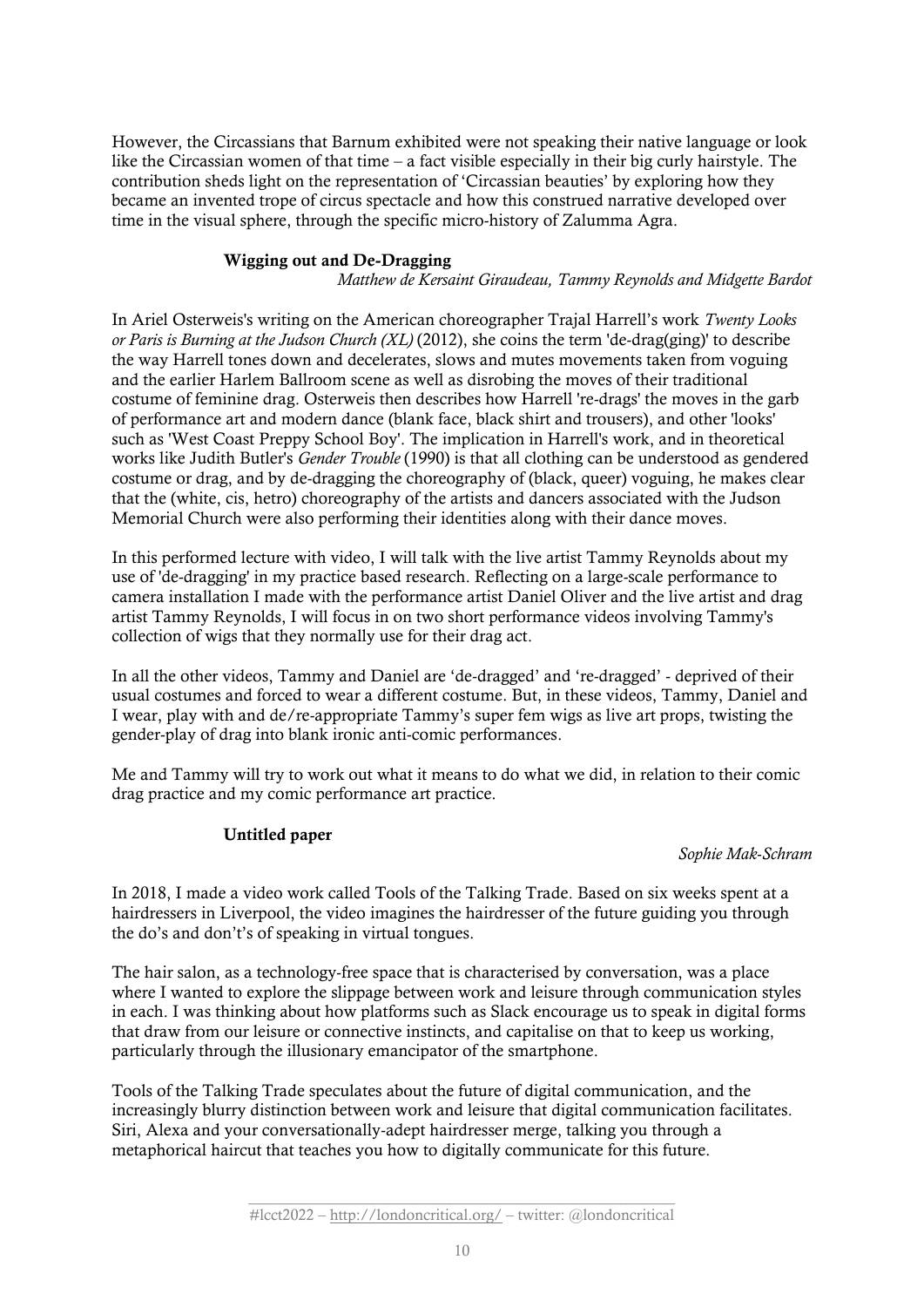I'm now thinking about this work (a 18 minute video) in relation to how hair salons function as paradoxical sites of community: how one person's leisure communication is facilitated by the other's trained chat-as-labour. I'd like to bring this into discussion via a screening, with a possible simultaneous performance, in which people join me - as your future hairdresser - to receive a hair-chat around the work of conversation in community practices and the political valence of hair as a mediator of these paid-for conversations.

# Room 3 – Negativity in Contemporary Continental Thought 1: Irigaray and the East

#### Irigaray's feminised negative: from repression to affirmative production *Camilla Pitton*

The work of Luce Irigaray has been primarily interpreted as the elaboration of a complete, although not necessarily consistent, philosophy of (sexual) difference. While the notion of negativity continues to be considered an important element in Irigaray's critical examination of patriarchal conceptions of difference, the (feminine) negative has rarely been deemed a productive or even significant component of her positive propositions. The aim of this paper is to demonstrate, firstly, that an original conception of negativity, which differentiates itself from the notions problematised, emerges from Irigaray's writings; and, secondly, that a specific interpretation of Irigarayan negativity allows us to articulate the possibility of the transcendence of the negative.

Keeping with these objectives, this paper will begin by examining Irigaray's critique of the Freudian and Heideggerian articulations of negativity. Looking at Irigaray's interpretation of Freud and Heidegger will allow me to score into specificity Irigaray's own alternative acceptation of the negative: neither a relative negativity (non-being) nor an absolute one (nothingness), but a feminised indefiniteness formulated in, and yet repressed by, traditional conceptions of negativity. It will be, however, only by reading Irigaray's negativity through Sandoval's notion of a diverse 'oppositional consciousness', that it will become possible to understand how this indefiniteness can become productive: in operationalising its always intrinsic plurality, resulting from the differential roles it serves, (feminine) negativity can differentiate itself from the other it is traditionally made into. It will be, accordingly, advanced that Irigaray's work allows us to think through the affirmative side of the negative.

## On the 'outburst' of Oriental Spirit

*Joff Bradley*

My intervention comes after I recently listened to a 2019 Genron talk by cultural theorist Azuma Hiroki, Tokyo University emeritus professor Ishida Hidetaka, and Yuk Hui, the Hong Kong philosopher of technology. The title is: Is a Post-European Philosophy of/in Technology possible? They discuss for several hours the question of the overcoming of modernity in Asian philosophy. They discuss the question and possibility of a post-European philosophy, invoking both the Kyoto School philosophies of Nishida and Nishitani and the neo-Confucianism of Mou Zongsan (1909-1995). This is to apparently oppose the dominant European philosophies of technology (nihilism, spirit, cybernetics) and indeed Yuk Hui looks to the Heidegger-Kyoto School relation for inspiration to think beyond nihilism. They discuss how to overcome Western philosophy, how to turn to the East, how to orient to the East, how to develop a new form of Asian philosophy at the end of a form of Western metaphysics. I worry that they are speaking of the spirit which goes down *darkly* in the *evening-land* and rises *brightly* in the East, in the land of the Rising Sun. This would be a category mistake as Greece is the Orient for Heidegger.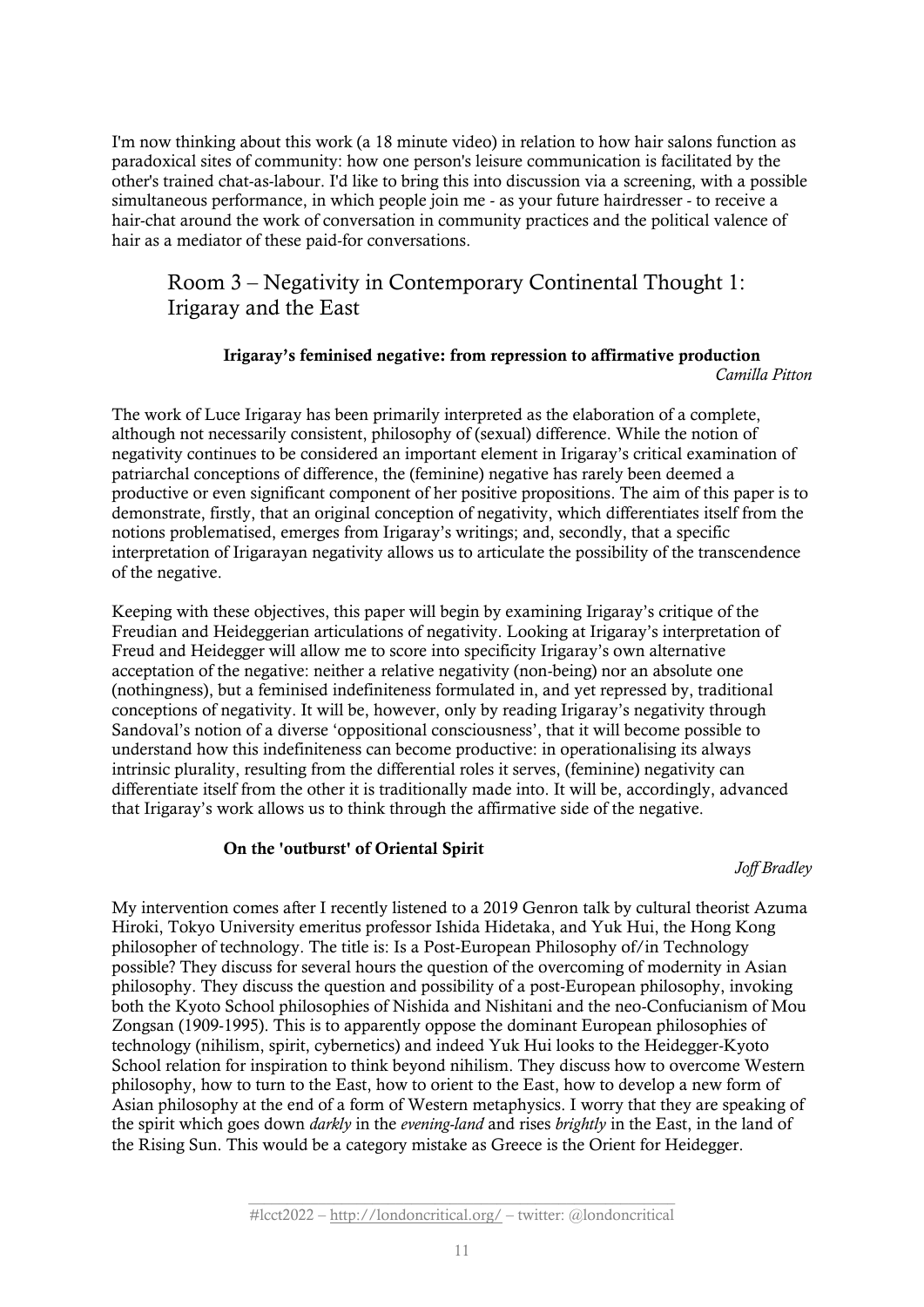Morning-land is the Orient, it is Greece. And more than this, Greece is also occidental. It partakes of the destiny and spirit of the *darkening* Evening-land of Europe. The Greeks are both the wellspring of the Orient and the *beginning* of European spirit. Following Kostas Axelos and contra Yuk Hui, and noting "an outburst of thought" in the East, I want to show that Occidental spirit still lingers while technology takes on different forms. I shall show by this inverting the Japanese concept of 和魂洋才(*wakon yōsai* /Japanese spirit and Western technology). By rendering the slogan 洋魂和才(*yōkon wasai* /Western spirit and Japanese technology) we shall see how the Occidental spirit lingers despite the re-orientation of technology and nihilism at the end of metaphysics.

# Room 4 – Measurement and Surveillance of Practice 1: Resisting Commodification and Coloniality in Evaluation

## "We are mess and strange" – measuring (with) human beings

*Dave Close*

*"We are mess and strange; we are goths and emos, rats, sloths, and raccoons; we are change"*

This is how young people described Hot Chocolate Trust, a youth work charity in Dundee. Our organization's funding hinges on that last word. Our practice, and our effectiveness, requires taking seriously all the words.

There is a gulf between the life experiences of young people at Hot Chocolate and the people who have the money we need. Another chasm stretches between the complexity of the youth work we develop with those young people and the abstractions underpinning most grant-making and commissioning.

Impact measurement has grown up against a background of a societal crisis of trust, hamstrung by these and other challenges. Too many commissioning and funding processes feel like games, rituals, or self-aware dramas, tacitly agreeing to suspend disbelief.

Fourteen years ago Hot Chocolate Trust resolved to reclaim monitoring and evaluation: to reform it within our youth work practice and our values. This presentation will be a snapshot of some of the monitoring and evaluation approaches and tools developed since which, among other qualities:

- Serve young people first, then youth workers, the learning organization, and finally funders.
- Put trust and relationship at the core.
- Prioritize meaning-making between young people and youth workers, not managers and funders.
- Deal in incomplete and experiential knowledges not specious badges of rigour.
- Use both narratives and numbers.
- Keep an eye on whose story this is.
- Can be used by others.

#### Exploring Coloniality in Evaluating Gender-Based Violence Interventions in Southern Africa

*Nancy Breton, Chipo Nkhata, and Claire Coultas*

Since the enactment of the CEDAW treaty in 1979, there has been a global push to conceptualize and implement mechanisms that empower and liberate women – particularly in the global South. The South African Development Community (SADC) region encompasses various countries with high rates of sexual and gender-based violence (SGBV), which prompted a diverse set of interventions to mitigate the issue. While these responses are a result of radical movements demanding change, the intervention space is too often limited to conventional approaches. This inspires the authors to question how sexual violence is being problematized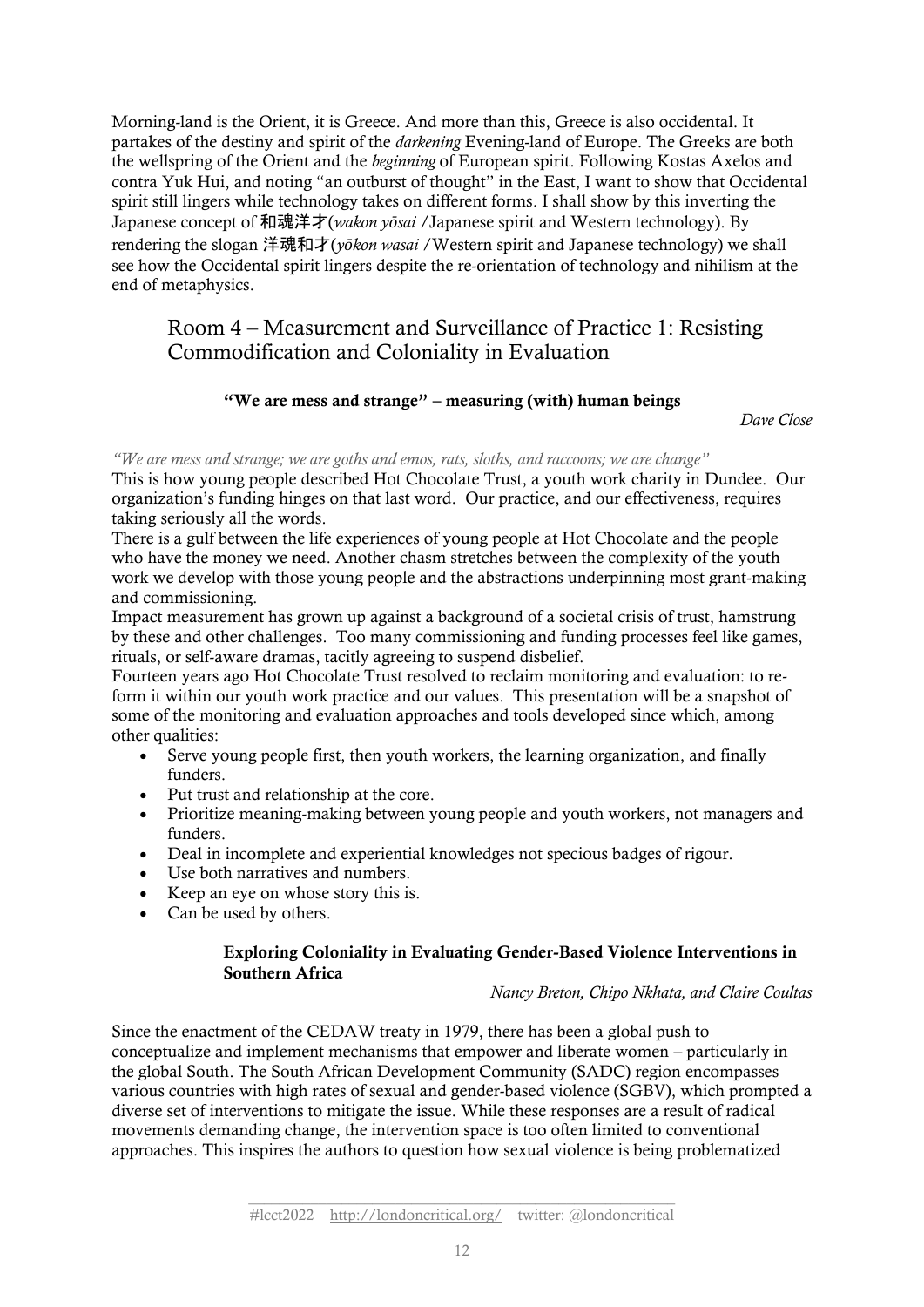and how this construction is feeding into the design and implementation of the interventions. This paper presents a collection of SGBV interventions located in the SADC region to examine the discourses and tools driving implementation and evaluation. Even as these programs and policies claim to be transformative and community-centered, a closer look can reveal otherwise. Such indications are seen when looking at how survivors vs. perpetrators (oftentimes, women vs. men) are positioned; the types of research/intervention designs that dominate the sphere, and how these approaches are justified; how success is measured; and who is included and excluded throughout intervention implementation. These understandings contextualize how knowledge is being re/produced and the extent to which transformative change can take place.

#### Measurement and surveillance: spaces for resistance?

*Tania De St Croix*

Evaluation must be holistically rooted in the needs and realities of practice, rather than being predicated on measurement and surveillance. Dominant accountability mechanisms reinforce incongruent measurement tropes, and shape practice in a neoliberal image (Ball, 2003). Instead, we argue that evaluation must be based on an anti-oppressive approach that creates the conditions for flourishing.

These reflections are based on our three year qualitative study 'Rethinking impact, evaluation and accountability in youth work' (ESRC ES/R004773), which investigated how impact measurement tools and processes are experienced and enacted by young people and practitioners. We focus on 'open youth work', a practice of informal education that takes place in youth clubs, community settings, and on the streets.

In this presentation, we will argue that open youth work practice is distorted by inappropriate monitoring, evaluation, and accountability techniques and that these imposed methods neither capture nor reflect the depth of youth work as a practice, or fully illustrate its impact on the lives of young people. Drawing on participant observation in eight youth work settings, alongside interviews and focus groups with 143 young people, youth workers and managers, we argue that youth work is rich in 'everyday and remarkable' examples of impact. The need to re-imagine evaluative methods and processes that are anti-racist, anti-oppressive and democratic presents a challenge for youth workers and researchers. This opens a space for dialogue and exchange of ideas between youth work practice and creative, ethical methodologies that may nurture more innovative, sympathetic and grassroots narratives of practice.

# *11:00-11:30 – Break*

# 11:30-13:00 – Parallel Sessions 2

Room 1 – Sticky Matters 1: Secretion

Biocœnose

*Juliette Pénélope Pépin*

TBC

Trans\*formative H2Ontolgoies: Theorizing on Non-Binary Gender Embodying

*Ier Vermeulen and Nina Friedman*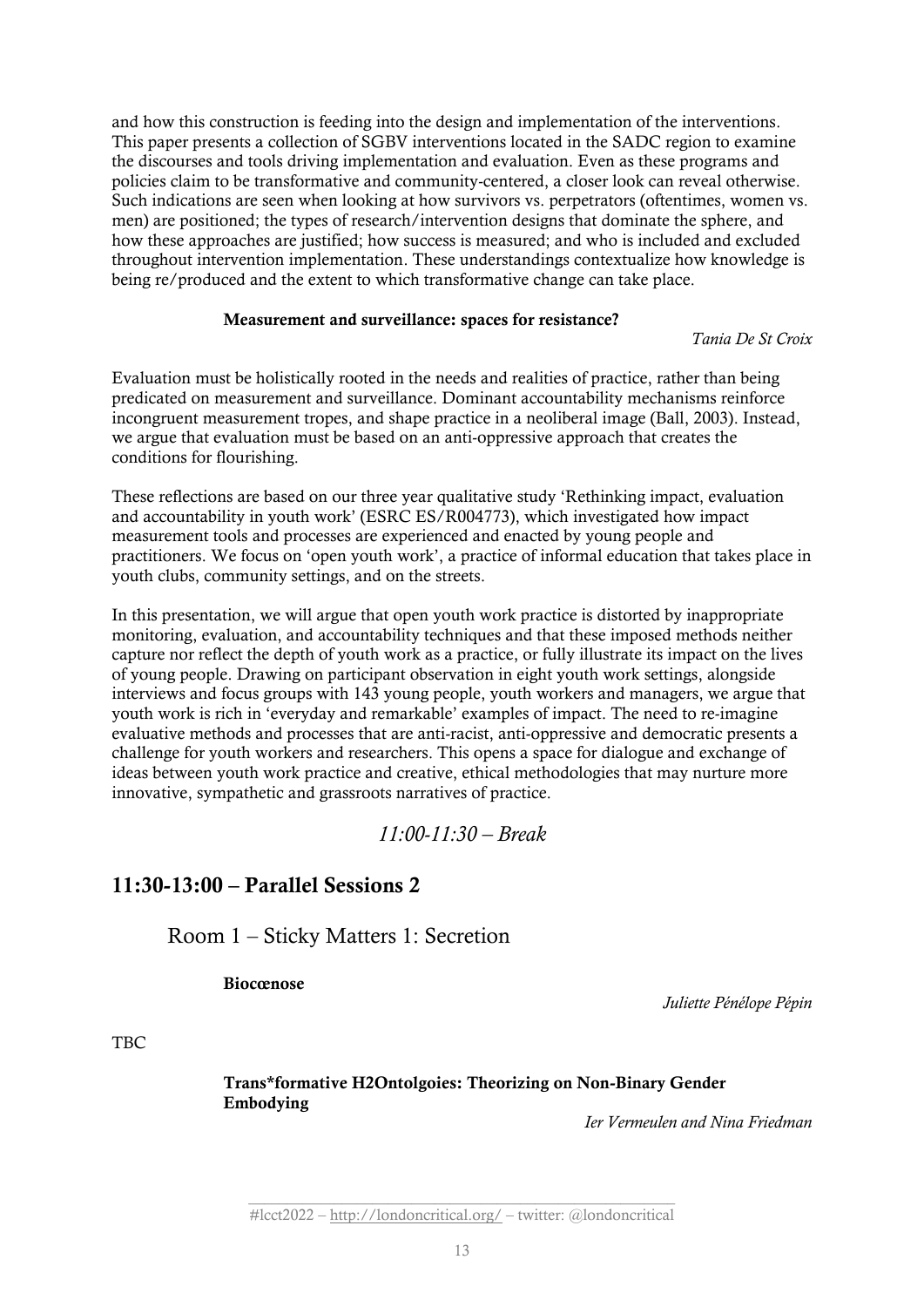This project considers what the material matter of water, specifically its morphological, relational, and archival properties, might offer up and for non-binary embodying. Our shared confrontations with gender and sentiments of exhaustion open ways for possible imaginings of personal practices of gender embodying and further, of potential entry points for relating to one an-other. In section i. we question the body, its situatedness and relationality to/with/through ontological configurations of be(com)ing through water's fluidity. Section ii. troubles these ontological configurations, first by attending to the condensation of 'non-binary' as an identity category, then by proposing a non-hegemonic methodological entry point, which we call H2Ontology. Throughout this project we mobilize poetics in an effort to activate this fluid figuration. In an affirmative and affective move, we invite the listener to imagine the words shared like water—moving, at times rushing gushing roaring, others morphing, trans\*forming always already in constant processes of becoming.

## The texture of air

*Matthias Kispert*

Breath is liminal, changeable. Breathing opens the body to its surroundings, manifests the ways in which bodies are never closed or self-contained. Breathing has no teleology, instead thrives on repetition, continuous renewal. Through it, bodies absorb oxygen, smells, toxins; microorganisms spread, interdependencies are lived, bonds nurtured as well as repulsion provoked. Breathing is both involuntary and subject to conscious control, can be experienced variously as inarticulate or expressive, and connects thought, the body and its environs once the inhaled air is expelled in the shape of language.

*The texture of air* explores the intersections of breathing, language and bodies being-in-common with a collective voice performance. Participants are given a text score split into four alternating voices which contains simple performance instructions and a libretto through which breath and air become both subject and material of performance. This enables participation without prior musical knowledge or need for a rehearsal. Distributed across the space in four groups, bodies launch words across the expanse in the manner of balls being thrown in a game. Words are stretched, repeated, sentence fragments exchanged, the interpretation of the score worked out in the moment, collectively in a performance in which pre-determined structure alternates with spontaneous chaos.

# Room 2 – The 'Employability' Agenda in Higher Education: Critical Employability 1

# Exploring critical pedagogy within a Careers & Employability workshop programme at King's College London

*Laura Oxley and Andrea Cox*

There are significant structural and intersectional inequalities present in the labour market into which students graduate. These are manifestly clear to many careers practitioners (and students) but often feel occluded in practice by the institutional drive towards neoliberal concepts of 'employability'. To what extent can we manifest forms of critical pedagogy when we are also complicit in this institutional drive?

Our paper looks at a project run by the Careers & Employability team at King's College London to explore the potential for developing critical pedagogy alongside the development of individual 'employability.' Drawing on the Critical Pedagogy framework drawn together by Johnson and Morris (2010), we present the ways in which we are aiming to integrate principles of social justice and equity, praxis and a collective focus into our central workshop programme,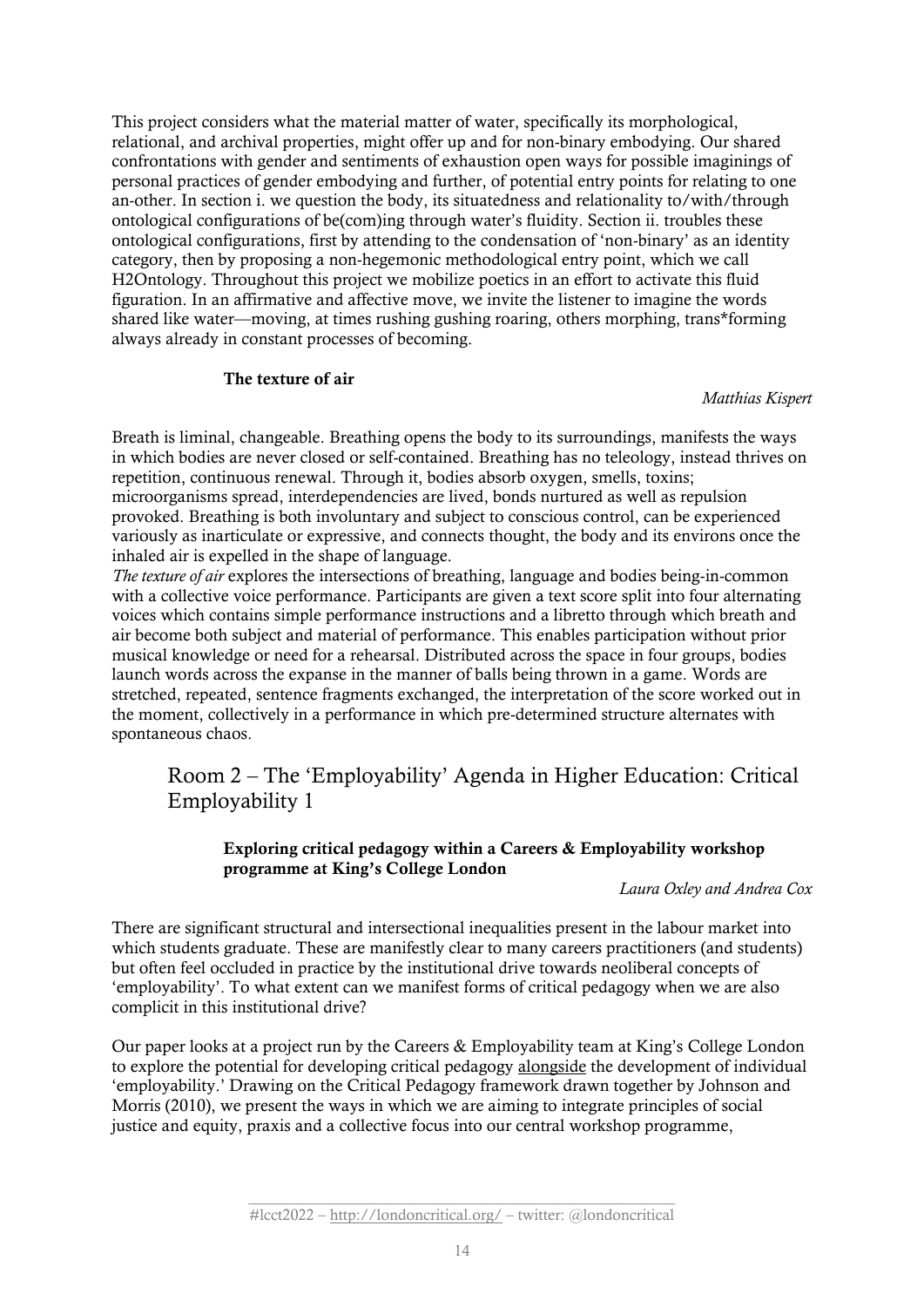#MyNextSteps. This is a series of six extra-curricular online workshops run by a team of Careers Consultants, accessible to all 45,000+ students and recent graduates of King's College London.

Each workshop has the potential to allow participants to develop their own individual 'employability' in accordance with neoliberal tenets, but we also aim to draw together elements of critical pedagogy in order to subvert these tenets and promote more cooperative analysis of the status quo and sharing of knowledge and power. Working with a cross-institutional group of Careers practitioners committed to social justice, we are exploring the boundaries of our current activities and the ways in which action research and student co-creation can be harnessed towards a critically informed pedagogy.

*Reference: Laura Johnson & Paul Morris (2010) Towards a framework for critical citizenship education, The Curriculum Journal, 21:1, 77-96, DOI: 10.1080/09585170903560444*

#### The 'Employability' Agenda in Higher Education: Dangers and Opportunities for Critical Pedagogy Today

*Anastasia Fjodorova*

My PhD research examines how photography undergraduate degrees have been impacted by the overall marketisation of UK higher education. Data was collected through semi-structured interviews with lecturers, course leaders, students, and graduates. Discussions around employability are paramount to this research. In this paper, I examine the tensions experienced by academics teaching on undergraduate photography degrees as they attempt to navigate the terrain of neo-liberal metrics and the employability agenda. Conversations with my participants yielded complex and at times contradictory attitudes towards the employability agenda within HE as it pertains to photography.

One participant stated that employability had always been "at the heart" of their degree course, while another described how the employability aspect was "taken for granted" within photography under the assumption that the skills learned on the degree would always be in demand as there are "lots of different jobs involved." While discussing graduates, a course leader reflected that "you can see how their desires don't fit with what the government want graduates to do, which is to get a certain level of job that has a certain level of income that pay back their student loan."

Photography as a profession is versatile and relevant to a wide range of industries. Photography degrees should survive attacks on arts education, because of their versatility. In some sense these degrees are inherently employability focused. However, what kind of photography will be allowed to be taught? Will it be the kind that is vocationally and commercially focused, lacking any critical depth?

#### Dangers and Opportunities for Critical Pedagogy Today

#### *Sharon Hutchings*

Working towards social justice and social change with the local community in Nottingham is the goal of our service-learning modules. It involves students working in partnership with our notfor-profit community on pressing issues determined by the community. These pressing issues are not inconsequential. Nottingham is ranked as the 11th most deprived district in England out of 317 (ONS 2019). Whilst beautifully diverse, culturally and historically rich, life for many in Nottingham is precarious, we want to work in solidarity with our community. So, our critical service=learning is shaped by the local political, social and economic context and we work hard to avoid being social justice dreamers. To that end we suggest situating service learning within the disciplinary home of public sociology brings a 'legitimate and longstanding academic space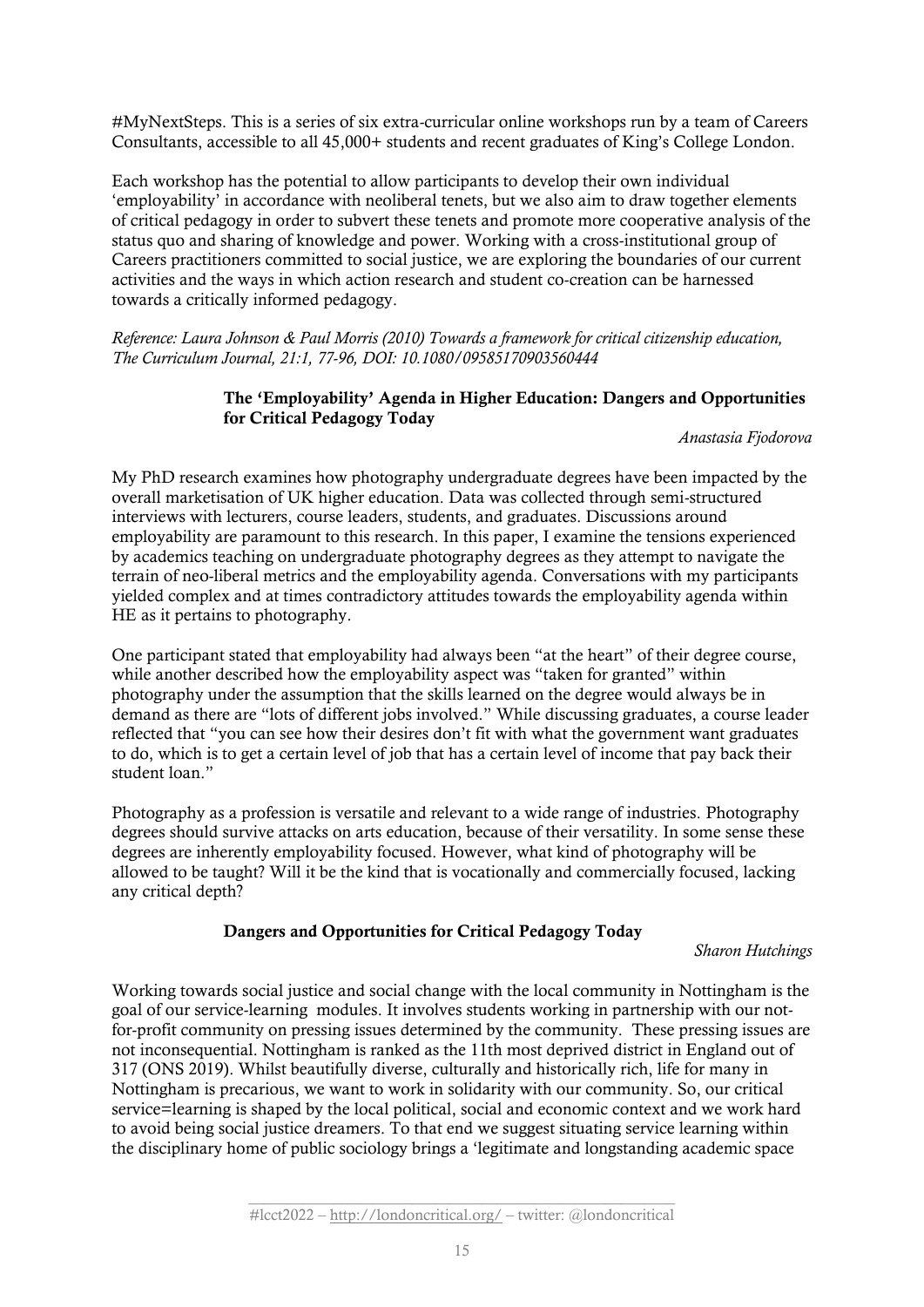from which to foster a meaningful praxis of theory and practice' (Butin 2006:57). But, since we began service learning in 2013 we've had to resist the employability agenda driving our practice and values. Students are now viewed as 'professional entrepreneurs and budding customers' rather than as agents of social change but we want to disrupt this neo-liberal vision. (Giroux 2014) We suggest therefore that public sociology gives a legitimate and historically informed disciplinary space to work towards social justice and social change and so set out to share our service learning practices and research. By acknowledging Butin's (2006) standpoint that critical service learning is best realised within a disciplinary home rather than institutionalised by the university we seek to challenge the HE neo-liberal agenda.

# Room 3 – Negativity in Contemporary Continental Thought 2: Post-Continental Thought

#### The Unlife of Thought and the Subjectless Process of Naturphilosophie *Louis Morelle*

Thinking, as an activity partaken in by living beings, oscillates between a genetic dependency to its organic conditions, and a claim to an autonomy beyond the dictates of life. Philosophical idealism (from Plato and Plotinus onwards through Fichte), in trying to render the operation of thinking intelligible via a metaphysical grounding, entails an homology between the structure of thinking and processuality as such, from which tendentially results their equivocation : life as a materialization of idealities, and thought, the highest expression of vitality.

To assert the primacy of either side, « thought » or « life », is to posit one as conditioned, and the other as unconditioned, i.e. as self-legislating. This elevation to the rank of *causa sui*, of prime Legislator, of thought or life (respectively through universal intelligibility and universal productivity), suffuses being with affirmation, whilst itself remaining sovereignly obscure.

*Naturphilosophie*, programmatically formalized by Schelling, furthered by Bergson, Whitehead or Deleuze, heightens this aporia : identifying thought as the provisory end-product of the recursive development of a pre-organic Nature characterized as autonomous and self-altering, it results in a collapse of thought with life, submitting both to the unconditional power of a process devoid of anything remotely recognizable as human. This is made acute in the contemporary opposition between anti-vitalist neorationalism (Brassier, Negarestani), and post-Landian libidinal materialism, which we propose be read as mirror attempts to depotentiate the life-thought duet through either *artificalization* or *thanatropization*.

## On Homo ex Machina: Non-Philosophy and the Critique of Bio-Political Parallelism

#### *Jeremy Smith*

This talk focuses on the singular importance of the essay, "*Homo ex machina*," by François Laruelle and highlights the necessity as to why future readers of non-philosophy should engage the work. Published originally in *Revue philosophique de la France et de l'Étranger* from 1980 and republished in *Le nouvel esprit technologique* from 2020, Laruelle's essay frames what he considers to be the intensification of man's and life's inseparability from the machine of power that couples both as becoming the *a priori* of history known as bio-political parallelism. Life is a break and continuity with power, and power is a break and continuity with life. Western philosophy has no other means but to think life and its essence through this amphibology that both unites and distinguishes the substance and modes in one specific continuum that constitutes the "superior form of racism" where we inevitably become "our own guinea pigs" (Nietzsche, *The Gay Science* 319). What Laruelle describes in this 1980 piece is the bio-politics of the future, not an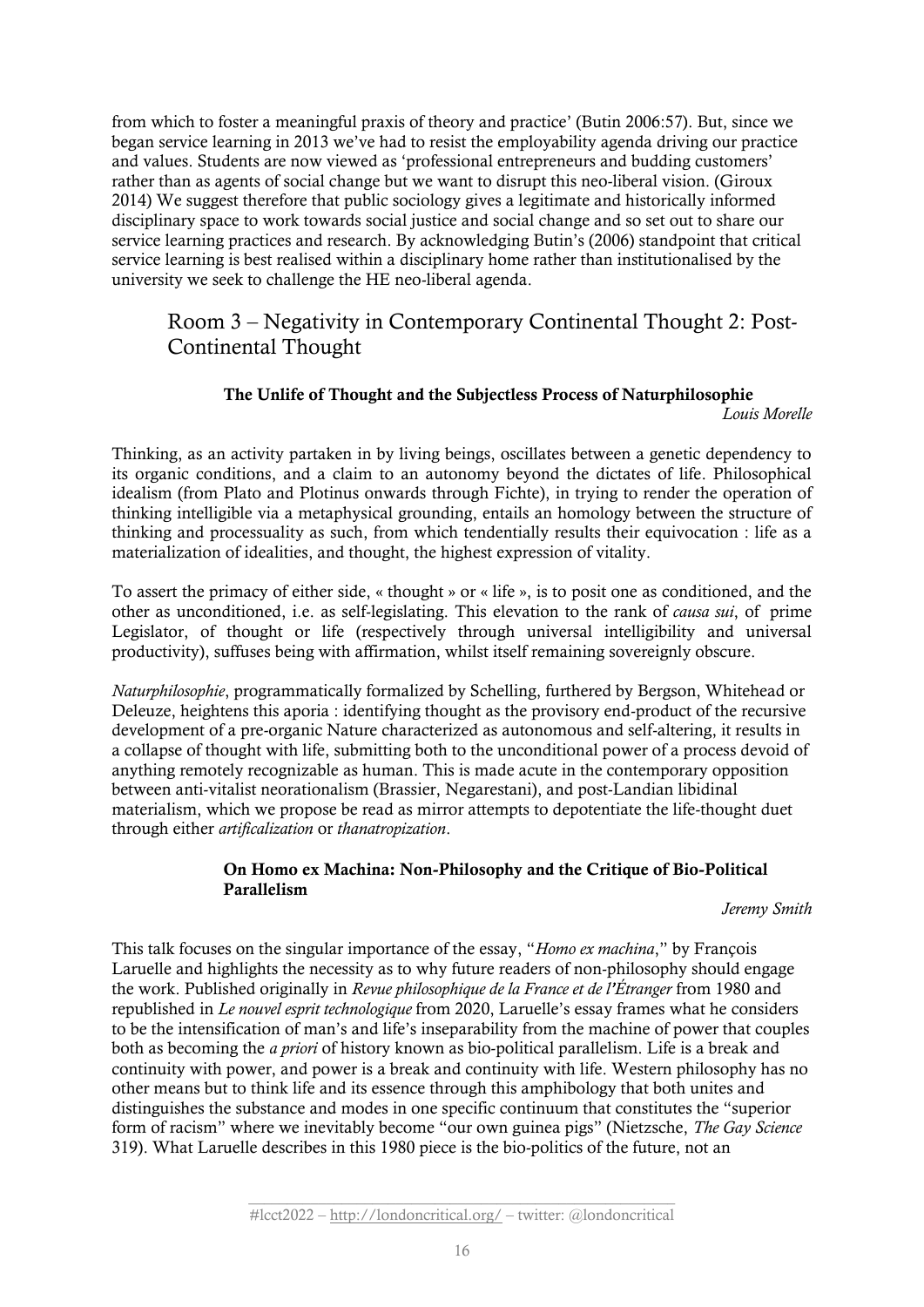intellectual barbarism as in Henry or a society of control as in Deleuze, but a *Cratesis universalis* as a universal form of mastery and control where "humans" receive their essence through and for the State-machine. This talk will ask the pertinent question as to whether this future has come about not just in thought but in reality, and the importance of this work situated in terms of nonphilosophy's inventive approach towards a non-humanist constant or thought adequate for generic humanity.

# On the Self-Annihilation of Nihilism

*Evrim Bayındır*

This presentation argues that the emergence of post-Deleuzian negativities, whose diverse examples are found in the accelerationist, speculative realist, neo-rationalist, and afro-pessimist literature, marks the inception of the self-annihilation of nihilism, the autonomy of which Deleuze postulated as the precise way in which nihilism will collapse. However, we cannot notice the existence of this event without having an adequate conception of autonomy. We can find such a conception within the negativist turn, which can be conceived of as a series of experiments with autonomization. My focal point will be Ray Brassier, whose speculative realist equation of nihilism with the fully autonomous or non-correlational real represents the high point of the negativist turn. By situating his announcement of the death of thinking as a continuation of the death of God and the human, I want to show that autonomy must be thought of not as the future trauma of the death of thinking, but as the non-trauma of the self-annihilation of nihilism that is currently happening.

# Room 4 – Art Practice and Critical Pedagogy 1: The Undercommons: Wilderness and Alternative Strategies

# Occupying the school: learning otherwise

*Sophie Mak-Schram*

In the contemporary moment that followed the Bologna Accord, the continued proliferation of artistic projects that call themselves 'academies', 'universities' and 'schools' collides - and risks converging - with arts and education funding cuts and a neoliberal emphasis on education as a solution, and thereby policy priority, for societal issues across Europe.

Reading the radicality or radical potential of the current ways in which art practices engage with critical pedagogy, requires a careful consideration of the whys and ways they use specific education terms and formats. What draws so many artists to use terms such as schools, and in what ways do these terms become repurposed, subverted or questioned through their usage? And, how might these projects, as para, proxy or pseudo-institutions, accidentally-incidentally become shell companies for neoliberal educational policies?

'School' is at once term, format, ideology or metaphor. Drawing on Tom Holert's thinking around epistemic politics (Knowledge Beside Itself) and Fred Moten and Stefano Harney's conception of study as something you do with other people (The Undercommons), this paper proposes to trace these projects' relations to the terms and formats they proclaim, occupy and (potentially) subvert in order to think with, and make legible, different modalities of learning. Art, as much as education, is structured through institutions, ideologies and pedagogies which re-subsume alternatives into their frame. Engaging with the modalities of learning, that projects such as School of the Damned, Free Home University and Dark Studies instigate, is an effort to draw out a collection of strategies and propositions that might resist their subsumption back into the very systems they seek to alt- from.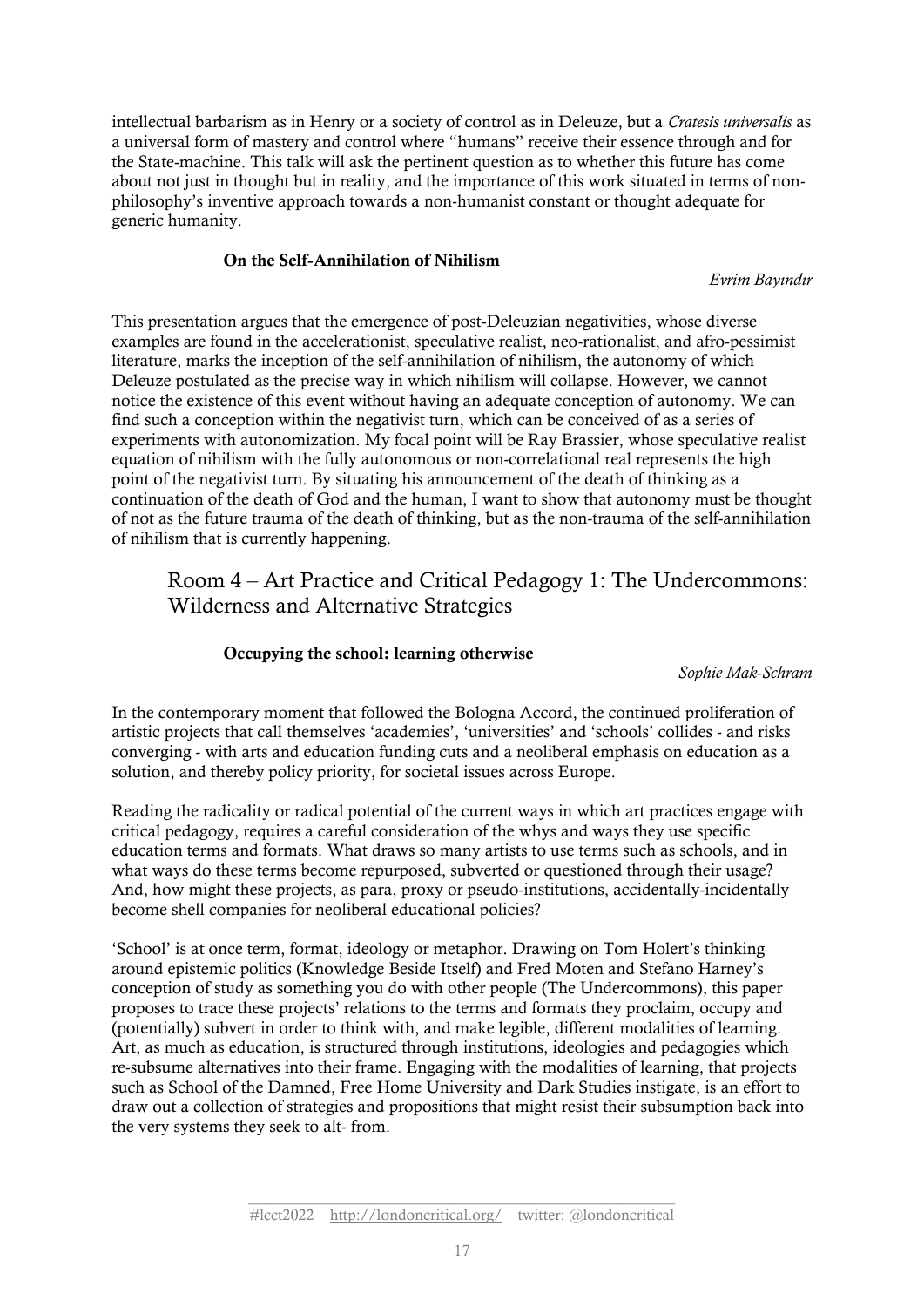## Relaying Lures: Language in Artistic Research

#### *Anouk Hoogendoorn*

This performance lecture puts forward a pedagogical project that explores words and ways that do not register in typical parameters of language and experience through the question: *How to care for an event?*Events are understood in a Whiteheadian sense, as a production of novelty that transforms the potential into the actual (Modes of Thought, 1968). This underscores Whitehead's approach to experience which allows for thinking relationality from the conditions for comingtogether. This therefore also considers the expressions that do not find their way in typical parameters of experience.

Care is here understood as the ethics of relations. This is explored through the concepts of study (Moten & Harney), sociality (Ferreira da Silva), neuroqueerness (Yergeau) in the context of the position of language in the field of artistic research. This performance lecture aims to explore the difference between the lure of gifting a name and the possible reduction or violence by this very capture. How to think with both the necessity of articulating in the sense of relaying or setting out a lure for thought-thinking while not letting those fall back into a reduction of experience? How to craft conditions for the qualities of variation in the world to be felt, tending and tuning to those differences that do not register in typical parameters of what counts, of what is counted?

#### Amateurs Forever

#### *Sophie Chapman*

As an artist for the last 6 years I've worked as part of a duo with Kerri Jefferis. Together we initiated a load of different projects that, broadly, brought different people together around a shared interest or question, creating different experimental propositions, tools and infrastructures to allow for certain atmospheres and conversations to unfold that would then produce different combos of knowledge and shared understanding across theory as well as lived experience. The documentation and detritus of which - we would then shape into other artworks to share or use as workshop tools again there after. See website for specifics.

I am also a facilitator for the alternative artists development programme Into The Wild. Using Jack Halberstam's / Moten and Harney's conceptions of wildness in relation to a politics of education that supports freedom and cooperation over capital and domination.

I'd like to use this experience to lead a presentation and discussion about the potential of temporary autonomous zones and how affective these spaces can be, really, in changing the status quo. I imagine this including the limitations of preaching to the converted, where the stuff resides after the fact, and how it can be sustained financially as funding for such endeavours continues to shrink/exploit ideas of 'under represented voices' etc. as well as critical thinking about that fucking mad fizzy good feeling you get from being in a room full of other weirdos being weird in their weirdness alongside you but not necessarily the same kind of weirdo as you. And how important it's been in this work, in order to buck that horrible engagement person participant/teacher pupil relationship - to feel always like an amateur forever, too.

*13:00-14:00 – Lunch Break (food not provided)*

# 14:00-15:30 – Parallel Sessions 3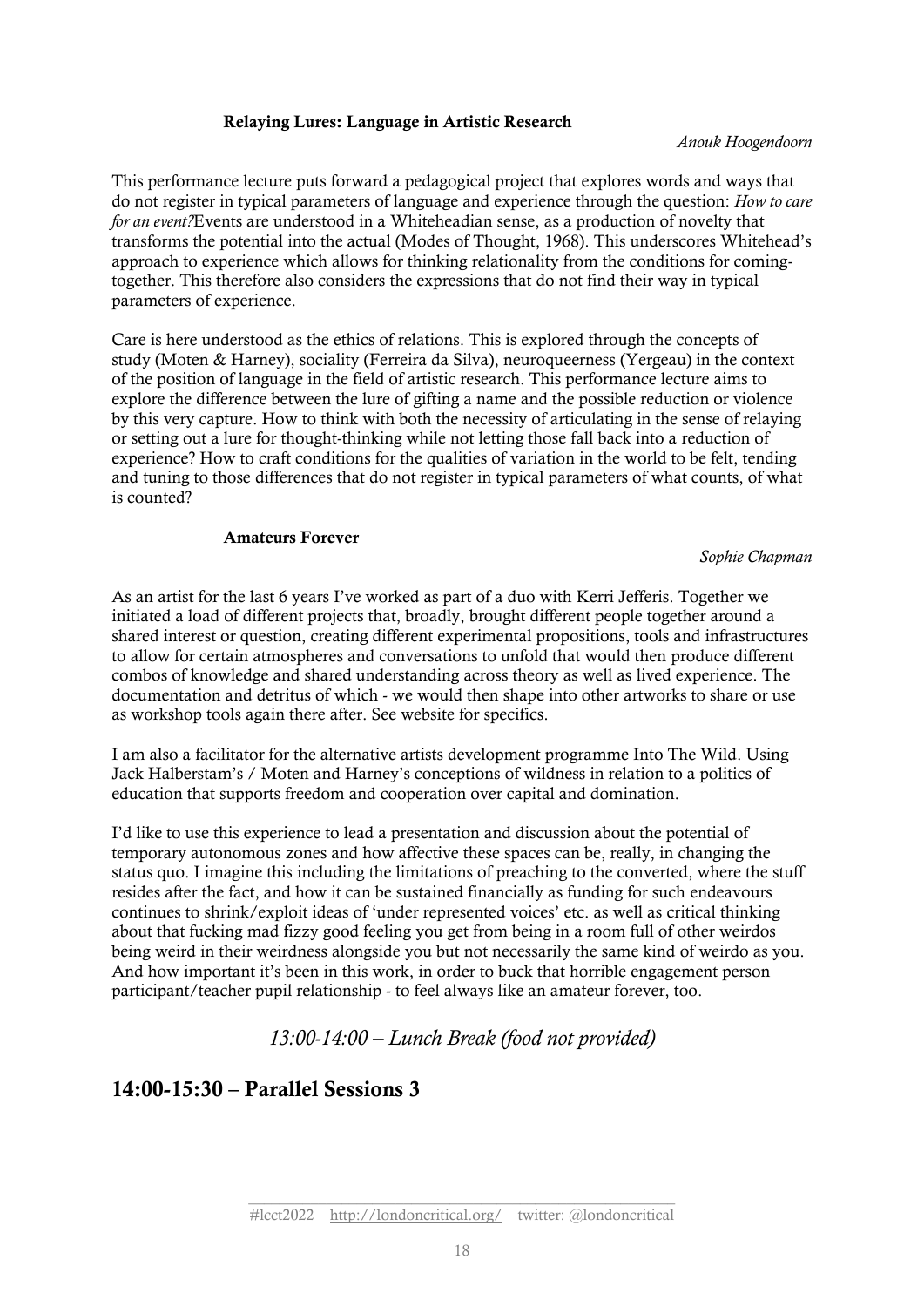# Room 1 – Extra-Institutionality 1: Subcultures in and Against Institutionality

# Objects, Memory and Sonic Space in the Gallery: A Discussion of Ashley Holmes' Distend

*Zoe Pettavel* 

This presentation will explore the relationship between Distend by Ashley Holmes and the institutional gallery space in which it was presented. Working with an understanding of galleries (along with museums and heritage industries at large) as reliant on an inherent anti-blackness in order to exist, it will argue that Distend – by simultaneously drawing attention to and refusing a synthesis between memory and artefact – forces the gallery space into ontological insecurity. In this way, Distend presents new configurations of memorialisation and knowledge transmission possible in an exhibition format.

Drawing on the practice of dub as both a musical tradition and philosophy, as well as writings by Cédric Fauq, the essay will understand *Distend* as a sonic space devised through, rather than as a production of, blackness. Detailing first the coloniality of museum and gallery establishments, and their treatment of memory, history, and objects, the presentation will move on to an analysis of the fragmentary and continually-in-process character of Holmes' sound piece, as a refusal of this 'museumifying' ideology and practice. The soundscape is then drawn into dialectic with the physical sculptures of which *Distend* is also comprised, revealing an identification with Moten's talking objects, and thus a transformative aural-visual relationship that is neither representational or abstract.

Drawing these together, *Distend* can be understood to occupy the lacuna that Stuart Hall opens up between 'art and wider social [history]', and compares to the 'displacement', 'elisions [and] incompleteness of meaning' of Freud's concept of dream-work.

## This Game is Not for Us: the Extrapolitical Status of Russian Metal in the Late Soviet Period

*Dawn Hazle*

Censorship and intolerance of unofficial culture in Soviet Russia at the time of metal music's emergence in the late 1970s relegated the scene largely to underground performance and media and any official performances were so stripped of meaning as to almost break the metal 'code'. Metal's own (Western-Anglophone-centric) code appears to be all about transgression and 'taking a stand', but there is very little political action in metal music; rather, it is all talk and no deeds, with lyrics implicit or explicit in how wrong the world is but no (achievable) method for change. Early Russian metal suffered from intense scrutiny and so heavy metaphor was preferred, since lists were circulated of banned performers and even erstwhile officiallyrecognised groups were being forcibly disbanded. Scene members lived outside the external system, in the same way as their rock forebears, simply existing in the Soviet sphere rather than actively upholding or opposing the system.

In this paper, I will discuss metal music's impotence in the face of political opposition. I will also explain how Russian rock and metal musicians, as well as large youth communities, existed outside of official Soviet society and the benefits and challenges this posed, as well as their fate when the Soviet Union collapsed. Finally, I will look at some of the popular early Russian metal bands from Gorbachev's reforms of perestroika and glasnost which took hold from 1986 through to the 2010s and their differing political statuses.

# Room 2 – Misunderstanding and In/Justice 1: Not Being Heard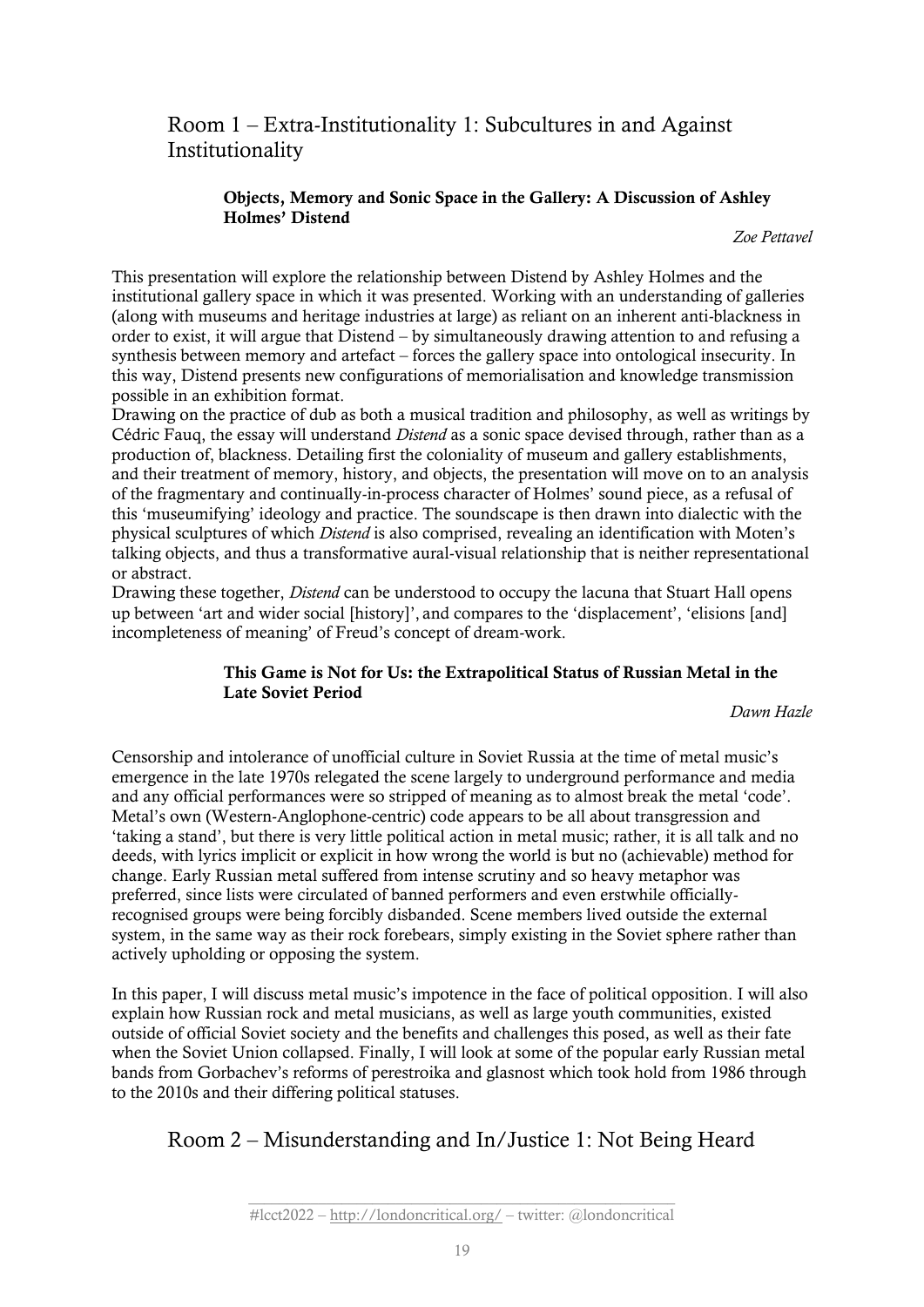#### Feminist movements in postcolonial societies: Paradoxes and contradictions of Aurat March (Women March) in Pakistan

*Zulfiqar Ali*

Feminists in post-colonial societies like Pakistan face theoretical challenges. The word "postcolonialism," for example, was introduced to draw attention to the underlying forms of domination that go unnoticed because they are purportedly formed through (Eurocentric) dominant discourses and sciences. Dominant discourses are so overwhelming that even postcolonial feminists can speak only through them; hence postcolonial feminists (subaltern) cannot speak in their voice. Since feminism has intellectual origins in such a discourse, a feminist fight against patriarchy in postcolonial cultures is seen as enslaving women to intellectual imperialism. A concept of 'double colonization' was created to better illustrate that a postcolonial woman is marginalized not just by the male but also by prevailing imperial skewed discourses. Several feminists have claimed that women in postcolonial cultures must reclaim their original identities either through pre-colonial language or appropriate not rather than relying on imperial conceptual categories to represent themselves and their fights.

In Pakistan, every year on women's day (8 March) an Aurat March (AM) is celebrated which has become a symbol of Pakistani women's resistance against repression. This study claims that the speeches, banners, slogans, and symbols during the AM are mostly drawn on dominant imperial discourses such as liberalism and individualism, demonstrating that women's oppression in Pakistan is generally conceived in what feminists called Eurocentric terms. It also claims that Pakistan's feminist struggle is becoming a self-defeating exercise as it has isolated itself, because of its overly liberal posture, from the majority of women who are conservative and face patriarchal domination at home and work. The impending collapse of Pakistan's feminist struggle reminds us of communitarianism and conservatism's theory that social change should be slow and confirmatory, not confrontational, to society's structure. To reconnect themselves to the oppressed woman in Pakistan, feminist movements must re-draw the narrative on Pakistani society's fundamental norms that feminist movements in Pakistan ignore altogether.

# Misunderstandings and In/Justice: the Special Law and Sexual Violence against Children in India

*Shailesh Kumar*

This paper will talk about the way the law on child sexual violence in India was conceptualised, how is it being implemented, and the contradictions that lie within the law that aspires to protect children from sexual violence and to act in their best interests. I discuss how a child sexual violence survivor has been constructed as a legal subject. On one hand, while I examine the legal misunderstandings that prevailed in treating the child survivor at par with an adult survivor during a criminal trial, at the same time, I critique the political misunderstanding that has led to the criminalisation of all child-child and adult-child sexual activities.

The paper will present empirical findings on the perceptions and experiences of the court personnel dealing with the child sexual violence cases on the so called 'love affairs' cases. I explore if the legal and procedural reforms born out of the feminist movements, contained in the special law- POCSO, i.e., the Protection of Children from Sexual Offences, have led to injustices in the way this law deals with 'love affairs' cases. By examining those findings, I demonstrate how the reforms fail to secure justice for the child survivors as their sexual autonomy is jeopardised. Further, at the same time, the law also pathologises them, and they become judged and objectified by the police, the judiciary, and the 'parallel judges' of the medical profession (Monk, 2009).

## Untitled Paper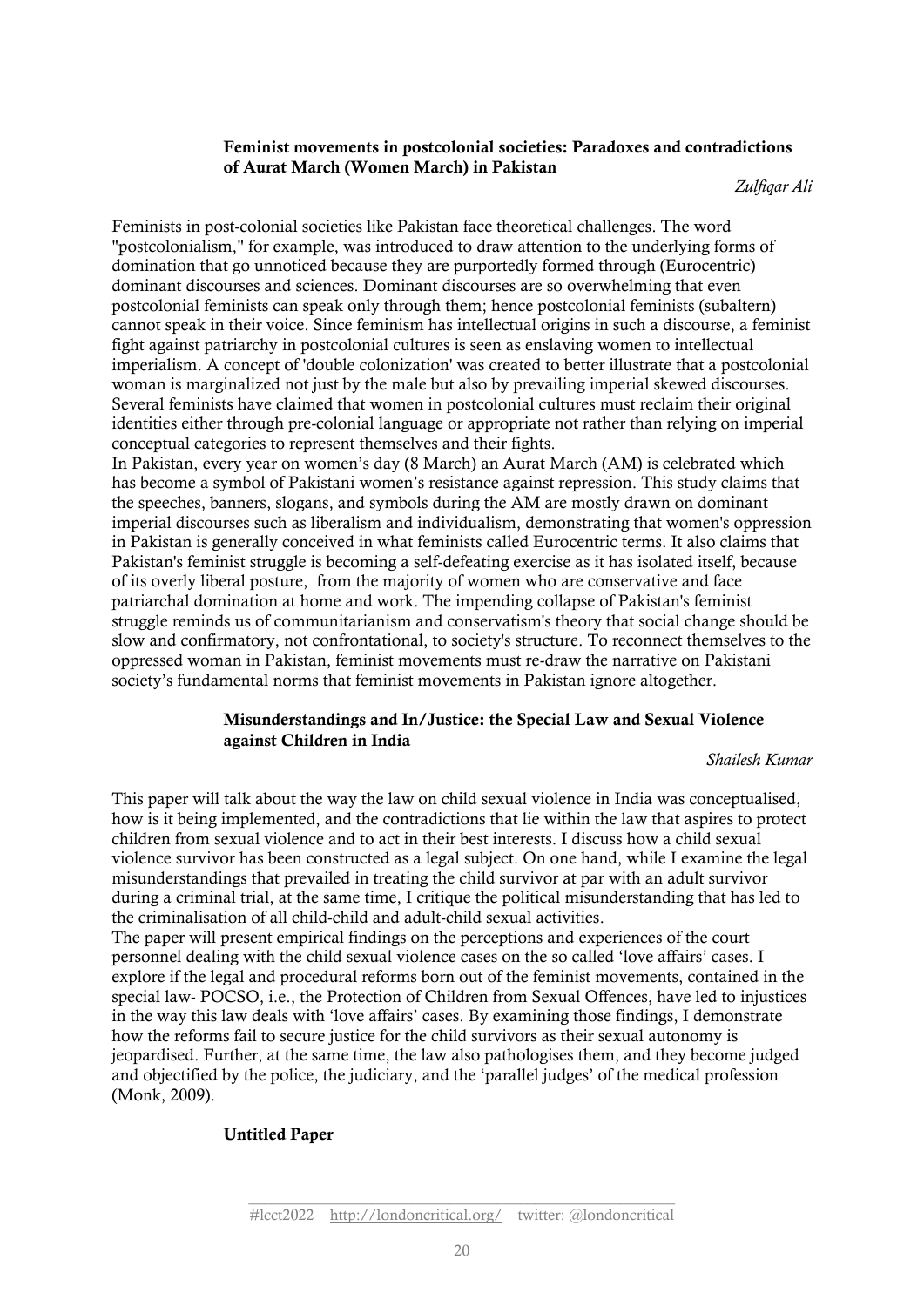In a clarifying note in Freud's 1919 essay "The Uncanny [Unheimliche]," he argues that egopsychology, when contending with the split ego that for them is to be made whole again, claims the faculty of self-criticism is responsible for this split. The contemporary phenomenon of autocritique, I argue, flips this around but operates on the same assumptions as ego-psychology. The way in which the self-critical faculty undermines the ego is celebrated, but we ought to be wary of this since, as Freud says, it is the "derivatives of what is repressed [in the speaker's unconscious that] are the things reprehended by the ego-criticizing faculty." So for instance, the invocation of bias or privilege as inherent to the ego as such will be seen as an easy way of disavowing what is only a manageable derivative of the repressed of the political situation. This derivative is a nebulous blend of predisposition, power, and advantage arranged in a way that can be overcome through critical reflexivity. It is a favored approach today to the alternative of confronting the contradiction between the statement and the enunciating subject, which would not only preclude the subject from speaking as an "I" re-constituted through the use of the reified auto-critical faculty in opposition to the ego, but would also call into question the structural class interests that underly the institutionalization of postmodern reflexivity into the corporate, NGO, non-profit, and online activist worlds.

# Room 3 – From Socially Engaged Art to Socially Engaged Humanities 1

#### Ethical and methodological challenges of a "pilot" workshop on Cultural Heritage

*Inês Costa*

Within the framework of the Ph.D. project *Cultural Heritage & Human Rights: Ibero-American Experiences in the 2000s*, we developed a "pilot" workshop devoted to Portuguese and Brazilian contested assets (Huis et al., 2019; Mäkinen, 2019; Proglio, 2019; Silverman, 2011). The experience took place in the Faculty of Arts and Humanities of the University of Porto ([FLUP], Portugal) in December 2021. It counted with the participation of 14 students from the master's degree in Art History, Heritage, and Visual Culture. The initiative consisted of filing a consent form, answering a questionnaire about a specific cultural asset, and intervening in a photograph about that same heritage site. The main goal of the activity was to understand how different individuals interpret assets linked to colonialism and dictatorship. What values, meanings, and narratives do they attribute to them? What do they think about the preservation, communication, and interpretation of these monuments? The test was also a way to assess if the workshop could be applied beyond Academia, giving us the possibility of identifying its limitations and how to surpass them. Based on the outcomes of the exercise, we will present and debate the theoretical, methodological, and ethical questions that need to be revised if and before we apply the project on a bigger scale. Besides, we hope to widen the discussion about the pros and cons of art-based research methods and promote creative ways to produce and share knowledge with civil society (Costa & Villar, 2021; Goldbard & Matarasso, 2021; Persinger & Rejaie, 2021).

#### East-Central Europe: An alternative evolution of socially engaged art and its contested legacy

*Beáta Hock*

This presentation catapults the audience to East-Central Europe in the early years of the postsocialist transformation to foreground an alternative evolution of socially engaged art practice. Here, a peculiar network of Centres for Contemporary Art introduced and virtually institutionalised socially engaged public art in a social context in which, in previous decades,

#### \_\_\_\_\_\_\_\_\_\_\_\_\_\_\_\_\_\_\_\_\_\_\_\_\_\_\_\_\_\_\_\_\_\_\_\_\_\_\_\_\_\_\_\_\_\_\_\_\_\_\_\_\_\_\_ #lcct2022 – <http://londoncritical.org/> – twitter: @londoncritical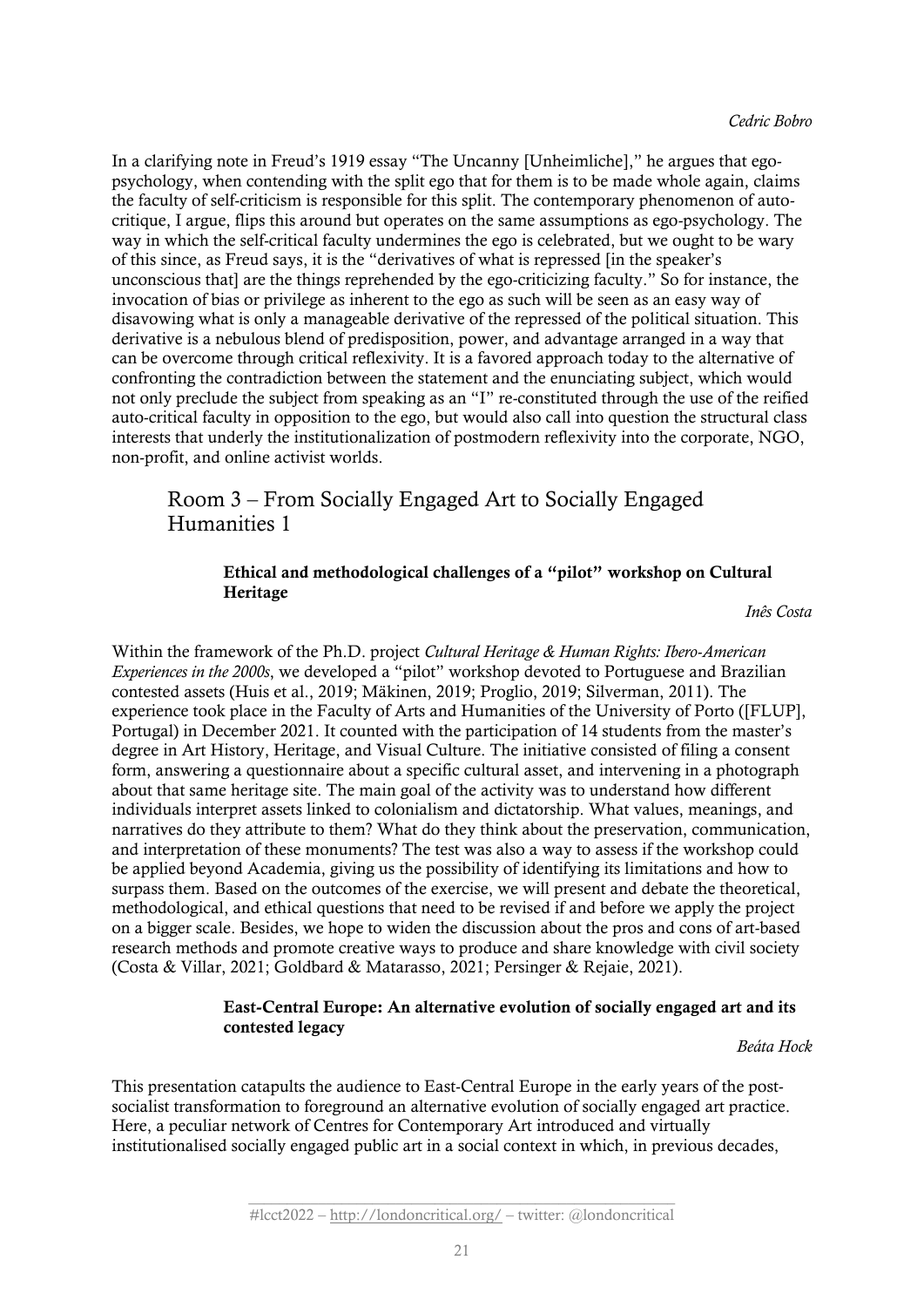critical or engaged social commentary was expressly not solicited from representatives of the art world. The network of these Centres was brought to life and sponsored by the philanthropic billionaire George Soros as part of his mission to facilitate the transition from socialism to capitalism, from totalitarian political regimes to democracies. His imposition and the emergence of new cultural infrastructures have been both welcomed and challenged by regional and, to some degree, international art critics and researchers. While some extraordinary socially engaged art projects grew out of the initiatives of the twenty SCCAs (Soros Centres of Contemporary Art), critical voices pointed to a sort of cultural imperialism implicit in "importing" and implementing this genre in what has been perceived a top-down manner. Like other branches of the regional Soros Foundations, the SCCAs moulded a new post-socialist intellectual elite that readily aligned with neoliberal operational principles.

This critique was, however, largely suspended in the wake of recent illiberal attacks on Soros and his initiatives. In this situation, the ethical dilemma arises how to sustain earlier left-leaning critical stances without being conflated with right-wing conservative agendas. Disentangling the two strands of criticism is another issue the proposed talk aspires to accomplish.

# Room 4 – Counter and Critical Infrastructures 1: Politics and Theory of Infrastructure

# A world of protocols: shaping and policing the population through law-like devices

## *Enrico Gargiulo*

Protocols are law-like devices which regulate delicate and strategic fields of social and private life. Being flexible and in a certain sense informal tools of government, they are an important institutional infrastructure, particularly suitable to managing situations of emergency and crisis. It is for good reason that protocols are massively employed in governing policy fields within which vague and ambiguous notions such as security, public order, public health and hygiene play a major role in legitimising public decisions.

This proposal deals with the production of protocols and the consequences of their use. Particular attention is paid to the role of professional experts who materially draw up protocols. Within fields of public policy which are characterised by structural uncertainty and where, consequently, decisions have to be taken by considering the individual specific circumstances rather than general principles, protocols on the one hand permit the delegation of strategic decisions to technical figures, preserving political actors from critique and partially removing their responsibility; and, on the other hand, they leave a wider range of action to street-level operators. The paper therefore faces issues such as the implications of discretion and discretionary power, both from the perspective of those who design protocols and of those who apply them, and the relation between technical and political aspects of public decisions, which in turn raises questions of democracy and legitimation.

## Infrastructures of democracy: rebuilding democratic grounds

#### *Catherine Koekoek*

This contribution argues that an infrastructural approach to democratic theory allows us to (re)build democratic futures in a time when anti-democratic movements are on the rise. These post-truth populist movements appropriate democratic language and present themselves as defending democracy, while simultaneously undermining democratic institutions. But instead of critiquing these claims by arguing that they are untrue or irrational (as many liberal political philosophers do), I propose it is more fruitful to focus on rebuilding democratic infrastructures.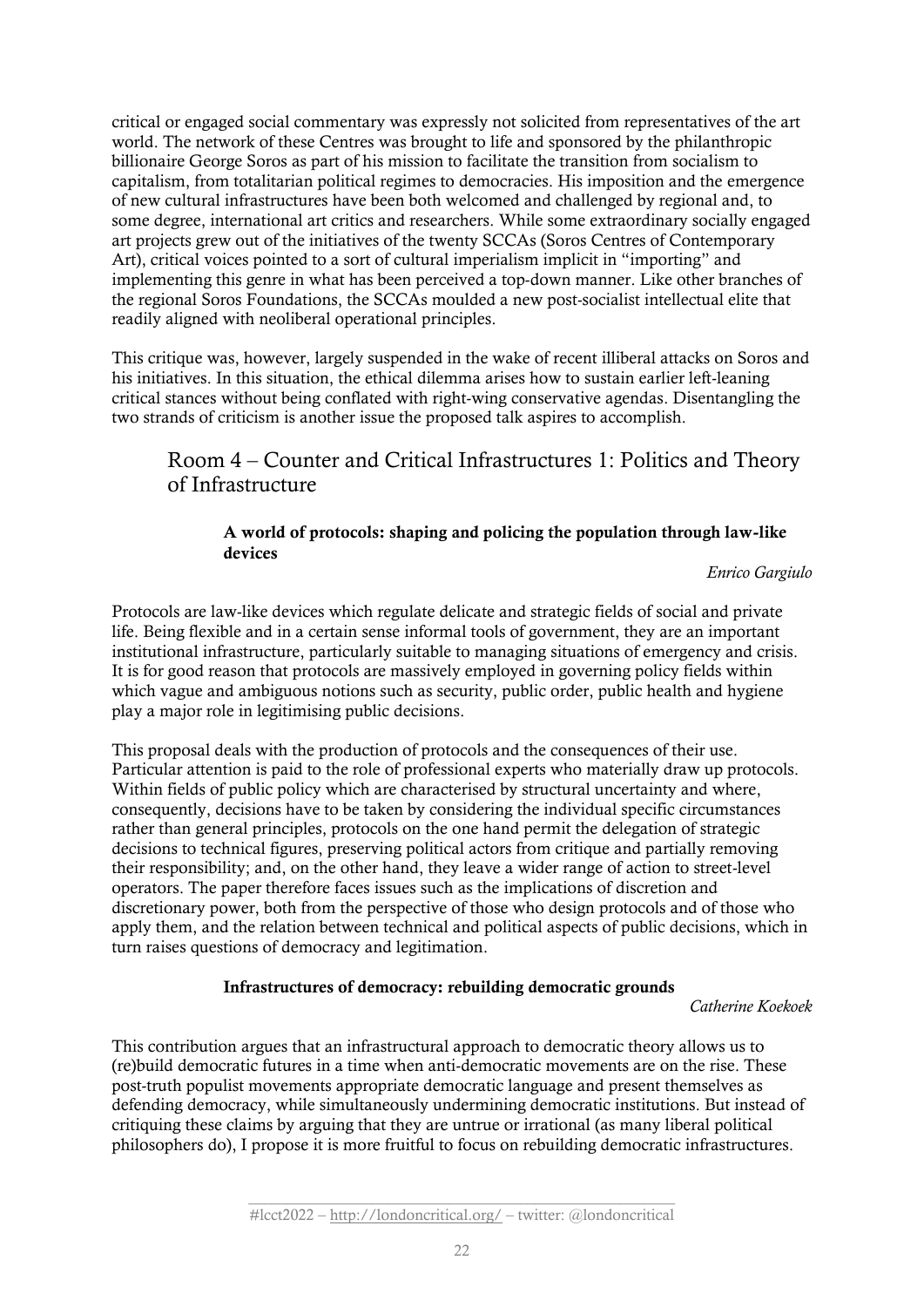How can we understand these democratic infrastructures, and their potential for democratic, rather than anti-democratic, articulation of struggle? I explore the relation between material democratic spaces (e.g. feminist bookshops; community centres) and the formation of publics and counterpublics by placing the pragmatic new-materialist work of Marres (2005, 2012) in conversation with contemporary critical/democratic theorists (Loick 2021; Honig 2021). Marres argues that publics gather around material issues. Politics consists in taking these issues to the spaces where they can be articulated. Democracy is then not a static architecture of various layers of representation, but changes through the articulation of issues by multiple publics. But how do we know if issue-articulation happens in a democratic, not an anti-democratic way? Building upon Marres' understanding of issue-publics, I analyse the development and disappearance of community centres in Rotterdam-Zuid (NL), between 1945 and now, as parts of a democratic infrastructure allowing people to articulate issues in a democratic way. Focusing on concrete democratic infrastructures helps understand how institutions and counterpublics/infrastructures practically depend on and presuppose each other.

#### The tragedy of Almaty: the changing role of public and private spaces in a post-Soviet city

*Samuel O'Connor Perks and Huw du Boulay*

The January 2022 protests in Almaty, Kazakhstan brought to light wider contestations within the country's infrastructure. Building from anger over rising fuel prices to wider civic discontent over the state's leadership, the events show the effect of rentier capitalism on the local economy. The burning of Almaty City Hall symbolised the changing role of the city's fabric: it was firstly the local Communist party headquarters in Soviet times, before becoming the local Akimat (Mayor's) office on independence. Its location on Republic Square also encapsulates the reappropriation of this architectural infrastructure: from a site of military spectacle that also hosted the Jeltoqsan (December) protests in 1986. Furthermore, the evolution of the Soviet Mikroraions (Micro-districts) to post-independence gated communities shows a change of emphasis from public to private spaces. How do these phenomena encapsulate broader social, political and economic antagonisms within Kazakhstan and broader post-Soviet history of the neglect and privatisation of post-war architecture? How does this act of dissent (the negation of a public symbolic space) contest both pre-independent infrastructure in a former colony and contemporaneous neo-liberal economic policy? How do these changes enable us to relate or think of other possible forms of infrastructure (housing, transport, and labour) in post-1991 Kazakhstan? This video-talk will draw on an interdisciplinary framework integrating Philosophy, Architectural Theory, History, and Politics combined with footage shot by the researchers to interrogate some of these questions.

# *15:30-16:00 – Break*

# 16:00-17:30 – Parallel Sessions 4

Room 1 – Autotheory 2 (Performance)

## PERFORMANCE: 'Another Shore': Mourning Roland Barthes in the Year of Pandemic and Protest

*Eric Daffron and Becky McLaughlin*

We propose a performance of an excerpt from our play, now under review at *PAJ*. This three-act dialogue pays homage to Roland Barthes on the occasion of the fortieth anniversary of his death. Stationed on "another shore," a phrase from his *Mourning Diary*, B and E, lifelong friends,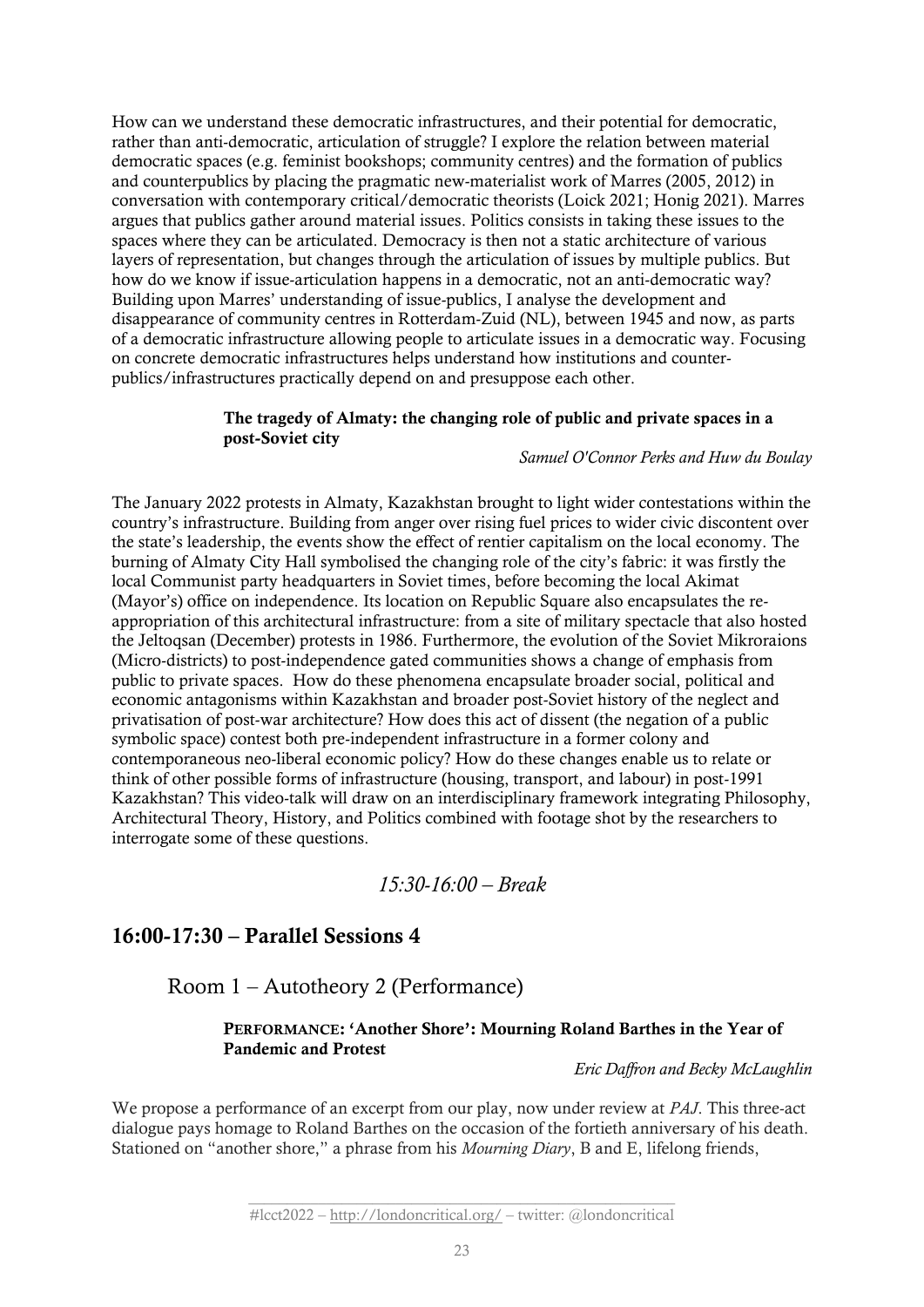inhabit a psychical rather than a physical space. There they meditate on events from pandemic and protest to obsession and nudity through the lens of Barthes, Cixous, Freud, and other thinkers. Over the course of their conversation, they talk to themselves and practice ESP, interrupt and wrestle with each other, laugh and drink.

Following a brief introduction, which will outline the play's context and autotheoretical stakes, we will perform for approximately one hour. The play features two main characters, B and E, played by us. In addition, Vince Carr will play the MC and other minor roles while providing tech support. Minimally, the play requires two desks, two chairs, books and pens, a computer with projector, and a screen, but it would be ideal if a piano, an easel, and a turntable were available. The play includes three brief intermissions, or "intermezzos," that invite the audience to participate in a round of Exquisite Corpse and engage in other short activities stemming from the play's themes. After the performance, we will entertain questions and comments. We anticipate the session lasting an hour and a half.

# Room 2 – Measurement and Surveillance of Practice 2: Questioning the Measurement and Surveillance of Practice

# What do you do when you measure something?

*Teresa Numerico*

When we adopt a method of measure we must define a unit of measurement, which needs to be clearly stated to be usable and meaningful. The general thought about measurement is that it does not imply any implicit or explicit interpretation and that it is more objective than any other form of evaluation because it is critically homogeneous, and it offers a smooth representation of the phenomenon that it is supposed to measure.

Using commodified means to evaluate people, create clusters in which they are catalogued and describe events in which people take part as a sign of their habits or dependencies is now common in all digital marketing and in representations of social science phenomena. This process, however, raises many ethical and political problems.

The problem on which I will focus my attention in this talk is the flawed assumption, from an epistemological point of view, that measurement does not imply judgement and interpretation. I will show that this is not true: we must admit that quantification and its related methods represent phenomena under observation through a qualitative and subjective judgement. As in all representation approaches, in order to make such a judgement, we are obliged to fix boundaries, extract proxies, implement correlations and produce forecasts on the probability of future events. All these activities preface and presuppose hypotheses that, implicitly, are inevitable and mandatory for the accomplishment of the task of making sense of the external world. However, in terms of the assumptions and confabulatory behaviours they require, numbers are not different from any other symbolic representation.

If we acknowledge that this is the case, we can critique the rhetorical superiority attributed to processes of measurement in relation to other representation methods that do not exclusively imply quantification.

# Can the University Save Itself?

*Ranier Carlo V. Abengana*

To ask whether the university can save itself primarily implies that the institution is in crisis. If we agree, it is worth arguing that the plight of the contemporary university, at least from one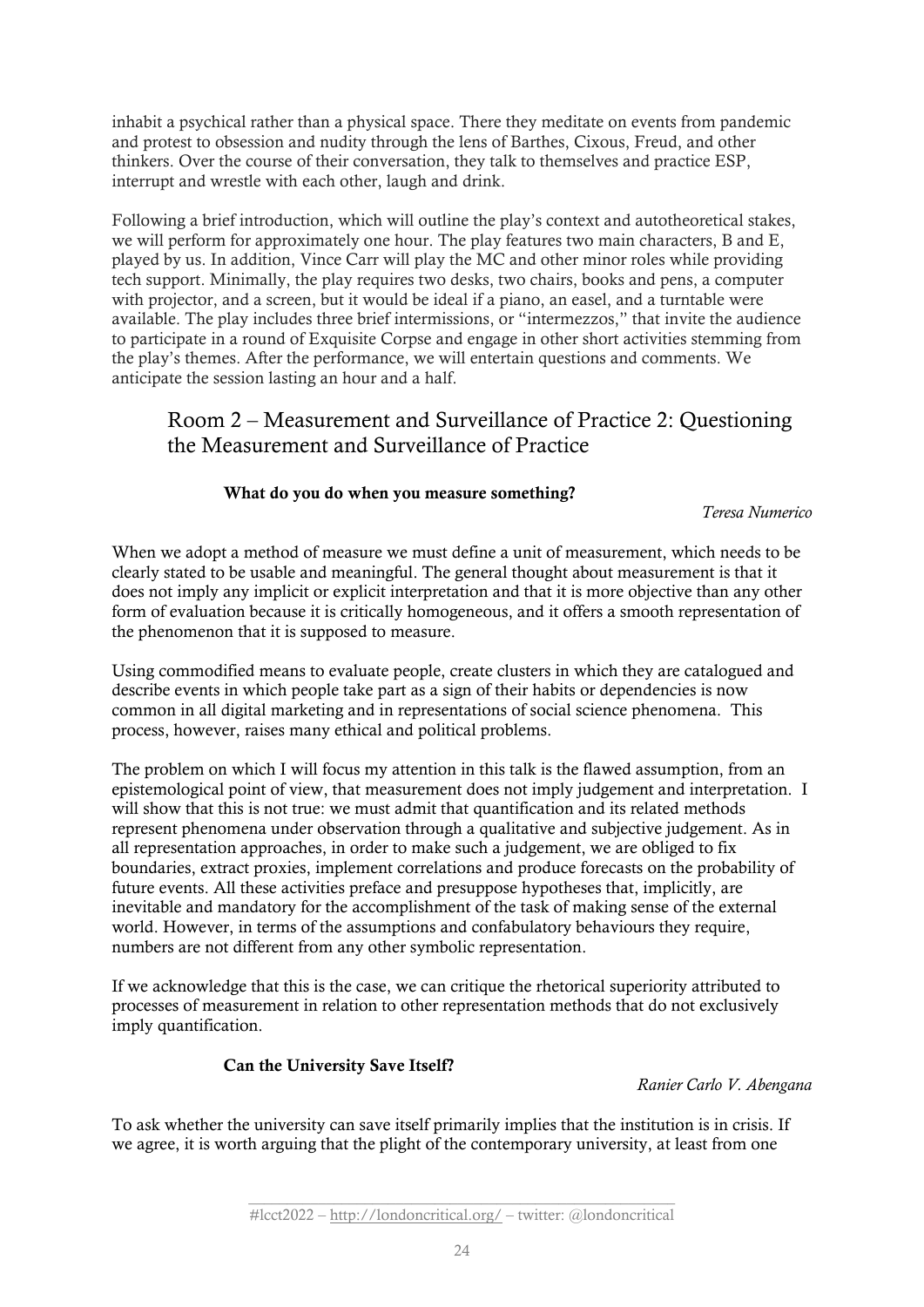perspective, is neatly summarized by the title of a book of Benjamin Ginsberg: *The Fall of the Faculty*. Such fall is a consequence of what he calls the "rise of the all-administrative university." Numerous similar analyses point to regimes of audit, measurement, and surveillance, as well as "tyranny of metrics" (Jerry Muller) and universities of excellence (Bill Readings). To suggest that this created a cult of hyperproductivity is to make yet another contested assertion, for after all, it is argued that productivity is the sign of scholarship. To dwell in these debates runs the risk of failing to understand the significant increase in academic burnout, the rise of 'quit lit,' the emerging phenomena of 'anti-work' and 'the professor is out' (Karen Kelsky), all of which point to the reality of the problems brought about by higher education's obsession with productivity, as well as the emergence of the "Gig Academy" (Adriana Kezar, Daniel Scott, and Tom DePaola) and the adjunctification of labour in the neoliberal university. While these maladies have been extensively studied, attempts to understand why many reforms eventually fail seem like a venture that scholars of critical university studies timidly engage with. I endeavour to address this gap by presenting the university as a social system, through which we could comprehend its autopoietic nature. While the contemporary university has been declared to be radically 'open,' I shall argue, following the fundamental tenets of autopoiesis theory, that universities have remained *operationally closed*. Such openness may thus be viewed as an ideological illusion, that is, a false openness which is conditioned by the very paradigm that ensures the persistence of the status quo.

#### The Disappearance of Loss and Grief with the Virtual School Assemblage: How Measurement Disenfranchises Affect

*Hannah Bowden and Ian McGimpsey*

Virtual Schools exist to 'improve the attainment and progress of looked after children' (NAVSH, 2019:40). This paper explores how Virtual Schools systematically restrict the appearance of loss and grief in educational relations, containing such affectivities within the individualised subject of care. Drawing on ethnographic data of a Virtual School in England, collected over seven months as part of an Economic and Social Research Council funded thesis, we explore the Virtual School assemblage as composed of relations among the human and non-human including young people in local authority care, educational 'experts', policy, processes of commissioning, and money, and functioning in conjunction with the neoliberal schooling machine. This machine provides the Virtual School with its primary principle of organisation and its mobilising desire for 'value' and 'return on investment', placing emphasis on "impact' on longer term 'outcomes" (McGimpsey, 2017:71). Such emphasis results in the articulation of the "looked-after" young person through a series of 'intellectual technologies', including traumainformed practice, attachment theory and outcomes, which render painful affectivities 'amenable to inscription and calculation' (Rose and Miller, 1990:1). In this way, we argue the Virtual School assemblage acquires a regulatory function, articulating/positioning the subject of care as 'neurologically damaged' (McGimpsey et al., 2016) and 'impossible learner' (Youdell, 2011; Bradbury, 2013). Such subjection, we argue, disenfranchises (Doka, 1989) young peoples' feelings of loss and grief, denying them the power to shape their educational relations according to their needs.

# Room 3 – To Be Monstrous 1: Embracing the Monstrous

#### Disruptive Physicalities: Assimilation vs. Abjection in Trans Embodiment *Cody Cat*

I will be exploring the monstrosification of the trans body as the abject body: the feeling of one's body being abject (i.e. the offending body parts are felt to be dissociated and often undergo banishment), but also the casting out of the trans body from the larger social body; the broader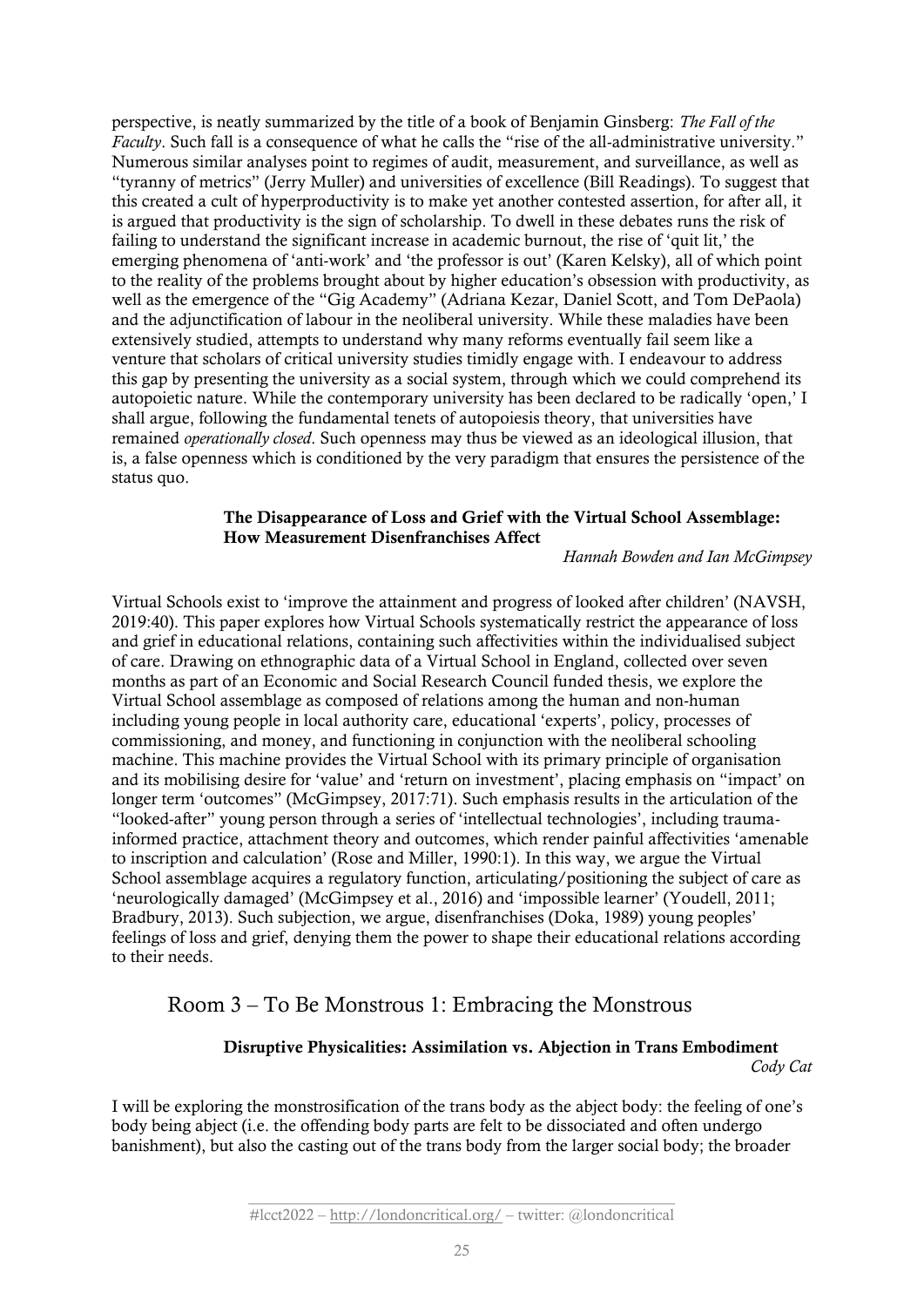social abjection. For this I will draw from Kristeva's work on abjection and Stryker's 1994 paper, My Words to Victor Frankenstein, as it criticises the social construction of what is feared and othered, and use Anne Fausto-Sterling's work to interrogate the concept of intersex bodies that exist in the otherworldly inbetween, both incidentally and through deliberate changes. I will also talk about my own experience of feeling misplaced inside my body and rejected from the collective body, and my journey to embracing this abjection and drawing power from being a hypervisible other, particularly arguing for disruptive physicalities and destructive emotions as valuable and potentially constructive. I will also engage with the work of creatives on instagram @queerquechua and @cyberpunkecology who post about their journeys through surgery, their colonised bodies, and the relation of human bodies to animality and the land, as this connects to physical and mental transmogrification and the non-human other. I will give a 20 minute presentation, then end on a short spoken word poem.

#### Heavy Metal and Extimate Monstrosity

*David Burke*

Monsters are neither fully internal nor external; they are rather *extimate*, emanating simultaneously from the world and the dark recesses of our (un)thought. Heavy metal reveals this extimacy in its elaboration of monstrosity; some artists reconfigure the whole of society and history into their most monstrous forms (Dee 2009; Moore 2009), while others focus thematically on personal monstrosity, criminality and abjection (Kahn-Harris 2007). Others still focus on the experience of becoming-monster, often in bodily terms (Norman 2019; Bogue 2004). For heavy metal, there are monsters within and without, showing that the Other is "something strange to me, although it is at the heart of me" (Lacan 1992). Building on Overell's (2021) discussion of "voicing the Real" in heavy metal, I will combine presentation with performance to map monstrosity onto the human body (my own). This will involve a partially screamed/sung delivery of the presentation alongside other heavy metal performance techniques.

I intend to show not that humanity needs to become-monstrous in order to survive itself, but rather that we *always-already* were monsters in (and to) ourselves. This monstrosity is continually recognised by heavy metal, despite the highly mundane lives of most of its lower-middle class fans (Brown 2016), which would indeed confirm the monstrosity of the current social order (Land 1994). Rather than leading to despair, however, heavy metal not only offers catharsis to its listeners (Baker and Brown 2016) but also allows us to accept and harness our own monstrosity against other monsters, be they institutions, bodies or relationships.

# Room 4 – Art Practice and Critical Pedagogy 2: Art and Action: Pedagogic Practice and Performativity

## Thresholds in the Moment; Liminal Locations

*Catherine Ross*

This presentation outlines my art-based investigation into liminality and describes a series of sound walks from my PhD by Fine Art Practice at Oxford Brookes University. Liminality is an indicator of all transformations, spatio-temporal, psychological and cognitive (Turner 1967). The talk introduces multiple liminal loci as a trigger for psycho-physical entry to the liminal zone through a series of sound walks (Debord 1956; Garrett 2015; Pink 2010). Sound is the most affective of the senses and therefore a powerful tool in eliciting liminality (Garrett 2015). My sound walks focus is walking as a perceptual research activity. Initially there is a Q&A. This is followed by a ten-minute group walk through a liminal space (a tunnel, subway, bridge, or flyover) at a liminal time (noon or twilight). Simultaneously hearing a binaural recording (of another liminal space/time) on headphones on a mobile phone. With an on-site, reflective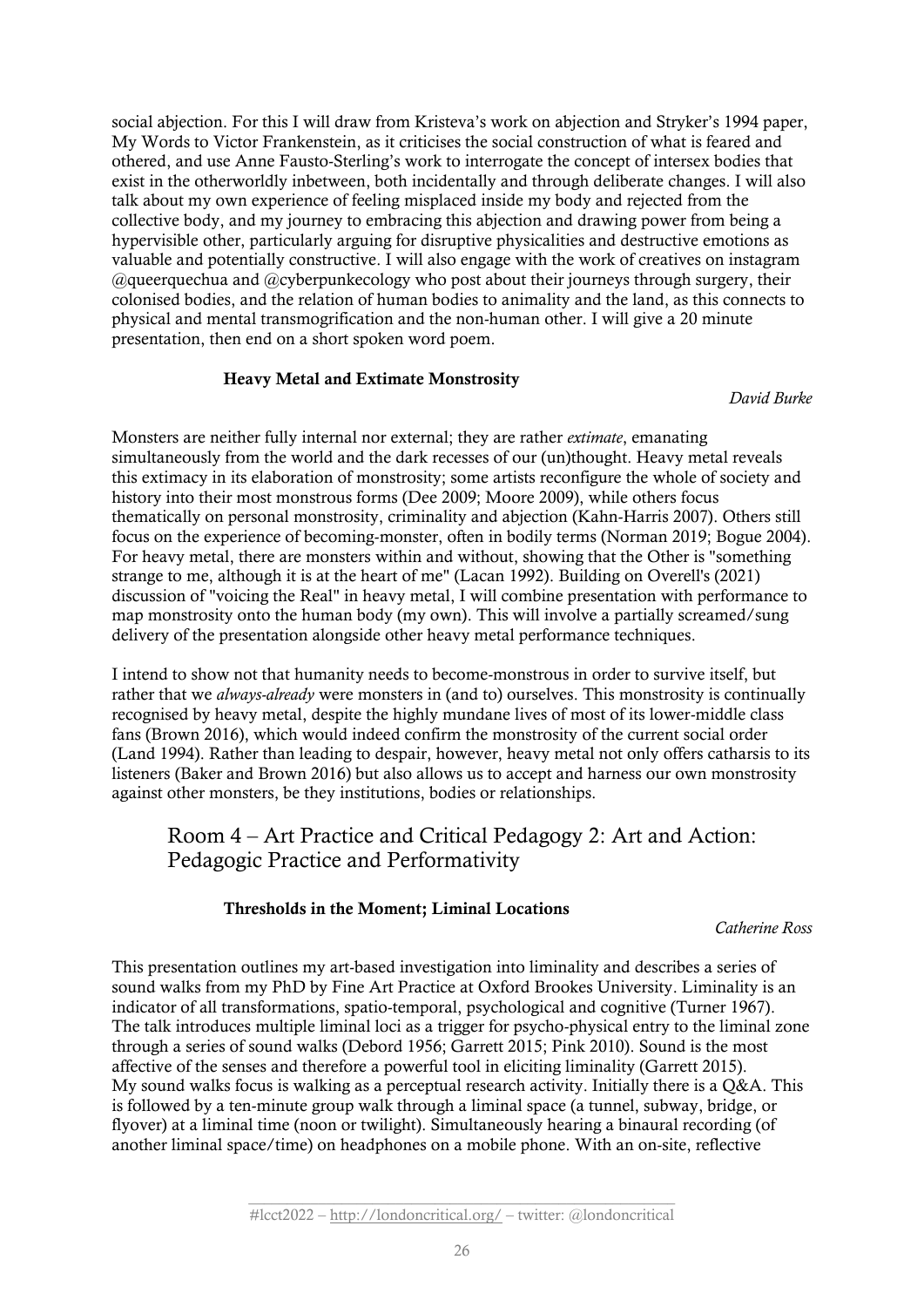discussion on how combining visual, sound, and mobile methods impact on individuals' interpretations of the spatial experience. In conjunction an online version follows the same format. Objectives are

- To use walking and concurrent listening to generate an understanding of liminality
- To create environmental immersion by blending the visual, auditory, motile, and static (Pink 2010)
- To empower the individual in a mobile, collective experience
- To promote self-awareness through embodied, place-based mobility

The presentation closes by offering guidance for multi loci interventions that seek to invoke a sense of liminality.

## From alternative education to collapsing institution: Reflections on multiple MFAs

*Ellen King*

Having completed the alternative self-organised postgraduate program known as the School of the Damned in 2018, I've been reflecting on how that experience has influenced my current engagement with the MFA in Fine Art at Goldsmiths College (from which SotD was spawned by disaffected dropouts). There are multiple threads I'd like to draw on, most significantly the ongoing strikes that have inspired much self-organisation amongst the current cohort, including multiple exhibitions, a residency involving approximately 40 students, and a zine attempting to address concerns and confusion around the purpose of the strikes. Other considerations include the changing student demographic post-Brexit, and the impact of the pandemic and so-called 'blended learning'. I hope to include contributions from my peers on the course, as well as other SotD alumni who also experienced a 'conventional' MA/MFA afterwards. Finally I'd like to develop some ideas around possible futures for art education, and to think about why – despite my anger at the management and frustration at having to pay so much for a course that feels like it barely exists – committing to this MFA feels like one of the best decisions I have made.

## Delight in disruption: reflections on the pedagogic practice of multidisciplinary artist, Sally Madge.

*Judy Thomas*

This presentation reflects on the shifting boundaries of art and life and the pedagogic practice of, multi-disciplinary artist, Sally Madge.

Presenting Madge's practice as an ongoing cultural relay, which continues, consciously and unconsciously, through those who knew and worked with her; this dissolves definitions and challenges conventions through experimental processes, rule breaking and critical enquiry.

Projecting belief and equality, Madge modelled authentic and progressive teaching practices; her approaches were contemporary, political, lived and experiential. Promoting ideas of resistance, liberation, growth, and change (Freire, 1972/2000; Boal, 1993), she instinctively made connections through improvisation, problem solving and collaboration; using inter-disciplinary methodologies to test, question, reflect, provoke, and alter perceptions, this supported idea and material exploration, using responsive, physical, unpredictable encounters and moments of engagement.

Madge naturally devised welcoming, accepting, and collaborative spaces, taking delight in disruption. Reversing roles and complicating notions of provenance and ownership, she successfully facilitated and made room for others to enter into open exchanges of ideas and practices through messy play and imaginary spaces of intrigue, innovation, and possibility. She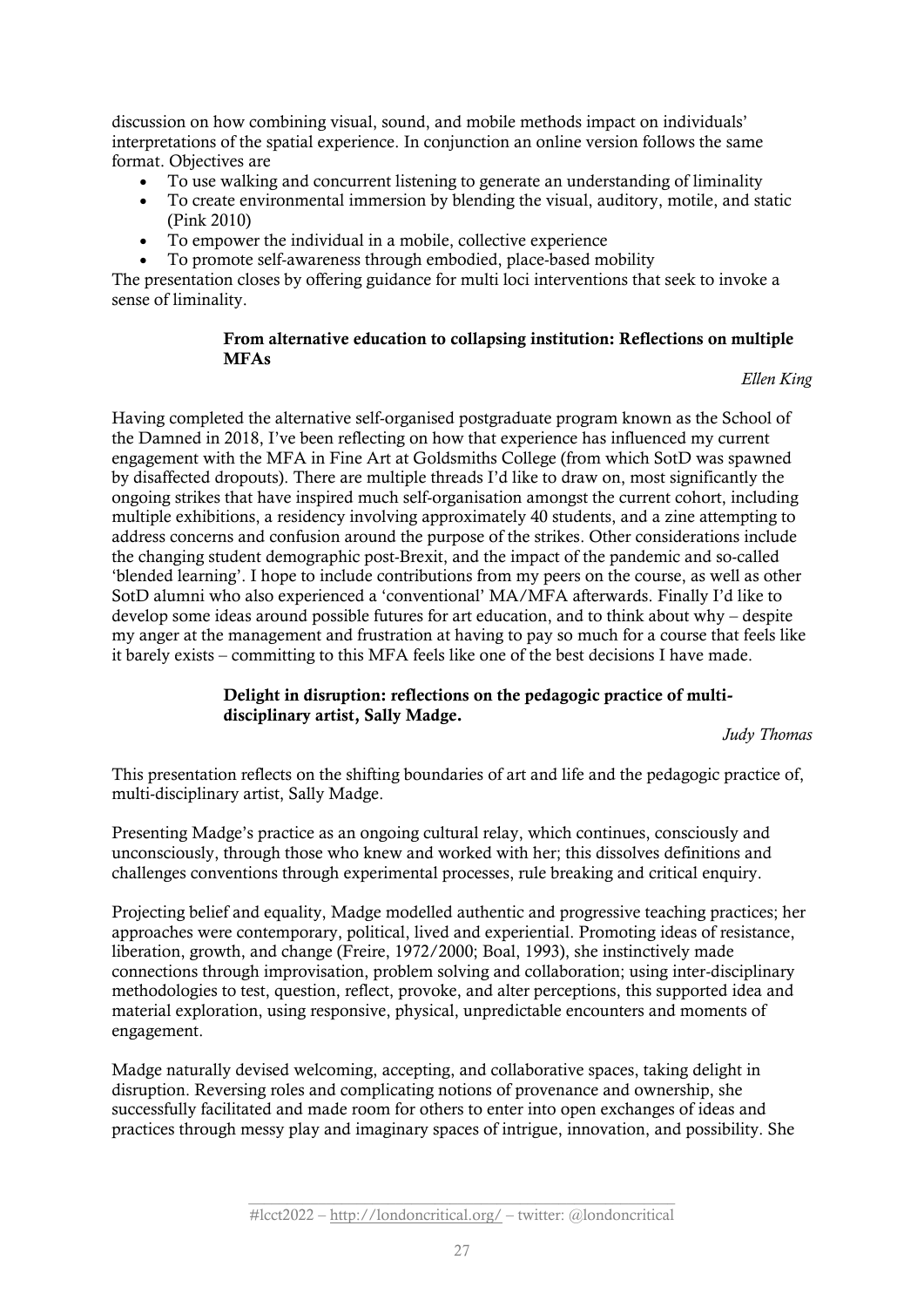invited others into spaces of game play and imaginary worlds. As an agitator, she encouraged activism, applying and fostering bravery.

The paper aims to share insight into Madge's practice and suggests there is a lot to learn by promoting approaches that encourage a *do first, think later* attitude, and by embracing unknown outcomes with curiosity, a sense of possibility, and humour.

# 17:30 – Drinks Reception and Book/Exhibition Launch: *After Progress*, edited and curated by Martin Savransky & Craig Lundy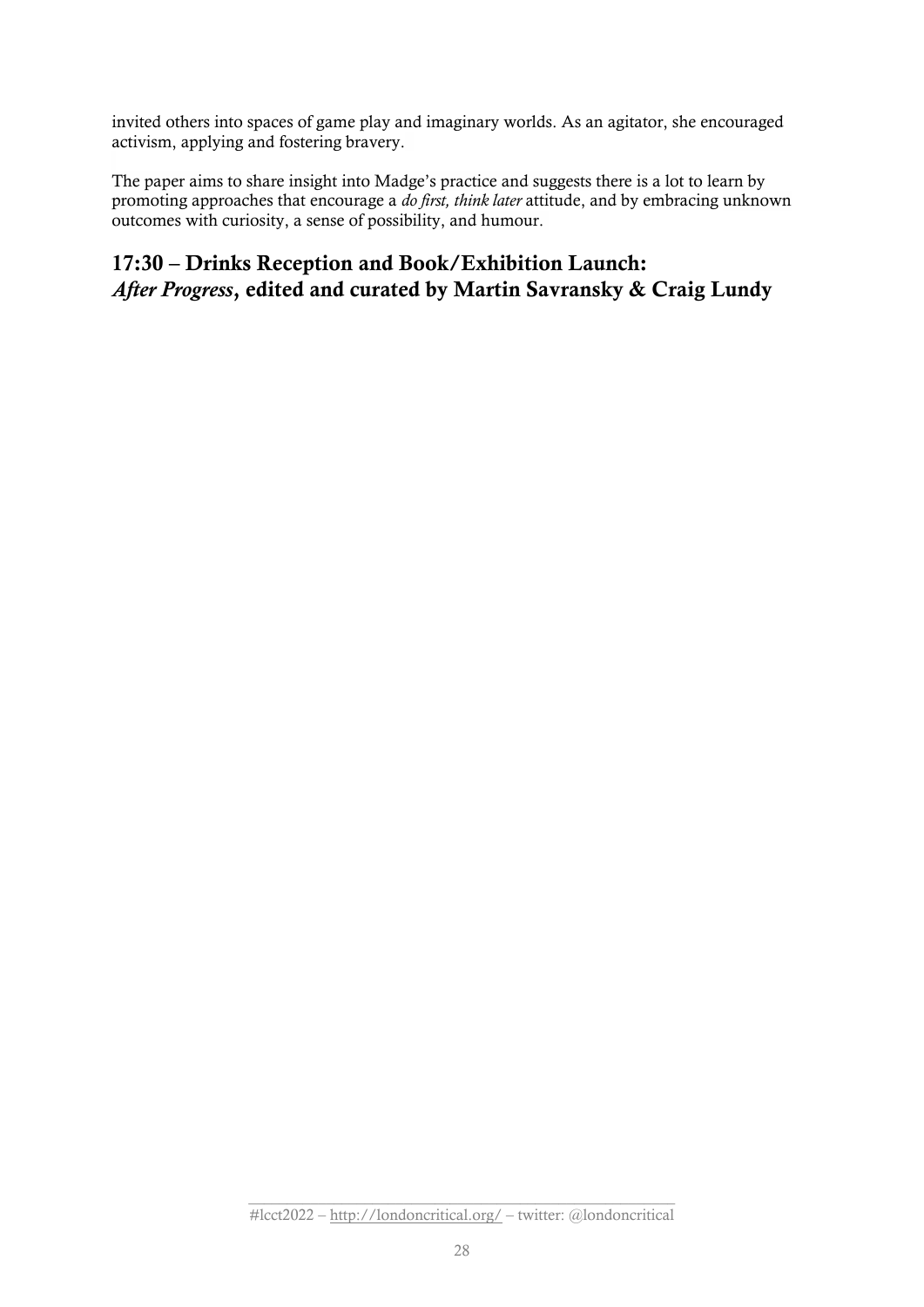# Saturday 9<sup>th</sup> July

# 9:00-9:30 – Registration

# 9:30-11:00 – Parallel Sessions 1

Room 1 – Sticky Matters 2: Sediment

## Mat[t]er

#### *William Jamieson*

I would very much like to participate in Sticky Matters. I propose to read a short story that I wrote for my PhD thesis based on my research on land reclamation in Singapore and sand mining in Cambodia entitled 'Mat[t]er'. Based on fieldwork and interviews with both anti-sand mining activists and villagers affected by this process, this short story attempts to register the construction of sand as a singular and destructive resource out of the confines of a mangrove river system - the events and disturbances are registered typographically through stripping the punctuation back to the bare period, and perform the shifting of sand as it is produced as a resource on a massive scale, devastating ecologies and livelihoods. This then shifts towards how the village experiences the movement of this sand elsewhere in the gestation of land in Singapore. The short story, with its unconventional format, probes the ecological and geopolitical stickiness of sand as a resource that is the singular product of countless entangeld processes. I have attached the short story so you have a better idea of what I intend to tribute - I would be flexible to read a shorter extract if that would suit the format of Sticky Matters better.

#### HOLD! Refold: Materialising, re-encountering and moving-with trauma *Roshana Rubin Mayhew*

This proposal centres around 4'45", hold (2022) a performance installation that weighs up a 46kg body of clay, primes it with a looped track of a staged collective argument, and is wrestled-with, no holds barred, reshaping it into sculptural form. This practice-led research investigates the grasp-ability of trauma through strategies of transposing, remixing, and encountering its materials. It approaches trauma not as something that can be reversed or repaired, underpinned by Lyotard's 'libidinal skin' (1974), to read the encounters from which it emerges as segments or investments that cannot be unfolded or uninvested. Instead, a process of materialising and performatively re-encountering explores a refolding. Working with a body of clay proposes a grasping that positions sensual physicality as essential to comprehension. It begins to explore not just how trauma is materialised but how it sits and sticks in and to our hands and bodies – its weight, size, surface, texture. The power-play involved draws from Freeman's reparative writings on sadomasochism in which, through re-encountering historical abuses, the materials of a traumatic past are remixed to open new potentialities for being and knowing (2010). This begins to explore a queer, material-temporal movement capable of generating greater ability to get a hold on, take ownership of, articulate, and move-with trauma. The aim is to investigate how the re-encounter can become a reparative moment of emergence, in which what-has-happened is at once folded into present experience, set into motion, and thickened by what-is-happening, thus opening greater potential for what-could-happen.

## Cracking Binaries, Attuning to Ice

Anastasia (a) Khodyreva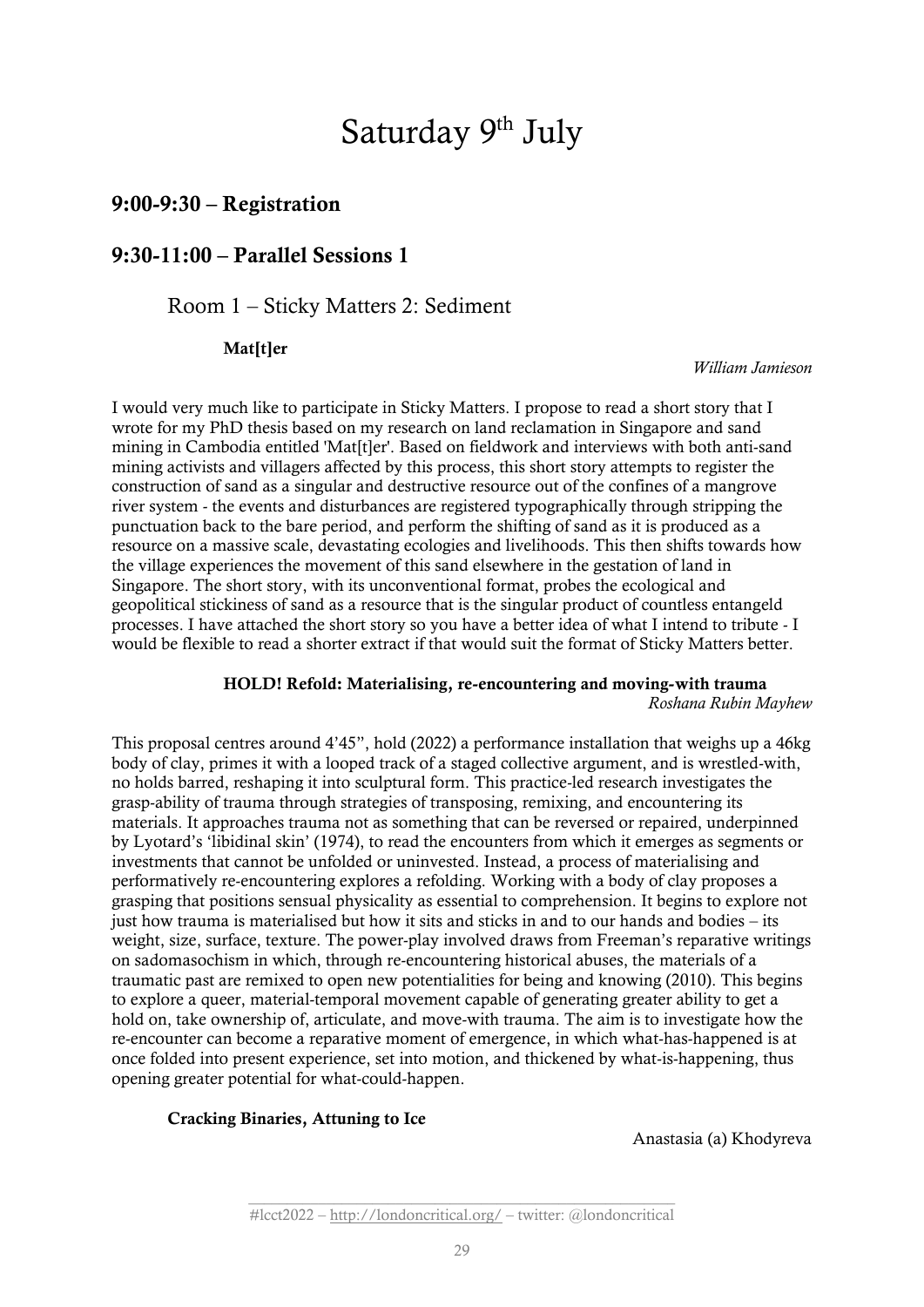In Cracking Binaries, Attuning to Ice, Anastasia (A) Khodyreva will perform an exercise in attunement to ice as a companion of non-binary bodies. The contribution engages with bodies of creek ice and A's autoethnographic, conceptual, critical and artistic dwelling-with them, more specifically, with cracking as a political process or a "political mattering" (Neimanis 2013). Might an ice crack embody something that is likely not to fit in dominant languages and is felt/lived as something that should not be defined but cannot be left complete unsaid? And if so, what might this be?

Materially, the contribution engages with A's autophenomenographic insights in non-binary being and their April 2022, in TUO TUO Arts, Finland. Theoretically, the contribution emerges in the intersection of feminist new materialist philosophy and imaginaries of the world (Lykke, 2018; 2022), hydrofeminism (Neimanis 2012, 2017) and feminist theories of embodiment.

# Room 2 – Negativity in Contemporary Continental Thought 3: Politics and Deterritorialisation

# Negative Freedom and the Working Class Subject

*Cynthia Cruz*

Presented with the (non) choice of either assimilating into bourgeois society and, thus, annihilating herself, the working class subject may choose, instead, to engage in an act of negative freedom. Such acts of negative freedom, though they may appear on the surface to be idiotic and/or passive, offer an alternative choice. By engaging in an act of negative freedom, the working class subject destroys all possibility of rehabilitation, thus, determining her fate. The mere act alone provides a means by which to mark the outer limits of what she is willing to tolerate or engage in. Through the act of negative freedom, the subject is altered: she is changed as she passes through the act. Furthermore, before she engages in the act, she does not know what will happen to her. She is, in other words, stepping into the abyss. In this paper, I will explore the concept of negative freedom in relation to the working class subject: how engaging in such an act marks her fate, separating her from bourgeois society while, at the same time, setting her free.

## Dead Metals, Conjunction of Deterritorialisation Processes, Absolute Deterritorialisation. Machinic Phylum as a Hollowing Out/Ungrounding of Vitalism in Guattari/Deleuze and Guattari.

*Radek Przedpelski*

Guattari/Deleuze and Guattari have been construed as vitalists, whereby vitalism is (1) understood as positing a mysterious life force and chiefly modelled on the living organism (this definition is put forward by Thomas Nail and Cary Wolfe); (2) associated with a stuffy immanentism that leaves no room for the contingencies of the outside (Frédéric Neyrat); (3) associated with affirmative connectivism modelled on the figure of the nomad. My presentation seeks to counter these claims. Taking the notion of the machinic phylum as my departure point, I am going to enlist ATP's "Nomadology" as well as Guattari's writings from the 1970s to demonstrate that the machinic phylum does not affirm the above senses of vitalism but rather is already its deterritorialisation, a hollowing-out/ungrounding which pragmatically (ab)uses Leroi-Gourhan's Milieu et techniques rather than a misreading of Simondonian general allagmatic (as Daniela Voss suggests). I am going to discuss this renewed understanding of the machinic phylum under three rubrics: (1) dead metals, (2) neither production nor overcoding but a "conjunction of deterritorialisation processes," (3) chaosmic earth as the horizon of absolute deterritorialisation.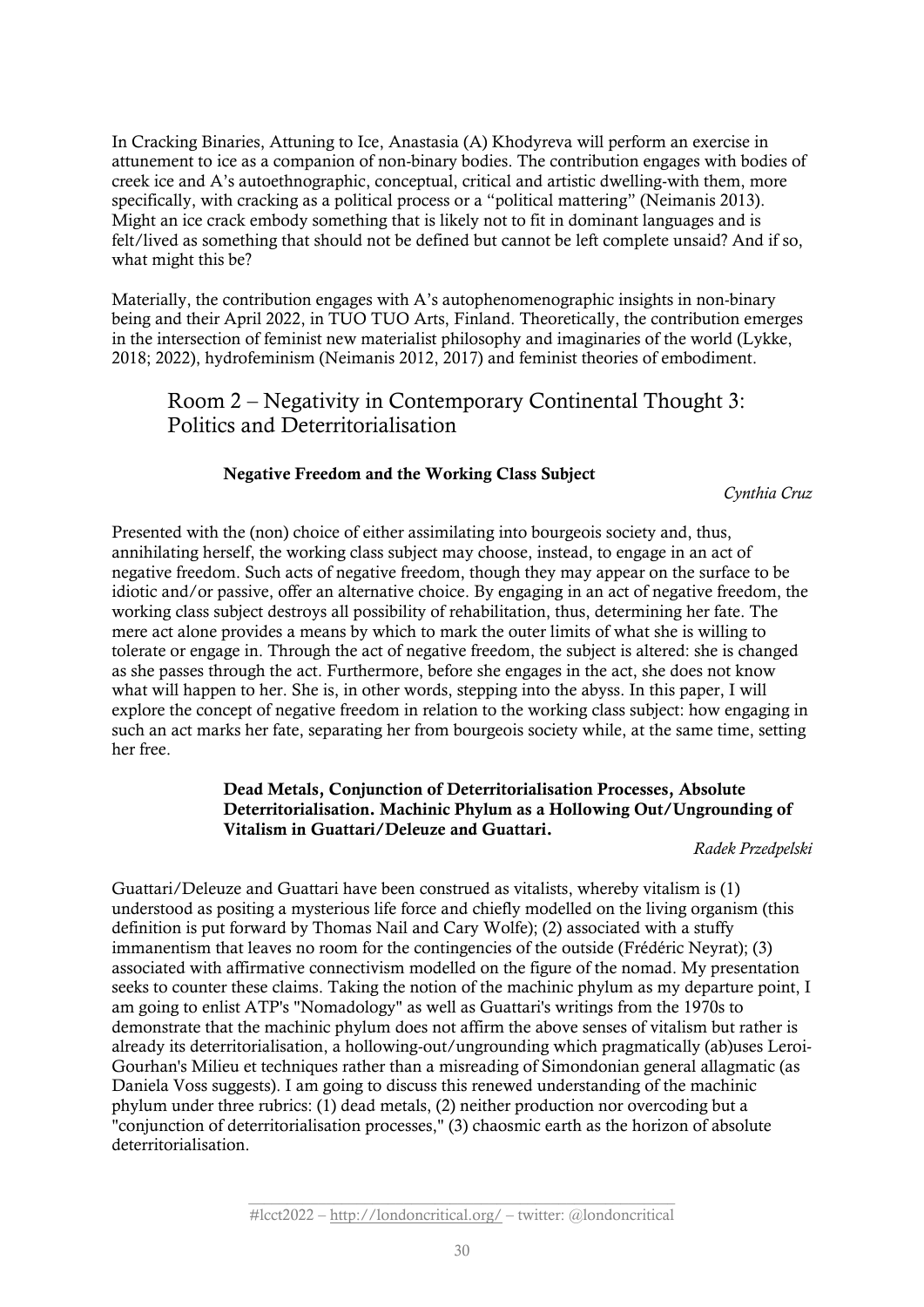#### Antinomian Negativity? Rejection of the Law and Spectral Norms

*Jakub Kowalewski*

I will consider two problems with the antinomian rejection of the law. 1) Antinomianism is purely negative – its goal is nihilistic, because it *only* aims to destroy the order made possible by law. 2) Even if antinomianism has a positive content, it is self-undermining – negating the law presupposes a biding legal order, and so, an antinomian action, paradoxically, affirms the power of the law. In order to explore these problems, I will turn to two historical examples of antinomian movements: Sabbatianism and anarchism. Although the spiritualism and naturalism of the two groups seems initially to be at odds, they do in fact share an ontological belief in normative values which are neither fully present nor completely absent. Borrowing the term "spectre" from Derrida, I will refer to these quasi-present antinomian values as spectral norms. Spectral norms furnish positive contents antagonistic to the law, which, because they can be ontologically differentiated from any given legal system, don't affirm the power of the law. Thus, antinomianism is not purely negative, nor is it self-undermining.

# Room 3 – From Socially Engaged Art to Socially Engaged Humanities 2

#### Viceversa Love. Double process of participation: from community-based performative project to long term commitment with a community *Emanuele Meschini*

The paper want to explore the complex relationship between academic research and artistic practice in community based project and how engagement could be ethically implemented and nourished when the project is over. Through this paper I would like to describe the research I have developed during my PhD with the football community of Sacca Fisola. From 2017 to 2019 I have involved the kids (8-10 years) from the local football academy Sacca Fisola - an artificial island in the lagoon of Venice - in two projects in which football was used as a way to reflect upon the public spaces restrictions in a city such Venice affected by the overturism issue.This extractive model of tourism as heavily changed the shape of the city influencing the way in which the Venetians perceive the space. Following this scheme, in a city with poor green areas, the use public areas as play ground is forbidden and children who are over 12 years of age are not allowed to play in public spaces. The core of my research thus followed this line of the "play in public space" using public performance and video to analyze its limit and its possibility. I developed this research along with a group ok kids from the football academy working on the idea of football-theater (calcio teatro). In 2019 - when my Phd was almost over - the Sacca Fisola Academy ask me to became the trainer of the kids squad. Form that moment till the championship suspension cause of Covid19 pandemic, I've trained those kids responding to logic that doesn't belong to academia. Adding my personal experience to the formal analysis of the artistic projects and their reception, I would like to offer a reflection on the change of role as methodology of giving-back, a way to overcome the issue of the final outcome in participatory/community project and the possibility of nourishing the relationships.

#### Cruising as a method for art research. Practice-led research on phantasmagorical installations as spaces for queer circulation of affects *Emmanuel Guillaud*

The proposed talk is based on an open, frank presentation of a PhD research on a particular form of socially engaged art. Focus will be on what research means for artists. Format will be immersive.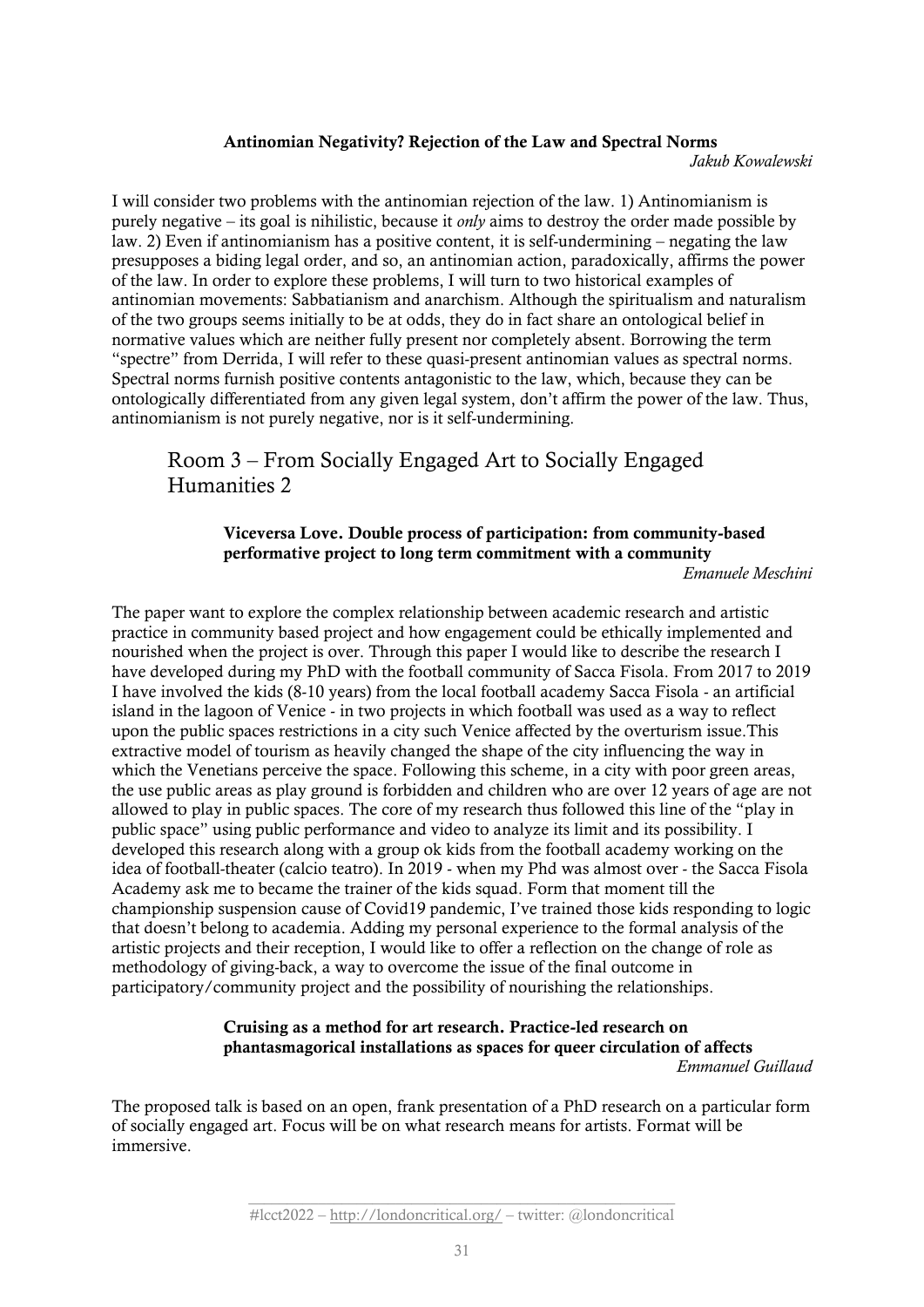Semio-capitalism recycles signs, enlists affects, inhibits the subversive part of engaged, dissonant or queer arts. What strategies can help making the political significance of art operative? The hypothesis of my doctoral research is that installations made of projected images contain singularities that are particularly relevant to this objective.

Although these installations represent an important part of contemporary artistic production, they remain a form that theory fails to name. By reconceptualising them as phantasmagorias and establishing connections between archaeology of devices and queer art strategies, the research seeks to evidence how phantasmagorias can favour a queer circulation of affects, constitute spaces where ethics of permanent deviation prevail.

The talk will address the research itself as much as its tools and methods:

- what research means for an artist who used to be self taught?

- how derailing off track (from dark phantasmagoria to darker cruising spaces) may lead to the right track

- cruising as as a method

- the role of art practice within the research

- the context of RADIAN, a practice led PhD program cofunded by 3 art schools and 3 universities.

If possible, I would like to propose a performative format in which both I and the audience are immersed inside projected images. This requires at least one videoprojector and ideally 3 (tbd).

# Room 4 – Measurement and Surveillance of Practice 3

# PARTICIPATORY DIALOGUE: 'Measuring impact' as a lived dilemma in youth work: escaping polarities through dialogue

*Graeme Tiffany, Aston Wood, Ffion Chambers and Tania de St Croix*

Youth work is a 'lived dilemma', such are the myriad (often competing) claims as to young people's needs and how they should best be met. If youth workers do not respect the autonomy and agency of young people in spaces where young people choose to be (as distinct from compulsory contexts like school) they will, quite simply, have no one to work with. In recent times the most significant lived dilemma emerges from the almost ubiquitous demand that youth workers 'measure impact'. Critics say that it is impossible to 'measure' values, yet the demand persists. Faced with the need to find resources, most practitioners take the money and provide 'evidence' as best they can. Some experience this as harmful, to themselves as workers, but more profoundly to young people, fearing new practices degrade voluntary association and democratic principles to such a degree that this is 'no longer youth work'.

Typically, these choices are cast as polarities, you are either 'for' or 'against' impact measurement. This dialogical workshop seeks to escape from this polarity. What would a philosopher say? What would an academic researcher say? What would someone managing youth work – living this dilemma and trying to do their best for young people - say? Three short provocations will be followed by a dialogue, first between the three, then with the audience. Fusing measurement and value is a major challenge, one that may well be impossible, yet they can be in dialogue with one another. We hope you will join us.

# Room 5 – Extrainstitutionality and the Political 2: The Role of Form in Political Imaginaries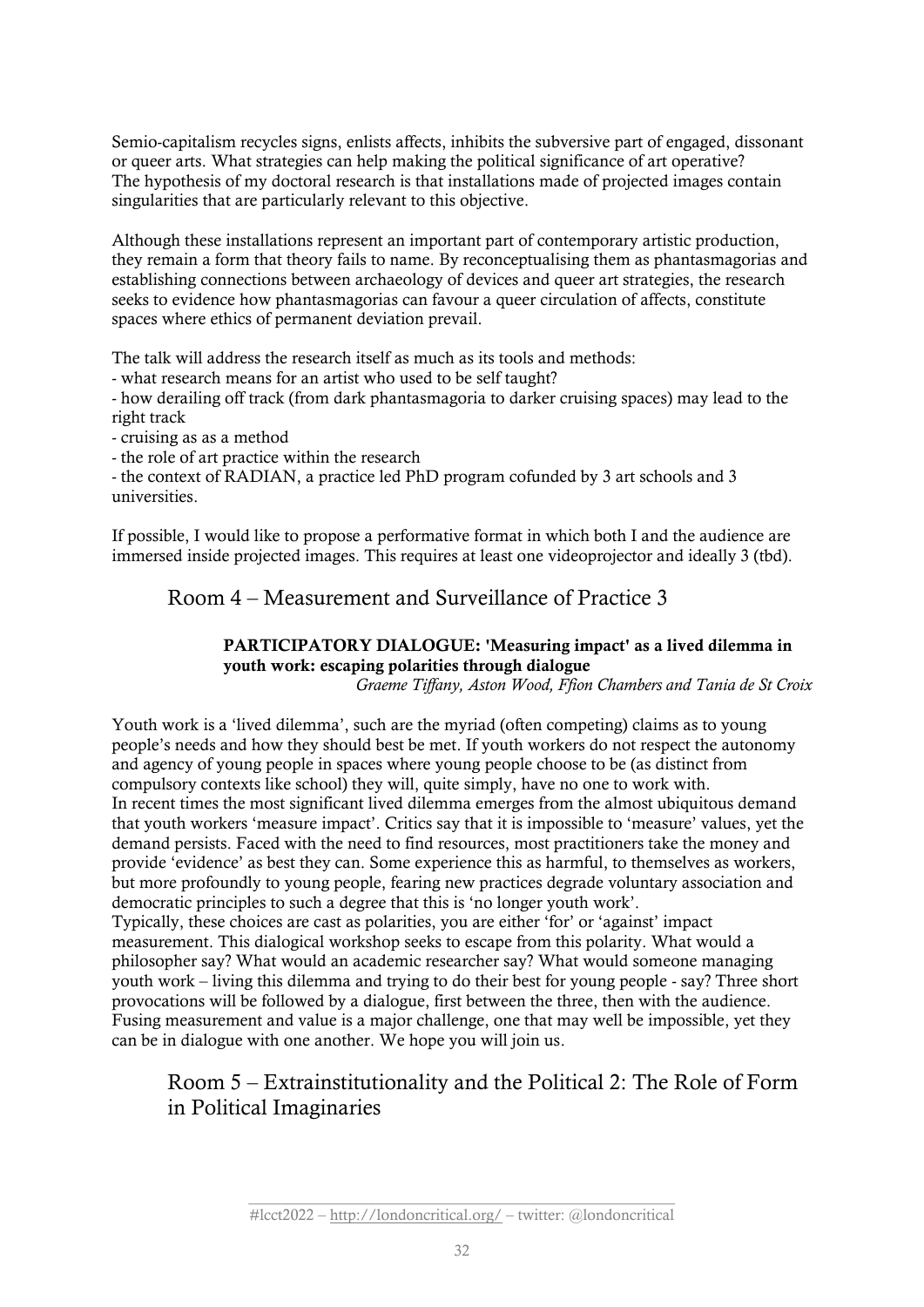#### The Aesthetic Logic of Prefigurative Politics

*J.A. Koster*

The extra-institutional fetish of the contemporary anti-capitalist Left can be traced back to the political legacy of the 1960s New Left. It is with the New Left that the understanding of what it is to act politically begins to shift in ways that continue to inform the present. We see this for instance in the continued search for new revolutionary subjects (often resulting in a fetishization of the "Other"), the shrinking away from a critique of society as a whole in favour of activism around a multitude of issues, and the assertion of alternative lifestyles as a possible form of dissent. Each tendency is marked by the abandonment of negativity, or, as it is often put, the attempt to move "beyond critique." This new form of politics can be broadly categorized as "prefigurative." Prefigurative politics has become the "dominant orientation" in social movements despite its distinctively *political* shortcomings (Yates 2021, 1040). In this paper I argue that a proper understanding of prefigurative politics requires recourse to the aesthetic. Prefiguration aestheticizes politics in at least three ways. First, it collapses the distinction between the social and the political, conceiving of politics no longer as a movement *towards* autonomy but as the enactment of autonomy in the here and now. Second and concomitantly, politics becomes the enactment of an ostensibly autonomous social form, thereby recovering the idea of beauty as the figuration of autonomy. Third, prefigurative politics is aesthetic in its structure, often manifesting as highly theatrical performances geared to a specific audience. This paper thus argues that prefigurative politics is a form of social action with an aesthetic rationale. The aim of this practice is not to bring about social change but to demonstrate the *possibility* of change by performing a utopian alternative.

#### Jou-naissance – or escaping the oppressive syntax of the status quo via methods of Surrealist resistance

*Jess Mezo*

The issue of pure internality is one that has featured heavily in political thinking over the last few decades, as philosophers and researchers grappled with the question of whether it is possible to break out the field of immanence, and if so, how and for how long? From Žižek's lack of optimism to Marcuse's belief in the forces of art and creativity and Baudrillard's fatal strategies, the fantasy of the 'outside' captivated the political imagination; and yet, practical techniques of the self aimed at 'coding one out' of the oppressive syntax of the status quo in ways that do not lead to isolation or complete disengagement from the social realm remained few and far between.

My research focuses on methods of Surrealist resistance, with special regard to jouissance (or pleasure derived from participation in an activity or substance), in order to propose one such technique: that of jou-naissance. While acknowledging that our relationship with 'externality' has remained largely theoretical until now, and that overarching, non-violent systemic change will most likely be hard to achieve, I posit that the techné of jou-naissance opens the door to both individual and collective transformation via the interplay between the Death Drive (insofar as the modern subject is ready and willing to abolish itself in order to bring about systemic change), joy as resistance (via participation in creative ventures, parody, and play), and interactions with the pre-symbolic, pre-figurative realm, which are anticipated to encourage identity acquisition via positiva, and engender both individual and collective 'rebirth'.

# *11:00-11:30 – Break*

# 11:30-13:00 – Parallel Sessions 2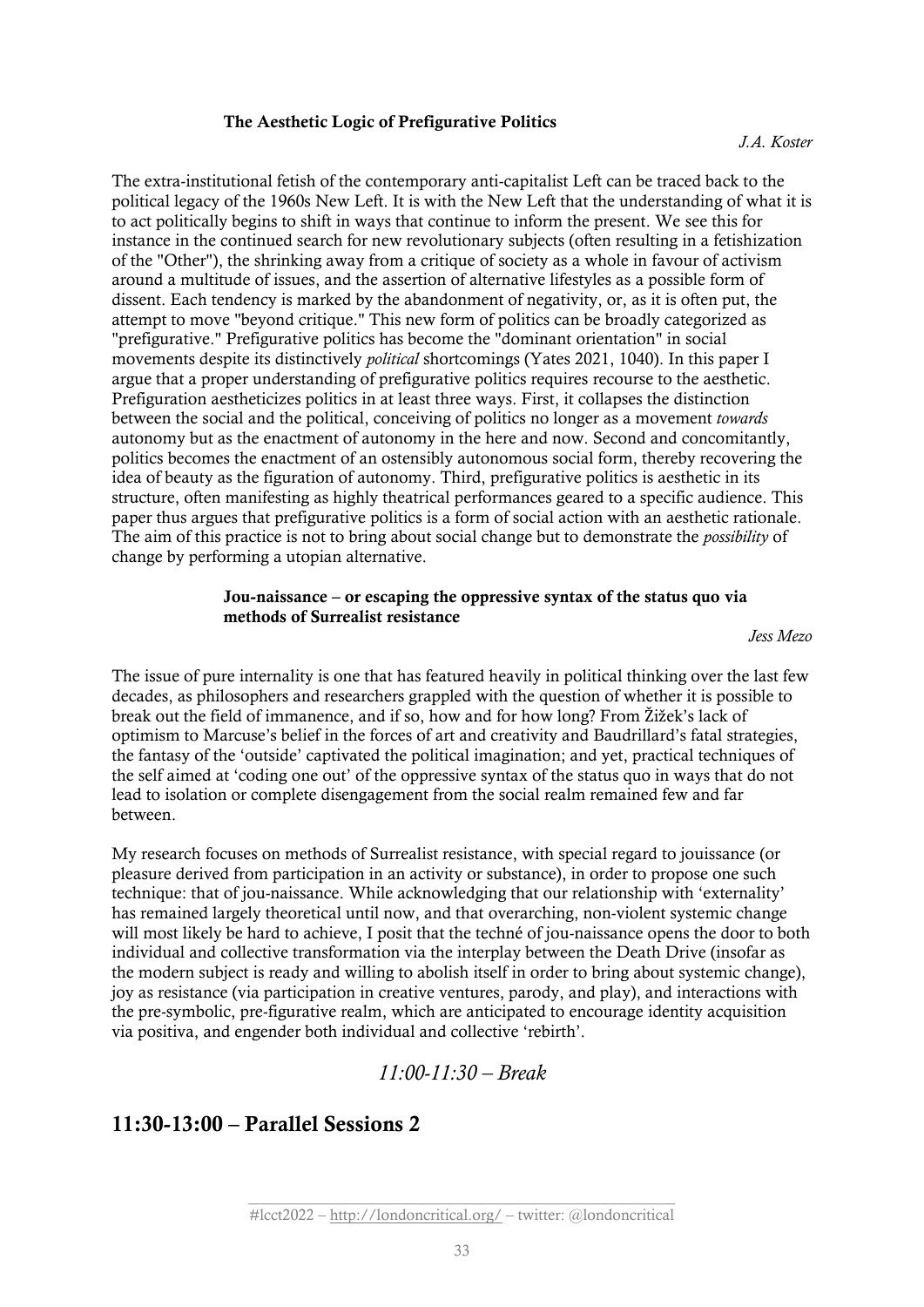# Room 1 – The 'Employability' Agenda in Higher Education: Critical Employability 2

# Critical 'employability' via dialogue: the inclusion of multiple perspectives and voices

*Ricky Gee*

Post-industrialisation has seen the continual marketisation and massification of Higher Education (HE). In this environment HE policy has recently centred its focus on employability to address concerns of the 'value' of a degree in the precarious  $21<sup>st</sup>$  century labour market. The common pedagogical reaction to policy is to fill the curriculum with 'work like' experiences, simulations and opportunities for student self-reflection. Whilst potentially useful for a student's career development such activity tends to concentrate on the agency of the student with little consideration of social assemblages. Without such considerations students may well be ill prepared to navigate the competitive labour market and positioned to blame themselves for their private troubles without acknowledging public issues (Mills, 1959). This paper reflects upon a critical pedagogical approach within a post 1992 undergraduate sociology course. The module is informed via a critical career studies approach, that reconfigures the student from individual 'mover' into the position of 'career researcher' (see Gee, 2017, 2022; McCash, 2006). Such research involves an engagement with career development and social theory coupled with engagement with outside partners - including alumni, employers, union representatives and community organisations focusing on 'fair pay'. The research project enables critical perspectives upon individual and collective career development with an emphasis on solidarity and social justice. The presentation provides student reflective accounts to illustrate the penetrative learning that took place to inform the literature, policy and practice.

## Assessment populism and students as critics

*Kathryn Telling*

One trend in higher education has been a drift toward assessment models, such as portfolios, presentations and reports (often produced collaboratively in student teams), which are said to mimic the 'real world' of work. Such assessment modes are thought to develop enduring workrelevant competences, like team-working and communication to different audiences, which go beyond specific skills required for any particular job (Savery, 2015) This change can be experienced by university teachers as an indication of the marketisation of education, in which students have lost their intrinsic love of learning, and have instead become instrumental consumers. But what do students have to say about it?

In this paper, I draw on interviews with twenty-six students at a range of higher education institutions (HEIs) in England: old, post-war, modern and private. This formed part of a larger project examining the tensions, contradictions and problems associated with new, interdisciplinary degrees branded as 'liberal arts' in English HEIs.

There were, as we would expect, a range of attitudes toward assessment modes expressed. But, crucially, many students were suspicious of these attempts at 'authentic' assessment, and in different ways drew attention to the fact that education should not be mere workplace-mimicry. In particular, they felt keenly the tension between collaborative work as preparation for the workplace, and the highly individualist, competitive assessment which remains a mainstay of university education (McArthur, 2011). Thus, students themselves were already engaged in critique, outside of any conscious effort to develop critical consciousness.

# Room 2 – Common Ground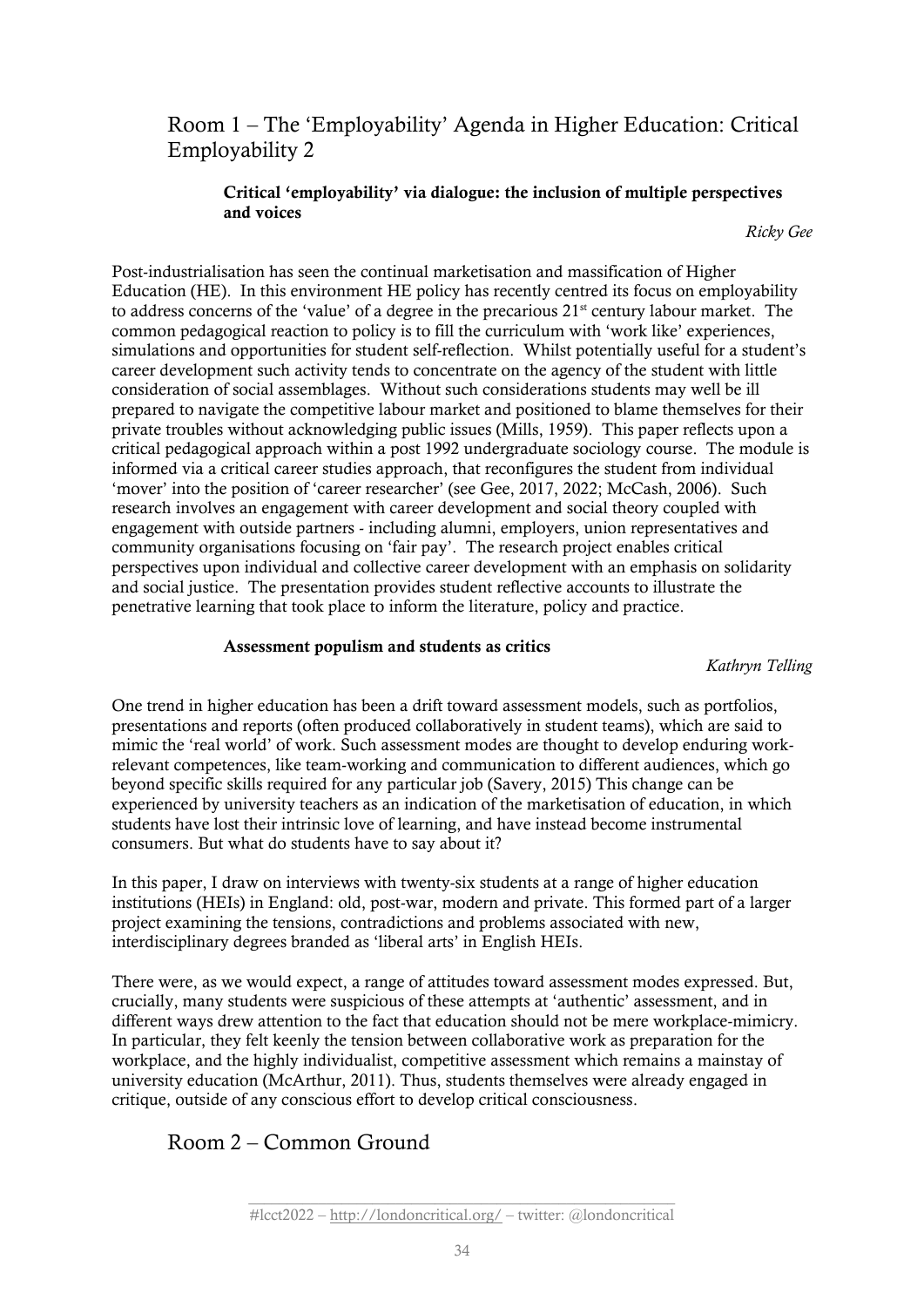## Stones of plants – plants of stones. Geology and art encountered in Catarina Marto and Raquel Pedro's work

*Vanessa Badagliacca*

The exhibition "Planta Pedra" [Plant Stone] – held at Sociedade Nacional de Belas Artes, Lisbon between November and December 2020 – brought together a set of works that Catarina Marto and Raquel Pedro made between April 2019 and March 2020 during an artistic residency at the Geosciences Museums of the Instituto Superior Técnico (IST) in Lisbon. Presenting the encounter between pieces belonging to the Museum's collections in interaction with the collages, watercolours, drawings, and paintings produced in that context, Planta Pedra offered itself as a meeting place between art and science, between the present and a geological past before human presence on the planet, the Carbonic Period (-360 to -268 million years ago) marked by the appearance of forests and vegetation on the earth's surface, as witnessed by the stones that formed at that time and that have reached our days.

Starting from observation and experience with the museum's collections, with particular focus on the palaeobotany section – stones on which plants have left their characteristics imprinted – this exhibition (as the title indicates) seeked to overcome dualities and foster relationships of reciprocity. Stones that bear traces of plants and plants that have assumed the state of stone were on display. In the same way, the artist duo itself, in the joint practice it has been developing since 2012, challenged the concept of individual authorship, with works that result from the intervention of both, whether it is a material gesture by one that overlaps with that of the other, or a reflection verbalised by one and expressed visually by the other, as they seek to reflect on ecological and environmental issues calling into question the role of the human being.

In the course of this analytical reflection and sensorial observation, there was no lack of a certain irony, suggested by Ernest Fleury himself (researcher at the Instituto Superior Técnico in Lisbon between 1913 and 1948) who used to enrich his photographic accounts of the mapping of the mineral heritage in Portugal and in the former Portuguese colonies with some element that referred to the human scale. This relationship between the human and the non-human, and the very notion of scale, is revisited by the artists through a complete de-centring and reconfiguration of the human proportion. Starting from the current debates on the Anthropocene that warn about the impact of some human action and the extraction of fossil energies on the climate, the exhibition invited to reflect on the synergies between materials over time and to enchantment with life and geology.

## Rewilding in a disenchanting world

*Linde De Vroey*

Rewilding has recently gained popularity in nature conservation, ecological philosophy, activism, art and a general subculture aiming for a 'cultural rewilding' of human life. This rewilding is seen by some activists, advocates and philosophers as a counter- movement to denounce aspects of modern civilization, like human alienation from nature, instrumental rationality and the domination of the natural world. At the other hand, rewilding is also criticized as just another revival of the romantic obsession with wilderness.

In this paper I show how the framework of disenchantment, elaborated in one of critical theory's foundational texts, the Dialectic of Enlightenment (Horkheimer & Adorno, 1944 and 1947) allows for a new assessment of (cultural) rewilding beyond a naïve optimism or easy criticism on its romantic legacy. I argue that rewilding, both ecological and cultural (through practices of art, literature and lifestyle), formulates philosophical and practical answers to some of the core problems of modernity identified in the Dialectic. Rewilding's premises like self-sustaining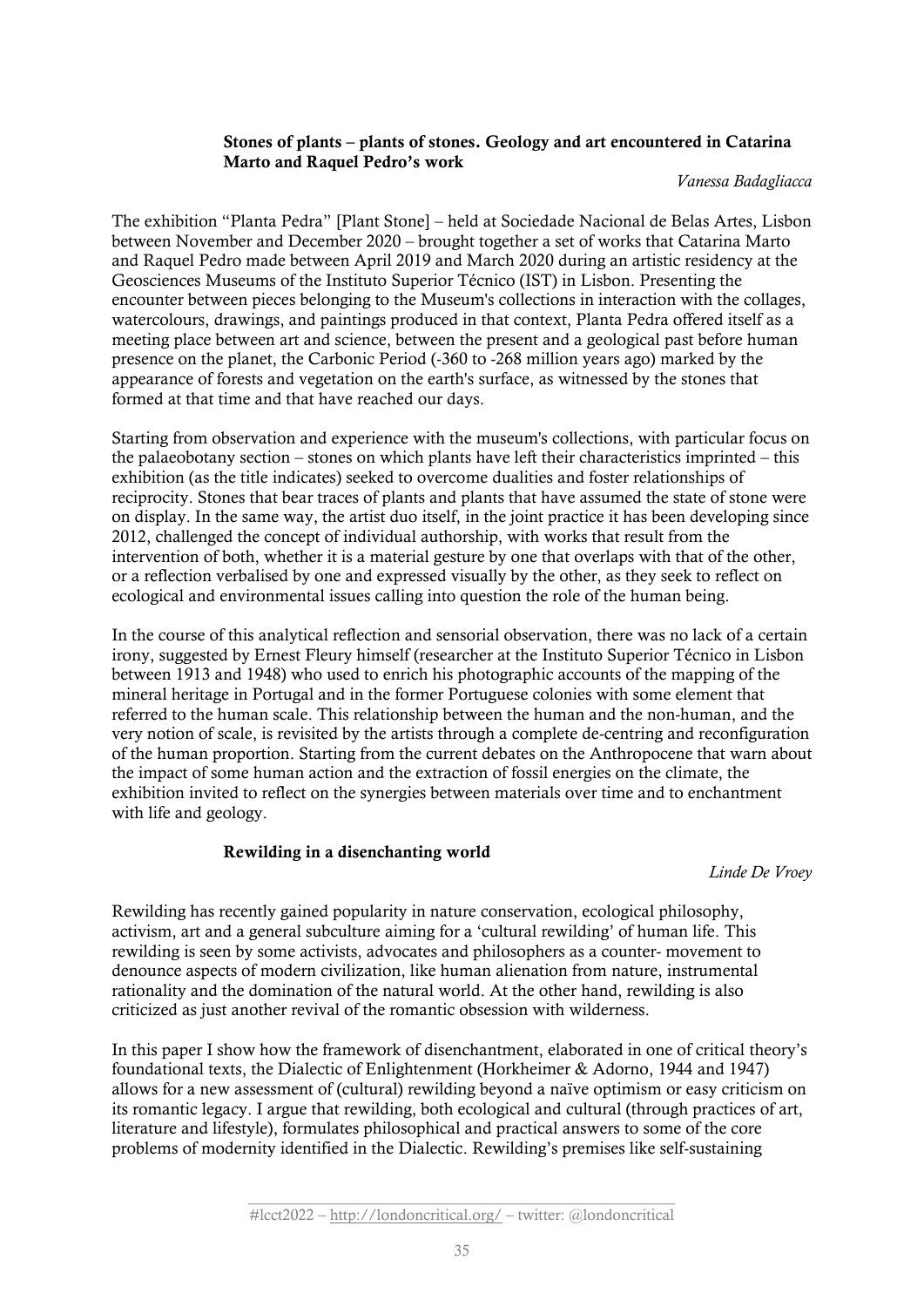nature and a diminution of human control might serve as counterweights for the Enlightened project of disenchantment and domination.

Far from being a naïve or neo-romantic attempt at 're-enchantment', rewilding thus might become a potential counter-narrative for the master-narrative of disenchanted modernity. By bridging between nature and culture, theory and practice, rewilding might even formulate very concrete suggestions to overcome this modern narrative.

#### Haunted Pasts and Possible Futures in Ecogeographical Short Fiction: Crisis and Chronotope

*Paul Knowles* 

How can contemporary short story collections facilitate reflections on our relationship with landscapes and the nonhuman world?

In the introduction to Vesper Flights, Helen Macdonald states that: 'We need hard science to establish the rate and scale of these declines, but we need literature, too; we need to communicate what the losses mean'. This paper aims to demonstrate how applying an ecogeographical lens to the study of contemporary ecogeographical short story collections (where all the stories are set in one loci) leads to greater understanding for the need for harmonious relationships between the human world and the nonhuman world. I use the concept of 'ecogeographical' — as 'relating to both ecological and geographical aspects of the environment' — and apply it to Mikhail M. Bakhtin's concept of the chronotope. Bakhtin defines a chronotope as 'time space', which allows literary critics to analyse how the 'intrinsic connectedness of temporal and spatial relationships' are 'artistically represented in literature'. Bakhtin goes on to state that in a chronotope, 'Time […] thickens […and] becomes artistically visible', and space becomes 'charged and responsive to the movements of time, plot and history'. By adding ecology and geography to time and space, I want to demonstrate how applying an ecogeographical, ecocritical lens to ecogeographical short story collections can help readers conceptualise and visualise the impact that human behaviour has had on past, present and possible futures of a landscape.

#### Reshaping relations in NK Jemisin's The Broken Earth Trilogy

*Sonji Shah*

I would like to explore the subjectification of the earth vis-à-vis the objectification of people in NK Jemisin's *The Broken Earth Trilogy* in order to re-imagine planetary ways of being in community. I take planetarity to mean not a subcategory of a globalised order, but in Spivak's sense, as a system of alterity that abolishes the current hierarchy of existing epistemologies. It requires a radical reconsidering of relations, describing the limits of understanding and otherness. Jemisin's novels take place in a world that goes through recurring apocalypse where geology is not a discipline of many, but rather a living principle, literally vital to the survival of earth's inhabitants. Society in the fictional land, the Stillness, relies on racialised oppression of orogenes, people who have an inherent connection with the earth and are made monstrous in the land's historical narrative which upholds the imperial centre. Jemisin's work plays with geological metaphors to question power structures amongst people and with the earth. Through that, the earth is revealed as affective, its sensibilities shaped historically by life on earth. The fear it evokes is projected subsequently onto the other, orogenes, who themselves are objectified, metaphorically and literally, to maintain a status quo. Drawing on Jane Bennet's work, I will argue that Jemisin's novels suggest impersonal affect to be a necessary dynamic to reshape relations towards planetary communities.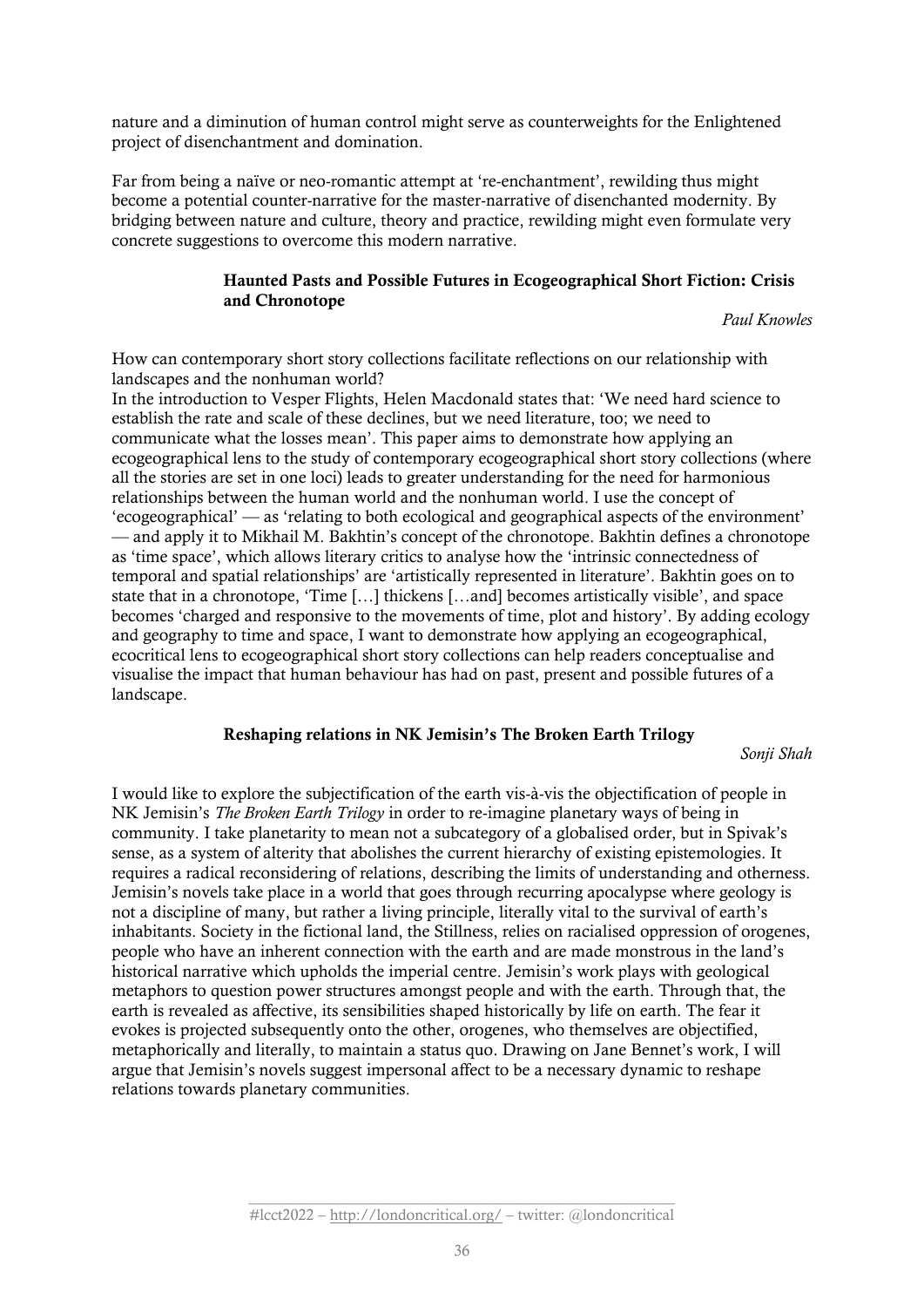# Room 3 – Art Practice and Critical Pegagogy 3: Critical Approaches to Art and Design Teaching: Protests from Inside the University

## Dance Protest Pedagogy

*Eva Recacha and Tom Hastings*

Where does protest materialise in the context of dance education? How can students be empowered to respond to social issues through group work? This paper reports on a four-week undergraduate creative process at London Contemporary Dance School, led in early 2022 by Tom Hastings and the choreographer Eva Recacha. *Protest Project* explored the relationship between dance and protest through the integration of contextual resources and compositional methods, culminating in a sharing of three group performances. Galvanised by worldwide struggles in the current state of emergency, from Black Lives Matter to Climate Crisis, *Protest Project* responded to the work of dance scholars such as Susan Leigh Foster, Danielle Goldman, and Barbara Browning who have demonstrated the historically-specific relationship between direct action, tactics, training, and 'techniques of nonviolent protest'. What does it mean to devise work in a dance studio, a site that is continuous with the extraprotest 'training' sites of Martin Oppenheimer and George Lakey's 1965 *Manual for Direct Action*? Students assumed roles, tested out actions such as die-ins, and (in one instance) produced their own training manual. Delivered on behalf of the collective, this paper reflects on what worked, what didn't work, and what it means to do this work in a contemporary dance institution, itself an exclusionary social space; in the process, we share an archive of supporting documentation (rehearsal footage, meeting minutes, student voice) to further differentiate this pedagogical exploration from existing spaces of rehearsal for direct action in the present conjuncture.

#### How do Foundation level Art and Design students define creativity - a reflexive thematic analysis

*Elain Robertson*

As a complex multi-faceted phenomenon, creativity has been the subject of research and discourse dating back to the late 1800's. As a result, there are now numerous definitions and models, yet none have been universally accepted. This lack of consensus continues to be counterproductive from an educational perspective (Glaveanu, 2013) and many questions remain about how to achieve the development of creativity in students (Papaleontiou- Louca et al., 2014). In response to this, it is perhaps timely to consider how students themselves understand the concept of creativity and a critical point to exploring this currently lies with the students emerging from school-based curriculums in a post A-Level learning environment.

As part of a larger research project on creativity within a visual arts FE context, this pilot study specifically asks Foundation level Art and Design students to define their understanding of creativity and to identify how important creativity is to each of them under this definition. Questions currently abound around whether current education prepares students for a world yet to be imagined and the need to prioritise creative thought and creative action has never been more relevant. In order to achieve the educational goals of nurturing critically responsive, creative students, a starting point is to recognise where they are on the continuum of creativity development by identifying how they understand this phenomenon. Using reflexive thematic analysis, responses were analysed using both semantic and latent coding to explore patterns and variations in responses.

#### Drawing on ideas: diagramming to encourage critical engagement with texts and contexts in Higher Education

*Adam Ramejkis and Laura Knight*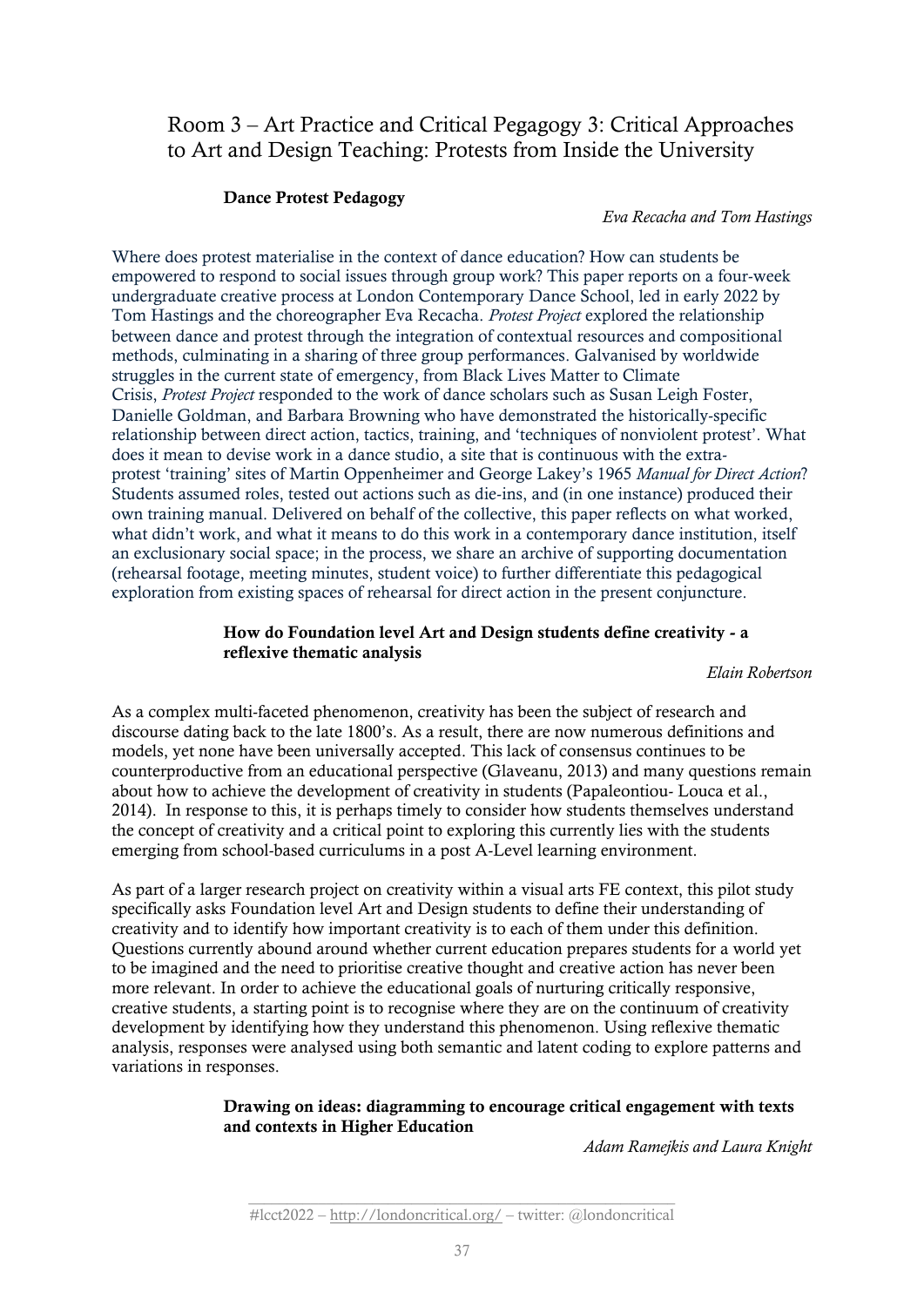We work on the Graduate Diploma Graphic Design course at Chelsea College of Arts, challenging learners to consider their motivations, purposes and aspirations as designers.

We recognise that (graphic) design is not just about design - it relates to sociology, philosophy, education, linguistics, communication, and a whole range of other fields of inquiry...

We encourage learners to engage with these fields, exploring - among others - rhetoric in persuasive communication, notions of critical consciousness, and the interplay between values and actions...

We open spaces - physical and (meta)cognitive - for critical and creative inquiry/ies, aiming for these to be experienced as open and non-hierarchical, with all ideas, interpretations, questions and uncertainties valued and valid.

We encourage diagramming as a way of engaging with unfamiliar and, at times, abstract texts and concepts. As diagramming is a familiar and comfortable form of expression, we have found this creates a 'safe space' where learners are in control of how/what they choose to express. We use these diagrams as a catalyst for shared dialogues about understanding, and applying, the concepts being explored.

In this short presentation, after a brief overview of our 'approach', we will share examples of learners' diagrams – and the contexts they relate to. We will showcase examples of how learners have independently developed 'diagramming' into an approach to critically engaging with other texts and concepts. We will also share some feedback from learners, reflecting on the impact this has had on their learning and critical understanding of design and related fields.

# Room 4 – Counter and Critical Infrastructures 2: Infrastructural **Practices**

## Three orientations for literature and logistics

*Frankie Hines*

If contemporary power and contemporary forms of resistance have converged around the opportunities offered by logistical systems—on the one hand, the "just-in-time" supply chain, the "logistics city", and all the machinery of the "logistics revolution" that has cemented its hold since the mid-twentieth century; on the other, the oft-seen and much-discussed impulse to blockade and circumvent those same flows—the significance of this conjuncture for literary studies has yet to be entirely appreciated. This paper will offer a metacritical conspectus of some of the ways literary studies has begun to respond to logistics, outlining and evaluating three orientations. First, the *logistics of literature*: the study of publishing, the book trade, bibliomigrancy and the paratext in motion. Second, the *literature of logistics*: the reading of texts that represent the supply chain and its violence, that deploy the "it-narrative" as a form of cognitive mapping. Third, the *counterlogistics of literature*: the consideration of texts that may in themselves possess a power to erect barricades or disrupt molar or molecular logistical flows. In each case, literary texts are read not simply for their engagement with the dominating logic of the market, but also for their embeddedness in the specific sociomaterial technologies of logistics. Working from these three orientations, the paper concludes by proposing an incipient fourth orientation: a *literature of counterlogistics*, in which political movements that have deployed counterlogistical repertoires are taken as sites of literary production.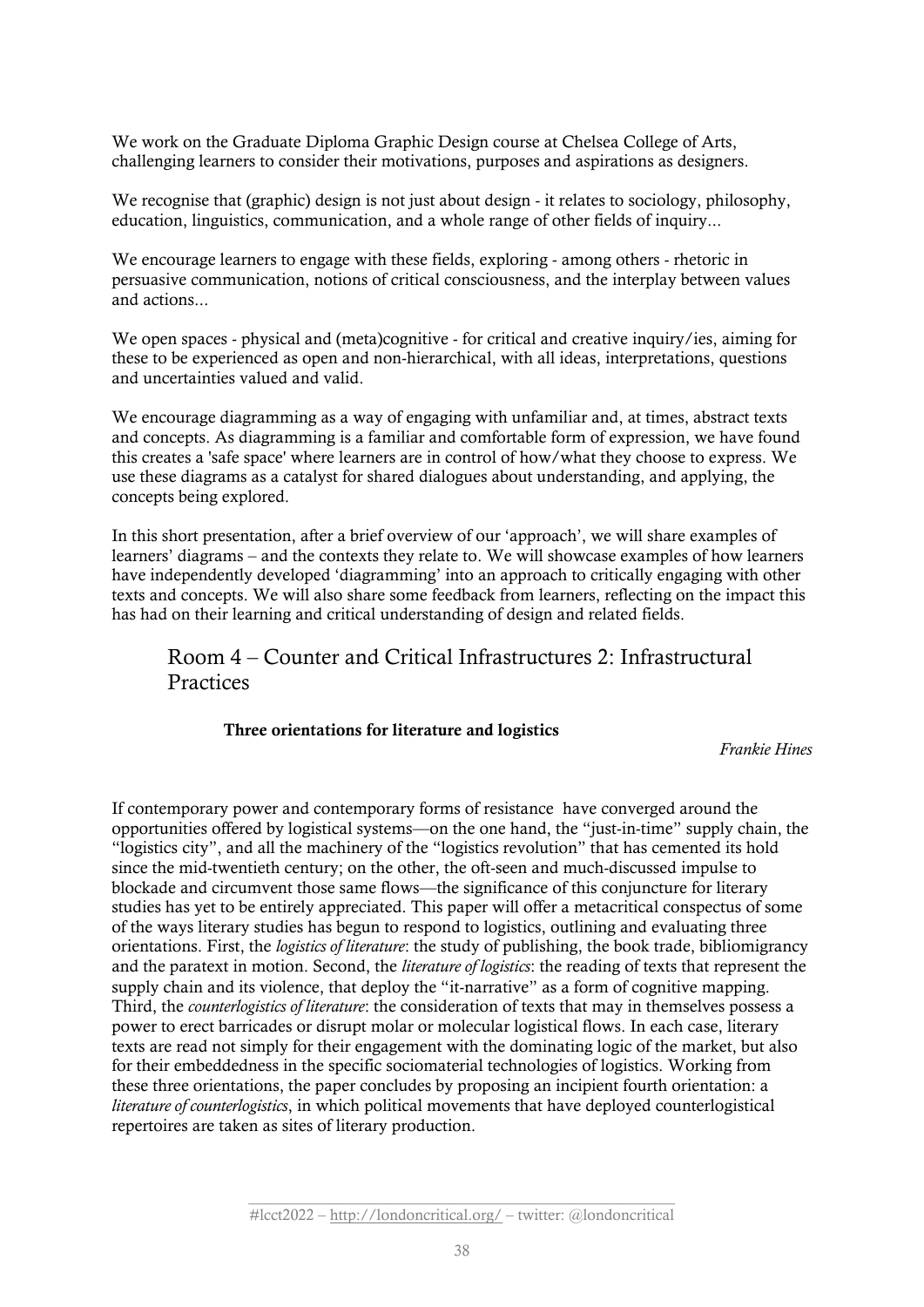#### The "infrastructural turn" in art: opportunities and contradictions

*Jacob Koster*

Since the mid-2000s socially engaged art has sought increasingly to go "beyond critique" (Fraser and Rothman 2017). Much contemporary artistic practice strives to make a practical contribution to the transformation of society rather than critique it from the sidelines. One of the ways in which this postcritical tendency manifests is as an engagement with social and institutional "infrastructure." A vocabulary has emerged to describe this form of parainstitutional activity. It is referred to as "leveraging" (Sholette 2017), "institutional activism" (Degot 2015), "instituent practices" (Raunig 2006), "critical complicity" (Anagnost 2018), or indeed as the "infrastructural turn" (MTL Collective 2018). There are differences of emphasis. While "leveraging" and "critical complicity" refer to the use of existing institutions, "institutional activism" and "instituent practices" describe the effort to create counterinstitutions and alternative spaces. This paper proposes to look at the "infrastructural turn" in art through the lens of one of its practitioners. Dutch artist Renzo Martens has founded the Institute for Human Activities (IHA): an attempt to connect Congolese artists to Western markets, thus "leveraging" existing art-world infrastructure for the purposes of material redistribution. Interestingly, Martens used to be one of the foremost practitioners of Institutional Critique. In his film Episode 3: Enjoy Poverty he criticizes the position that the IHA would come to occupy many years later. Martens's artistic practice thus allows us to delve into the wider question of what motivates infrastructural concerns. The paper connects the infrastructural turn in art to the disenchantment with critique in the wider culture (as manifested by, for instance, ANT and the "new anarchism").

## Abstract Things "Real Abstraction" & Infrastructure

*Luke Collison*

In an essay published in 1995 Geoffrey C. Bowker remarked casually that his own analysis of infrastructural space-time had "reproduced some key findings" from Alfred Sohn-Rethel's *Intellectual and Manual Labour*. Pre-dating the current revival of Sohn-Rethel's category "real abstraction", Bowker interestingly does not use this specific term, with which Sohn-Rethel has become synonymous. Prompted by this passing comment, my paper attempts to answer the question: is it possible to apply real abstraction to concrete infrastructures? While Sohn-Rethel himself appears to resist such an application, insisting at times on the non-materiality of abstraction and tying real abstraction to commodity exchange, his central account of the formal characteristics of real abstraction seem equally applicable to the concrete forms of utilities such as roads, water, electricity. If the provision of water via aqueduct in Ancient Rome was not determined by exchange relations, then is Sohn-Rethel's narrow account of the origins of real abstraction adequate?

In this paper, I reconstruct Sohn-Rethel's concept of real abstraction, attempting to free it from the exchange relation as such. Thus, like Alberto Toscano and others, I propose an extension of real abstraction beyond Sohn-Rethel's framework, in this case in order to utilise its radical rethinking of abstraction as a lens for theorising and hence understanding infrastructures and their activity in the world.

# Room 5 – The End of Biopolitics 1

# The End of Biopolitics? Health Security, Body, and Immunity

*Shane Day*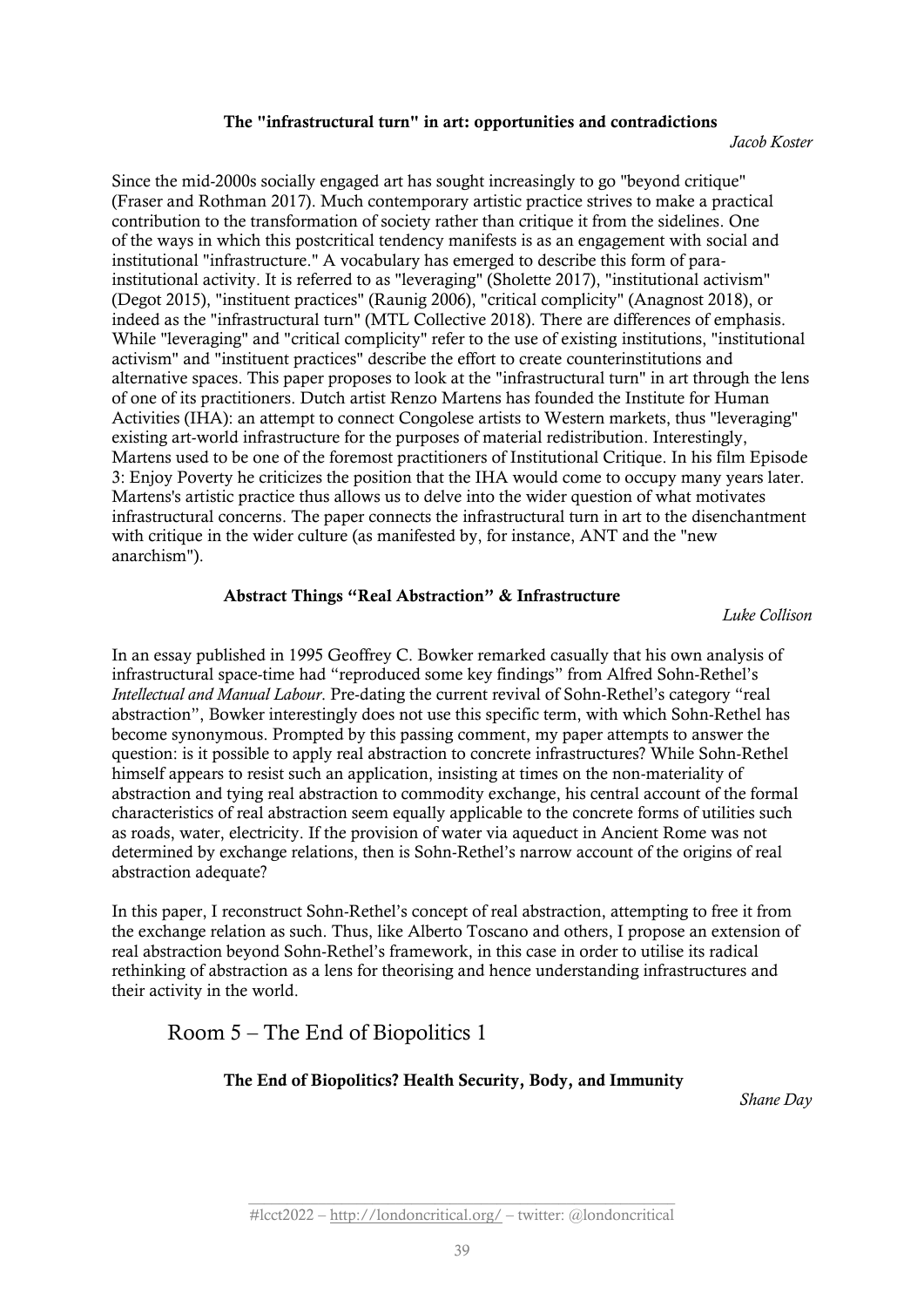The COVID-19 pandemic is raging around the world. As of 17th March 2022, there have been approximately 466 million confirmed cases and 6.07 million deaths. However, different countries have different pandemic prevention patterns. In Taiwan, fewer than 22,000 people have been diagnosed, and there have been only 853 deaths from COVID-19. This study looks at the effects of Taiwan's COVID-19 vaccine biopower and vaccine use on power relations in society, to understand how the vaccine pandemic prevention system in Taiwan was established, and how did all sorts of problems arise. This study focuses on vaccine technology, and analyses the governance of vaccines, the political nature of vaccines, and their mutual relations under the current pandemic prevention model of Taiwan's political and medical systems. This paper also compares different models of pandemic prevention and governance between the East and the West for the COVID-19 pandemic, i.e. living with virus v.s. zero Covid approach, and its truth discourses, decentralised intervention strategies, and decentralised governance phenomena.

#### Performative D**ē**mos in Pandemic: South Korea

*Hey Yun Kang*

This paper rethinks the people and state power during the Covid-19. South Korea provides an interesting point of departure. Along with Singapore and Taiwan, South Korea has been praised as a successful case in a number of policy papers and in the media. Yet, general concern about surveillance and social control intensified by technological tools have also been raised. These concerns highlight reservations about public participation in government efforts. The Western media, particularly in the U.S., have described the cooperative behaviors of Korean people as the "Asiatic" characteristic of "deference to authority." This description often stands out in contrast to defiant behaviors of people in the U.S. and (Western) Europe against government policies aimed at pandemic prevention. This frame shows us a contradiction between freedom and security, democratic and authoritarian practices, open and controlled societies, providing a perception as if we have a choice between these two. Rather than choosing, I suggest a new frame that illuminates the people as performative. This frame provides a different look of popular practices in South Korea as well as in the U.S. and others. It changes the view that describes the Korean people as an object of security apparatus and risk management of state power. Rather, the public debate on deciding a calculable measure of limiting freedom shows a performative moment.

# *13:00-14:00 – Lunch Break (food not provided)*

# 14:00-15:30 – Parallel Sessions 3

Room 1 – Sticky Matters 3: Viscosity (Workshop)

## WORKSHOP: Gooey Care

*Becky Lyon with Amanda Rice and Rhona Eve Clews (Squishy Sessions)*

Being "stuck" or a "sticky" situation ordinarily implies reaching an impasse or knot of complex difficulty, however how might we reclaim, reform or otherwise stay-with-the-goo as means of practising care?

Taking Audre Lorde's invitation to "consciously study how to be tender with each other until it becomes a habit" how might we tenderly-pulverise the rigid into something more yielding and pliable? Where the cap-het-pat privilege the ordered, boxed in, neat and classified how might thinking-with-goo sully the edges, seep through categories and otherwise agitate the crevices?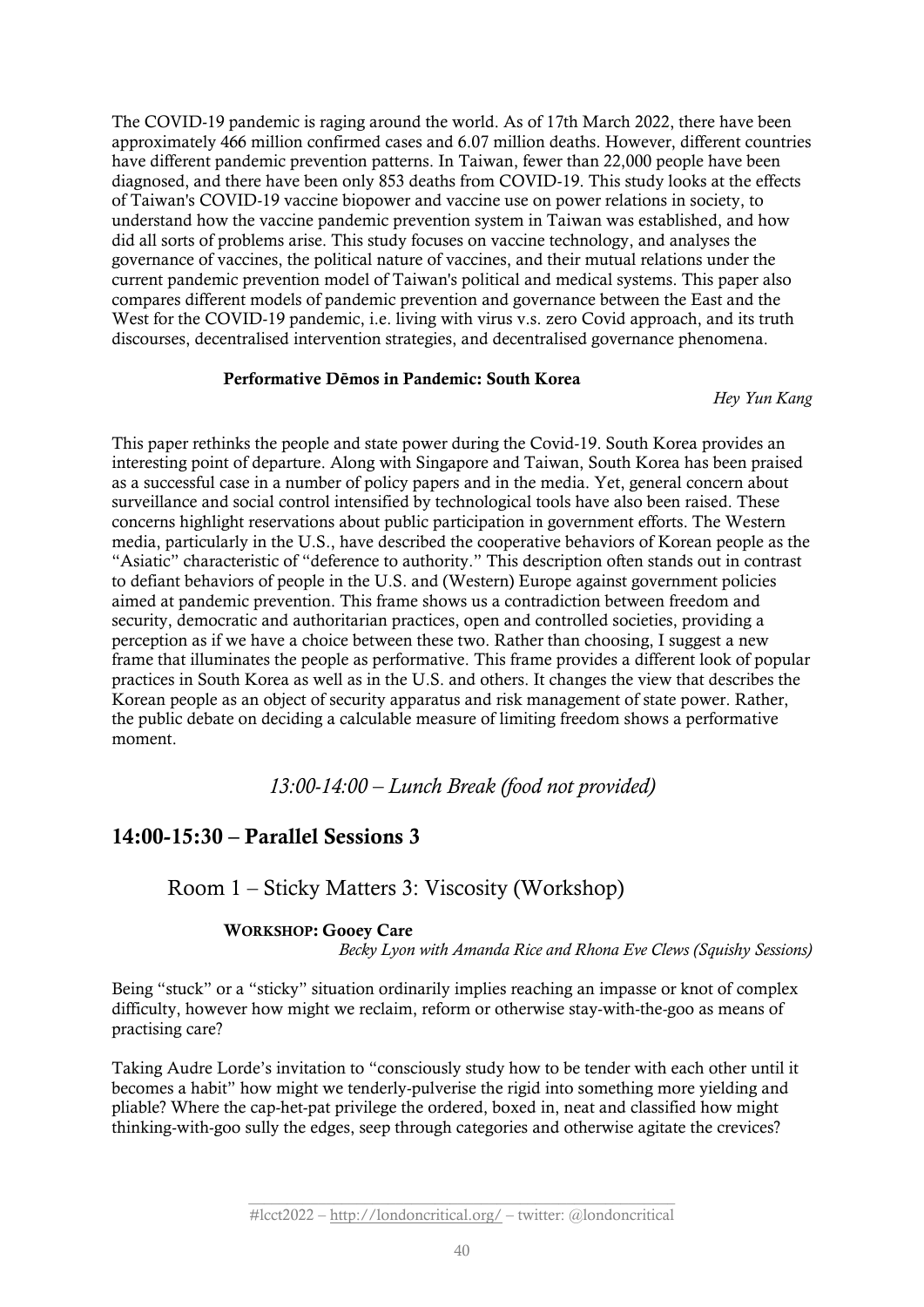Over a 90 minute session we will explore mess-making-as-method, outsourcing thinking from the mind to the body and associated materials. Including:

- Opening with an embodied warm-up which resensitises us to our inner goo
- Dialoguing with sticky materials like dough to explore (or trouble) edges
- Developing codes and gestures for cultivating care-fullness through "gooey transmissions" with each other
- Bringing in critical theory on the subject including Melody Jue and Rafio Ruiz's "saturation epistemologies", Marina Warner's Quest for Ectoplasm, Deboleena Roy's Molecular Feminism with our hands in viscous matters and sludgy residues in the periphery
- Thinking what role materials could play in the project of cultivating care

Room 2 – To Be Monstrous 2: The Monster – Critical Approaches

#### Witches, Cyborgs, and the Dissociative Turn in Mainstream Feminism *Maddi Kurchik*

This paper considers what I have identified as two key figures in the story of western feminism, the witch and the cyborg, and the emergence of a new, arguably dangerous ghostly figure. The witch was created, hunted, and killed during the transition from Feudalism to Capitalism (Federici, 2004). She is an artefact of an often-over-looked genocide in Europe, where women with expertise, or who spoke out against the men in their communities, were accused of evil black magic. And so, the witch represents the intertwined-ness of gender with capital. Unlike the witch, who emerged as an object of persecution, the cyborg was made in the midst of the optimistic tech utopianism of the dotcom era. The cyborg is a creature beyond gender; they are a creature set free from the hierarchies and systems of oppression of the past by technology (Haraway, 2006). The cyborg exists at the convergence of technology and gender, whereby technology is triumphant over gender. However, the cyborg represents a whimsical aspiration that has not, and will not, come to fruition. Patriarchal dominance persists. The witch and the cyborg have both been conveniently co-opted by Neoliberal Feminism. Women and girls wear pink t-shirts exulting, "Yes, I am a Witch", and women who work in the technology sector believe their personal ambition and success is synonymous with the emancipation of women around the world. This paper explores how the witch and cyborg produced the girl boss, and how girl boss feminism is being replaced by a dissociative feminism (Clein, 2019; Peyser, 2022), producing a new creature who is not monstrous, but hollowed-out, soul-less, and indifferent: the ghost.

#### Inter"rupt"ing Routine: A Study of Female Subjectivity, Silence, and (Radical) Vegetal Futures

*Sona Srivastava*

When Yeong-hye, the protagonist of Han Kang's novel, *The Vegetarian*, makes a dietary choice independent of any prior discussion with her husband, and maternal family, everyone is taken by surprise. The choice of giving up meat and animal products (eggs and milk) induces much anxiety amongst her kin, who fail to rationalise her aberrant behaviour and see reason in her "dreams" – ultimately incarcerating her in a psychic hospital.

The disobedient act of giving up meat and ultimately food itself along with Yeong-hye's refusal to "speak" about this choice trigger the action in the novel since the act of eating with the family provides a ready setting in which "individual personalities develop, kinship obligations emerge, and the customs of the group are reinforced" (Fiddes). We routinely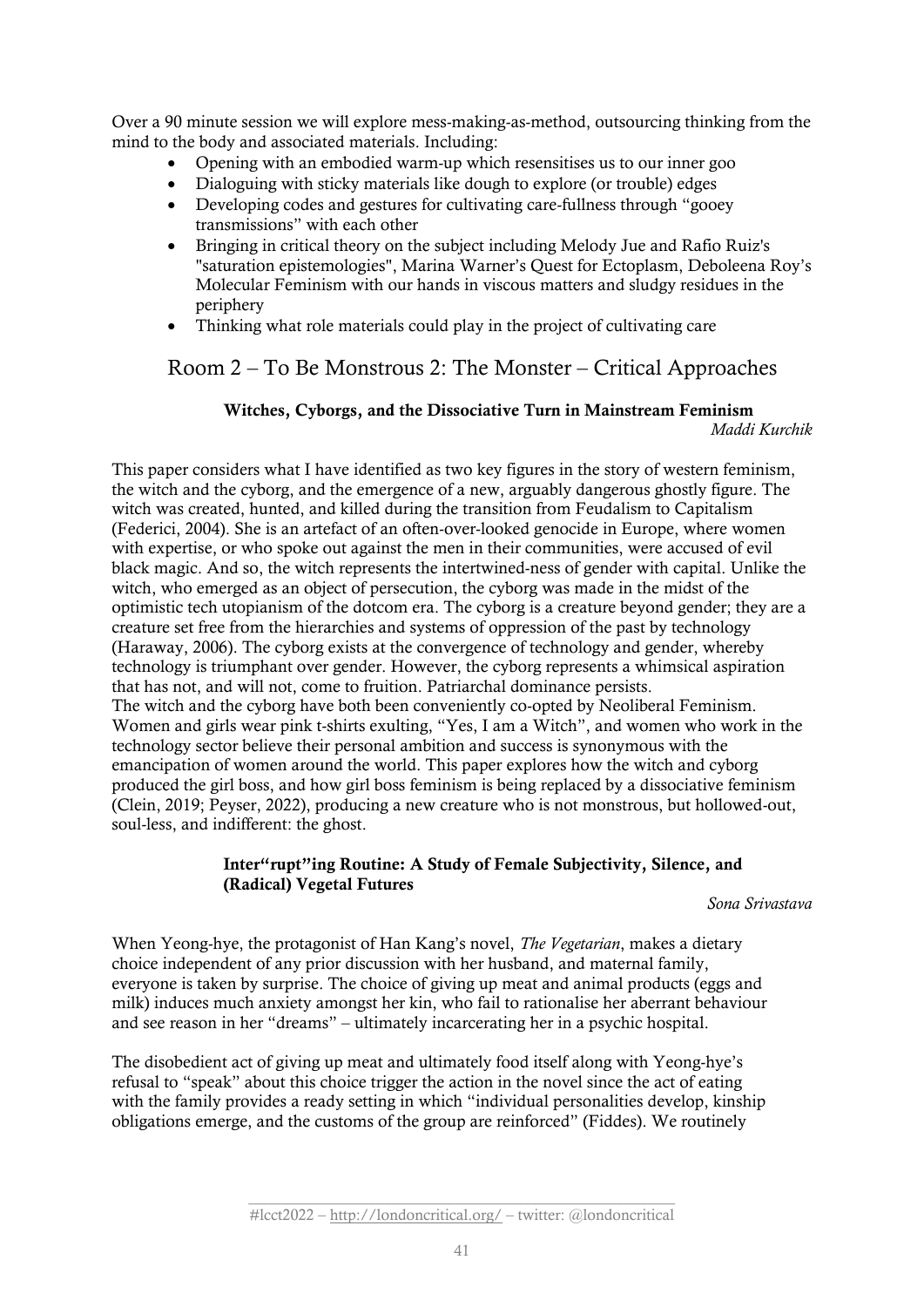use food to express relationships among ourselves and with our environment. The obtaining and consuming of food can be an eloquent statement of shared ideology.

Yeong-hye's refusal of meat, and her refusal to inhabit her "fleshly body" is seen as an "interruption" that puts the "orderly existence" of her husband in disorder.

These acts from the mouth – eating, and speaking form the crux of the paper and serve as the starting point to delineate how female subjectivity is informed by the absence or rather the presence of "silence", and how such radical acts serve to pronounce the underlying inequalities. What does Yeong-hye's "silence" tell us about our entangled, sticky living(s)? How is a womxn's "silence" construed as revolt or compliance with the "patriarchal norm"? What does Yeong-hye's becoming a tree tell us about our own existence within a patriarchal, and material world? How is this arboreal imagination a radical re-imagining of getting un-stuck from our material bodies? These are some of the questions that my paper will answer.

## Grief is the Thing with Monsters? Traumatic Embodiment

*Katharina Donn*

This paper explores figurations of the monstrous through the lens of trauma studies. That the traumatized "body keeps the score" (Bessel van der Kolk 1995 (215) has been a key argument in the exploration of traumatic memory since late 19th century psychoanalysts began exploring the corporeal and psychosomatic symptoms of traumatic shock. Yet this engulfs the body in what Dori Laub saw as the "tyranny of the past" (Laub 1992b, 79) which makes it hard to live in the present and nigh-impossible to imagine a future. However, a future there has to be. I propose that the idea of monstrosity offers a way to acknowledge and imagine the human body to be vulnerable, grieving, and future-bound at the same time. Such potential has been inscribed into the monstrous since Bakhtin agued for the subversive power inherent in the grotesque. I will explore this in the context of 1920s surrealist artistic practice, focusing on the 'corps exquisite,' whose riotous vitality remained steeped in vulnerability. As bodies of grief, these monstrous formations' energy pulses towards life, though this might be a fractured life amidst death. But they find in their very vulnerability, in their deformity and injury, a way to imagine a human body that cannot be marshalled to the drums of war. What happens when we assume the vulnerable human body to be a chimera? How could stitched-together bodies help us to create an alternative blueprint for the human in times of breakdown?

# Room 3 – Misunderstandings and In/Justice 2: Mistranslations: Misconceptions and Miscommunications

## Misinterpretation as a Consequence of Law but not In/Justice

*Marigó Oulis*

Swedish law does not acknowledge unjust enrichment as a category of law. As a general rule, one cannot make a successful claim for unjust enrichment regardless of whether the claim is made in or out of contract. If a claim is not based on contract or on a wrongdoing (*delict*) it is likely not a claim that can render compensation.

Duncan Kennedy has once stated that unjust enrichment fulfils the same task in common law as *culpa in contrahendo* does in civil law namely as a means to overcome the difficulties of "making it into a category". In this case it bridges the gap between "contract" and "not contract". An acknowledgement of unjust enrichment as a stand-alone claim would inevitably strengthen ownership/property rights. Meanwhile, a lot of human interaction does not fit into the categories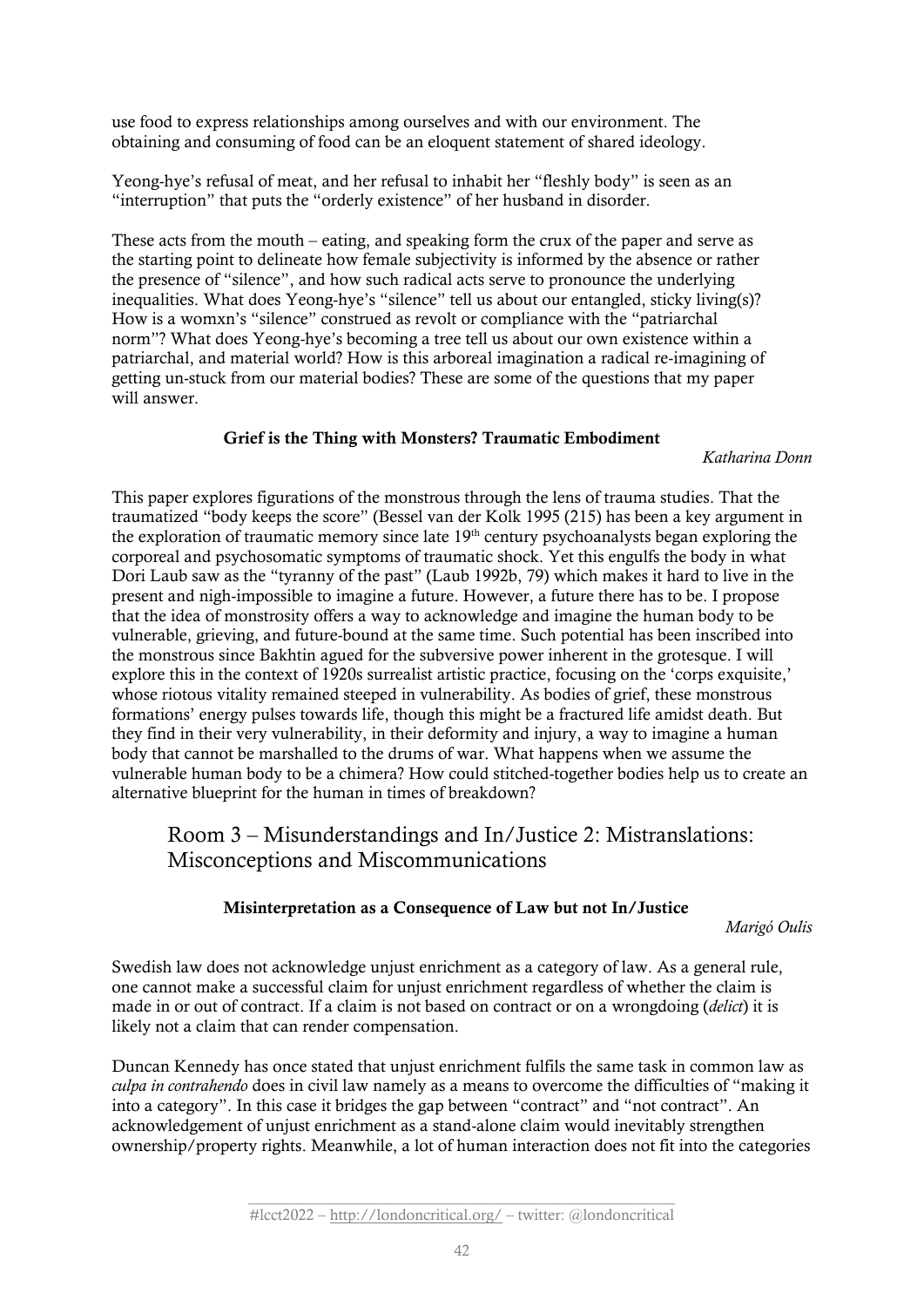of contract or wrongdoing and could use a third category. In such circumstances how can the best translation possible between reality and law be made and, perhaps more importantly, what do we do with whatever is left? What happens when we remain rigid in our view of the categories? Does not a hard division between concepts create injustices and misunderstandings? The translation of human interaction into law and to make it fit into the legal system seem to inevitably create injustices and misunderstandings. How do we deal with the consequences, and would an attempt to rectify the situation by the inclusion of a new category undo such misunderstandings? And finally – is the result more justice?

#### Concerns on (mis)understandings of English planning law, and exploring the alternative scope of a Bergsonian form of law

*Myles Bartoli*

In discussions of English planning policy, there are often calls for rationalised certainty, most recently seen with proposed zoning and design codes in the (now paused) 2020 Planning White Paper reforms. Also, in established contemporary theories of urban planning, ranging from Faludi's rational-comprehensive model, to Habermas' communicative rationality, there is the appeal to, often Kantian influenced, rational thought. However, English planning law is based on common law and discretion, and when critically seen against the attempts of systematised legal theory such as by Kelsen, Hart, Habermas, Rawls, and Dworkin, the planning legal system in practice does not readily map onto their Kantian inspired law and planning theories.

Expanding on Alexandre Lefebvre's critique of Hart's, Habermas', and Dworkin's Kantian influenced systems of law based on 'closed' understandings of time, this talk instead explores the scope of a Bergsonian form of law, based on an 'open' understanding of time as an alternative to understanding English planning law. I forward that a Bergsonian theory of law, holding an ontology of open, creative time, an appreciation of the generative aspect of law, and in which intuition plays a vital and methodological role for discerning and defining particular value and materiality needed for adjudication. I argue this not only maps more truly onto principles of English planning law than traditional attempts to provide rational justification and methodology, but also offer planners an ethical methodology for critical questioning and judgment to lead to more morally substantial justifications in planning adjudication.

## Approximative Justice and Cross-border Evidence

*Anna Waldenström*

With inspiration from Lyotard's The Differend, evidence may be understood as a cognitive phrase which is subsumed under the law understood as a normative genre of discourse. Accordingly, judicial procedure may be understood as a phrase regimen regimenting the structure of the judicial fact-finding. When evidence is taken across borders the relativity of evidence causes disruptions in evidence's role in the formation of a just judgment. A comparative study of Swedish and French civil procedural fact-finding shows the impact of different forms of fact-finding regimentation on the sense of the evidence and thus its capacity to let the parties be heard and the judge to have knowledge of the case in cross-border civil procedure. This puts critical light on the EU ambitions to increase access to justice through tighter cooperation between the Member States in matters of cross-border taking of evidence. Can a conception of justice as approximative be a response to the indeterminacy of evidence and be seen to seek justice as a legal artistic arrangement of the constitutive parts of the case?

## From Suspended Dialectics to Autopoiesis

*Michael Badu*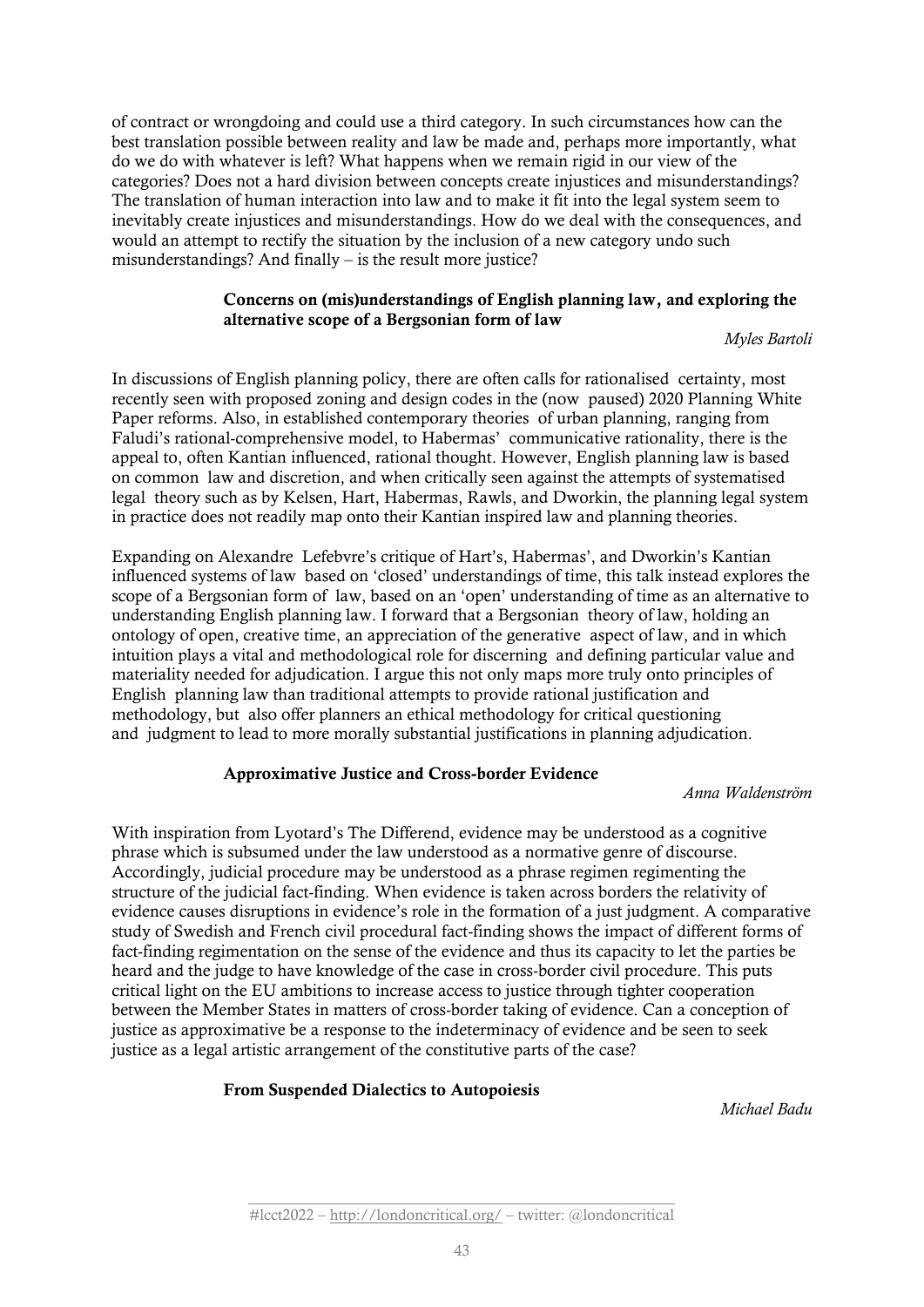Writing during a period when faith in modernist architecture was in decline (1970s), Marxist Philosopher Massimo Cacciari recognised that progressive capacity of Modernism had been exhausted, and perhaps had never even been realised. Cacciari located the source of this 'crisis' in Hegel's dialectical theory of history in which, a 'World Spirit' 'sublates' thesis and antithesis; 'self-same' and 'other', ensuring perpetual human freedom and progress. Thus, Cacciari's solution was to search for and identify the architectural corollary of a 'suspended dialectics', in line with modern experience, dwelling on the 'Negative' to the exclusion of positivism and synthesis, in order to find a position from which to 'start again'.

Cacciari found this corollary in the early work of Adolf Loos, however, Cacciari's approach shared a deficiency with the Hegelian model, namely the silencing or ignoring of experiences and perspectives that lay on the margins, chiefly manifested by his complete exclusion from study, of the only avant-garde project designed for a person of colour, the Parisian villa designed by Loos for Josephine Baker in 1927.

Drawing on my current PhD research, my paper will discuss the ways in which Black scholars have extended the critique of Hegel by dwelling on the 'subjectivities of other', rather than those of 'self-same'. In this connection I will present Sylvia Wynter's theory of Autopoiesis (constructing one's own story, where it is not taken account of by Master narrative) and present a new reading of Adolf Loos' architectural work based on this premise.

# Room 4 – Social Media Empires

# Connectivity and Murderous Humanitarianism

#### *Christine Goding-Doty*

This paper interrogates how the digital functions as a new stage of coloniality, as another phase in the afterlife of empire. Coloniality describes the modes by which infrastructures and relationships of power born out of colonialism survive the moment of formal decolonization. This includes the political and economic policies of globalization, as well as "liberal initiatives of inclusion, among other forms of social, economic, and political control" (Maldonado-Torres). The absorptive power of liberal inclusion is present in the zeal for internet connectivity and its various justifications—as a democratizing force associated with the expansion of participatory media; and as a human right as Mark Zuckerberg claimed in Facebook's 2013 whitepaper. This paper reassesses the rise of participatory media, social media companies, and Facebook in particular as emblematic of digital coloniality. I read across Facebook's role in the Rohingya genocide of Myanmar, content moderation in the Philippines, and Mark Zuckerberg's personal expropriation of native land in Hawaii. In these examples, rather traditional techniques of colonial violence are hidden by PR narratives meant to renew belief in Facebook's humanitarianism. Rather than explaining these as unintended, aberrant consequences of Facebook's otherwise noble mission, by centralizing the concept of coloniality this paper shows that the notion of empire that emerges from European colonialism takes the form of technological adaptation.

## Resonance! Not Redundancy – Against the Social Media Empire of Identity *Christoph Brunner*

In recent years a resurgence of the term identity haunts social media platforms under the auspices of the Identitarian Movement (IM). The IM uses the conception of identity as part of their online media platforms' operationality, disseminating far right contents through apparently "cool" or "hip" interface designs and distinct aesthetics. As part of their media strategies, they disseminate signs, symbols and logos as identificatory markers while promoting identity as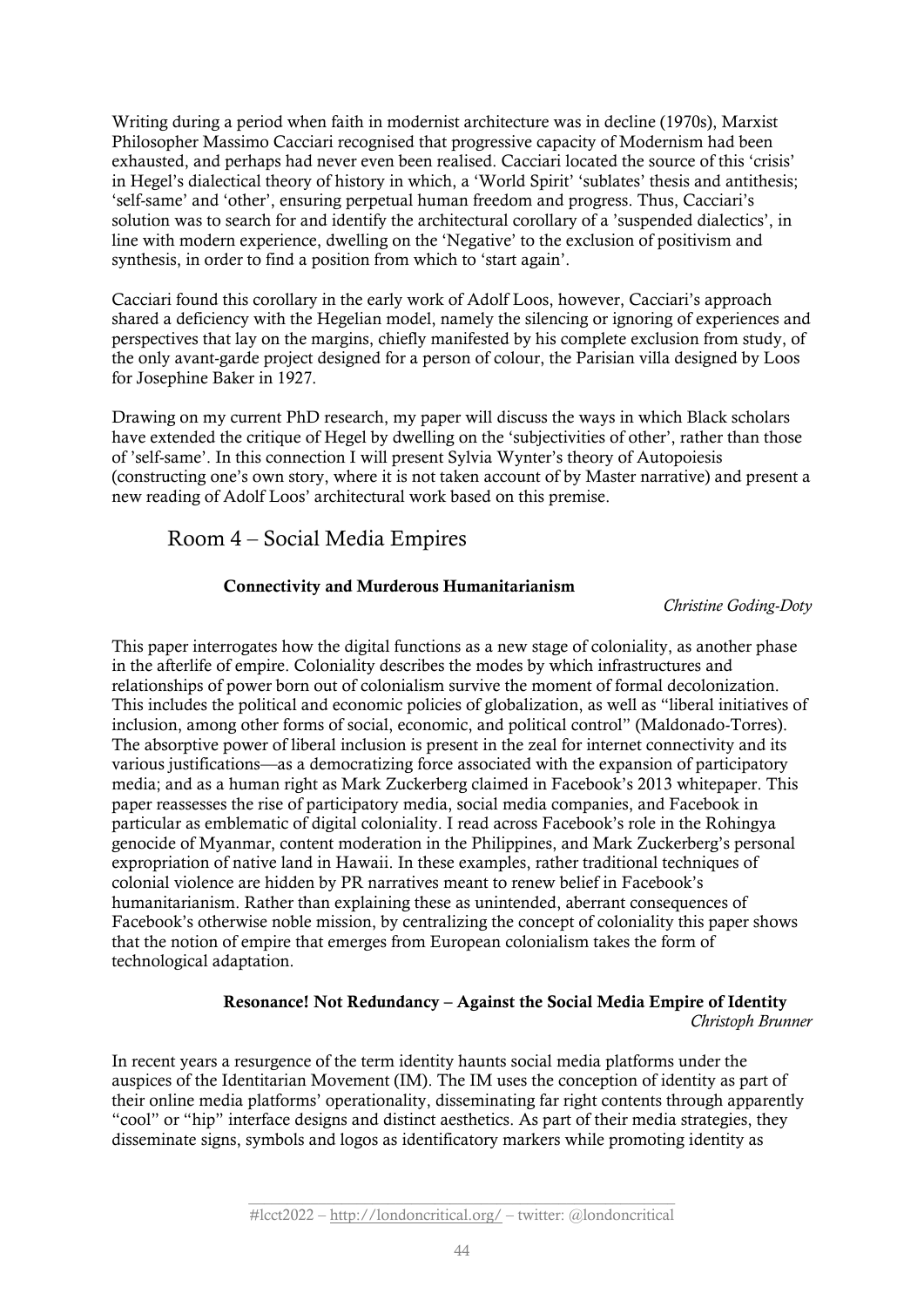something that is not fixed but in flux and that needs to be treated as a "dynamic reality." At the same time, their conceptual roots of identity (referring to Alain de Benoist and Henning Eichberg) are based on the assumption of terminal ethnic differences. The tension between an apparent fluidity and the requirement to maintain clear ethnic or racializing points of orientation align neatly with contemporary social media empires promoting infinite connectivity and a cult of the individual. While mainstream social media platforms increasingly ban right-wing content, the building of "alternative media platforms" is a crucial goal for transnational networks of the (new) right. This paper will engage some of these platforms along their individualizing aesthetics that replicate the quasi-colonial distribution of the sensible of mainstream social media while claiming "real freedom" of expression. I consider such an aesthetics as generative of sensory redundancy at the core of an individualizing operational logic of social media empires. In contrast, I will also explore practices and techniques foregrounding resonances of differences delinked from the apparatuses of aesthetic capture of redundant social media empires of identity.

## Online Streaming as Culture Industry – Updating the Analysis for the 21st **Century**

*Guilel Treibed*

The pandemic has led many of us, intensely than ever before, into the more general process of the digitalization of our lives which has been going on for the last two decades. Whatever aspect of life resistant to the passage online was, for a time, simply suspended. In some instances, this process was reversed, but there are good reasons to doubt it can be forestalled much longer, covid or otherwise. What are the implications of such a process of digitalization on such a massive scale? The rise of an algorithmic society was made possible via the data produced and gathered through our mobile phones and laptops and their incessant use since the early 2000s. The pandemic gave it a 'booster shot'.

In this presentation, I aim to rescue the analysis of the industry culture offered by Adorno and Horkheimer, and later Marcuse, to show that our predicament, specifically in the aftermath of covid, is a dire one. If there are any winners from the pandemic, online streaming platforms such as Netflix, Amazon Prime or Disney Plus would surely be among them. However, these streaming platforms are not just another way of watching television. They are a whole new way of entertainment. Given that they produce and offer what is being already watched, they contribute to social fragmentation and social bubbles.

Moreover, though much less apparent than classical television channels, they have an ideology that regulates the availability of programs and, in the case of Netflix, is incessantly repeated in endless shows. In the paper, I suggest that we must re-activate and re-use the analysis of the culture industry following the early Frankfurt School thinkers no matter what the pessimistic conclusion may be. Individually tailored entertainment curated (so to speak) by the powerful algorithms of these streaming services and the constant availability of their on-demand programs is creating a culture industry on scales that Adorno, Horkheimer, or Marcuse did not even imagine in their worst nightmares.

# Room 5 – The End of Biopolitics 2

## Sounding Incarceration: Decolonising Biopolitical Musics

*Erin Johnson-Williams*

My historical research largely focuses on the imperial legacies of British music education, and how colonial forms of sonic discipline – such as the imposition of English-language hymnody in South African concentration camps, for example – enacted forms of what I call 'audible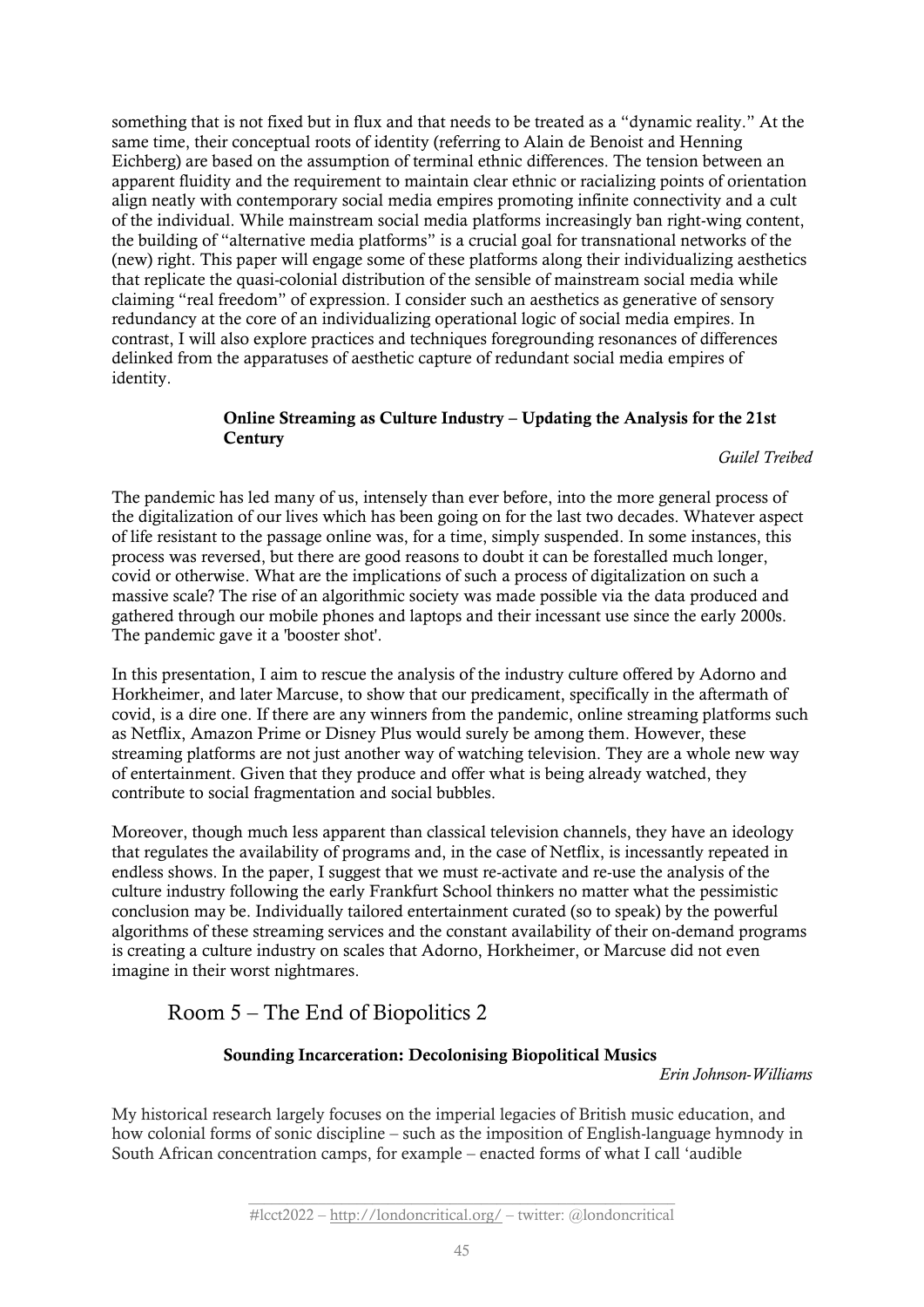biopolitical control'. Drawing on late nineteenth- and early twentieth-century British theories of biopolitical surveillance, concentration, and racial degeneration, I examine how during the South African War (1899–1902) the British colonial concentration camp became a heightened site of spaces of enforced 'sonic congregating' as a way to negotiate new imperial, carceral technologies that administered the life and death of colonised subjects. Colonial singing, in this context, thus became a sonic means of responding to, reinforcing, and resisting new, racialised forms of mass incarceration, through its ability to mediate trauma within spaces of biopolitical containment.

In bringing this historical context into dialogue with the present – and, indeed, with the possibility of 'The End of Biopolitics', I am interested in how the imperial legacies of western music as a form of 'biopolitical control' persist across postcolonial musical practices, both in Britain and South Africa. Neo-imperial forms of music-making, such as the enduring presence of choirs and orchestras in school education, for example, risk enacting anachronistic forms of biopolitical surveillance of the 'disciplined / colonised body' today. Decolonising the historical legacies of sonic biopolitics for the present will place the 'freedom' of the living, musical body within current discourses about musical authority and mental health, safety and security.

# When the State Plays God: A Typology of Theopower in Prison

*Shirley Le Penne*

Life sentence is a form a death sentence  $-$  a form of dying without death, until the very end. But what if the state changed its mind? What happens when a death sentence is commuted into a life sentence, a life sentence overridden into a death sentence, and either sentence overturned, resulting in release? What effect does the move from one form of sentencing to another have on inmates' experiences of life and death? And what does it tell us on the state's own conception of life and death in prison and its role in their management?

While life and death sentences have been subject to extensive research, not much has been said about the transitory moves between life and death that some inmates experience over the course of their imprisonment. This paper offers a typology of the various ways life and death come at play within the realm of incarceration. Theoretically, I move from Foucault's biopower and Mbembe's necropower to another conception of power, that I coin theopower. Not merely focusing on the state's regulation of life (Foucault), nor on the state's power over one's death (Mbembe), theopower aims at depicting the state's terminal prerogatives over the in-betweenness of life and death and the afterlife. Empirically, capturing the lives of those living on the edge, I use the concepts on life and death sentence, civil and social death, virtual sentencing, and solitary confinement, to show how the state "plays God" by institutionalizing life and death punishments.

# *15:30-16:00 – Break*

# 16:00-17:30 – Parallel Sessions 4

Room 1 – Art Practice and Critical Pedagogy 4

# Sweet Maria Monument; Anti-performance, collective care and performativity *Raju Rage*

This anti/performance occurred in December 2018 at the Kochi- Muziris Biennale, with three artists Aryakrishnan (Aryan), Gee Semmalar and Raju Rage. Sweet Maria monument was in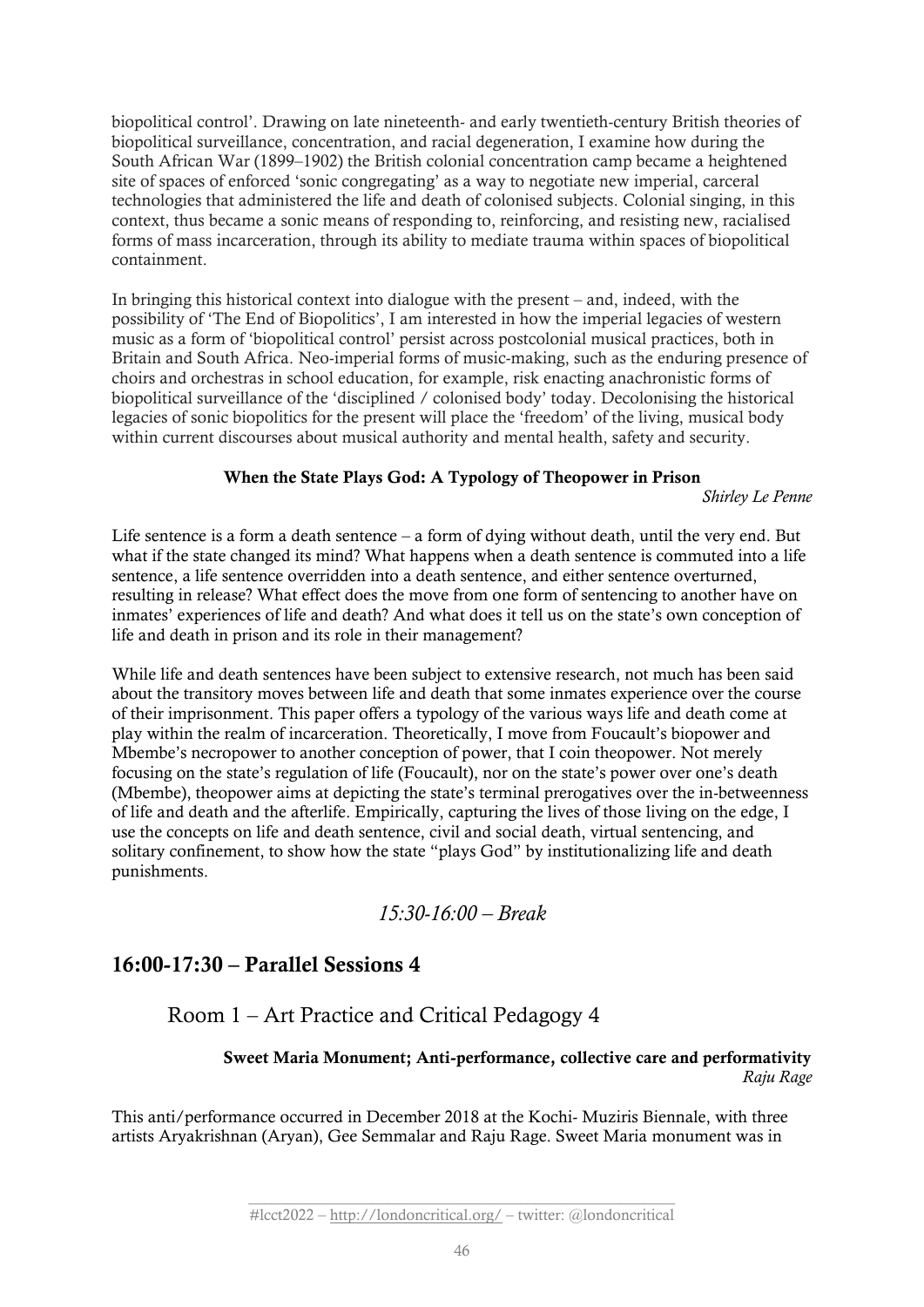fact not a monument in the conventional sense of the word, it was an anti-monument - a reclamation of the fullness of our lives from the everyday necropolitics that condemns our bodies as disposable - as not yet dead/not deserving of life.

Our 'performance' was part of our femmage to Sweet Maria and there were many others - as transgender and queer artists but also friends in this exchange, we decided that instead of doing a conventional performance, we would centre – three transnational South Asian trans and gender non-conforming people across caste sharing acts of collective care and conversation about what it means to be queer and trans in our contexts, within India but also within the diaspora. This did not however, come with any representational claims to the experience of being trans/queer. We wanted to explore queerness "as the possibility of producing new meanings and new communities. It is a term which could mobilise differences, rather than sameness".

## Metamorphic Pods, Wrappers As floor Art: Performance, Transformation and Knowledge Transfer Through a Site Specific Interactive Art Installation in The Grafton Shopping Centre, Cambridge

*Mary-Jane Montgomerie-House*

Metamorphic Pods, Wrappers As floor Art : Performance, Transformation and Knowledge Transfer Through a Site Specific Interactive Art Installation in The Grafton Shopping Centre, Cambridge is one outcome from my practice based PhD research from a set of seven Installations, which interconnect through non verbal visual narratives. A wrapper cloth is a two yard rectangular piece of cloth which is wrapped around the body and worn as part of a fashion ensemble.

This temporal Installation navigated hybrid sustainable wrapper cloths through participatory interactive performative interplay with a plurality of outcomes. In simplistic terms wrapper cloths convey "colourful stories ". Wrapper cloths are material agents which metamorphose through their multifunctional physicality and communicate through their embodied materiality histories, a pluralistic plethora of multi metaphors. The Installation site, a vacant shop, private, empty space with no material commodities transformed into a communal, interactive, social engagement hub with creative play, art making and theatrical role play. Initial participatory enquiry, with resistance, changed into participation with mindfulness and holistic well being. This presentation explores how Wrappers, go through a process of performative transformation from fashion body cloths into verbal floor art with political and cultural ideologies interconnected with identity. Learning as an all inclusive social collective in a non traditional/non hierarchical setting was a point of reference resulting in knowledge transfer. Crossing boundaries by deliberate acquisition of a non typical yet intentional "site specific" space and rejuvenation are also discussed, including, the exploration of narratives as 'non verbal' communication within the hybrid sustainable wrapper cloths.

Room 2 – Hair Club 2

COMMUNITY DISCUSSION: HAIR CLUB leads a community discussion with the presenters from Panel 1 and all attending participants.

Room 3 – Negativity in Contemporary Continental Thought 4: Power

Foucault on Negativity, Violence and Myth

*Barry Stocker*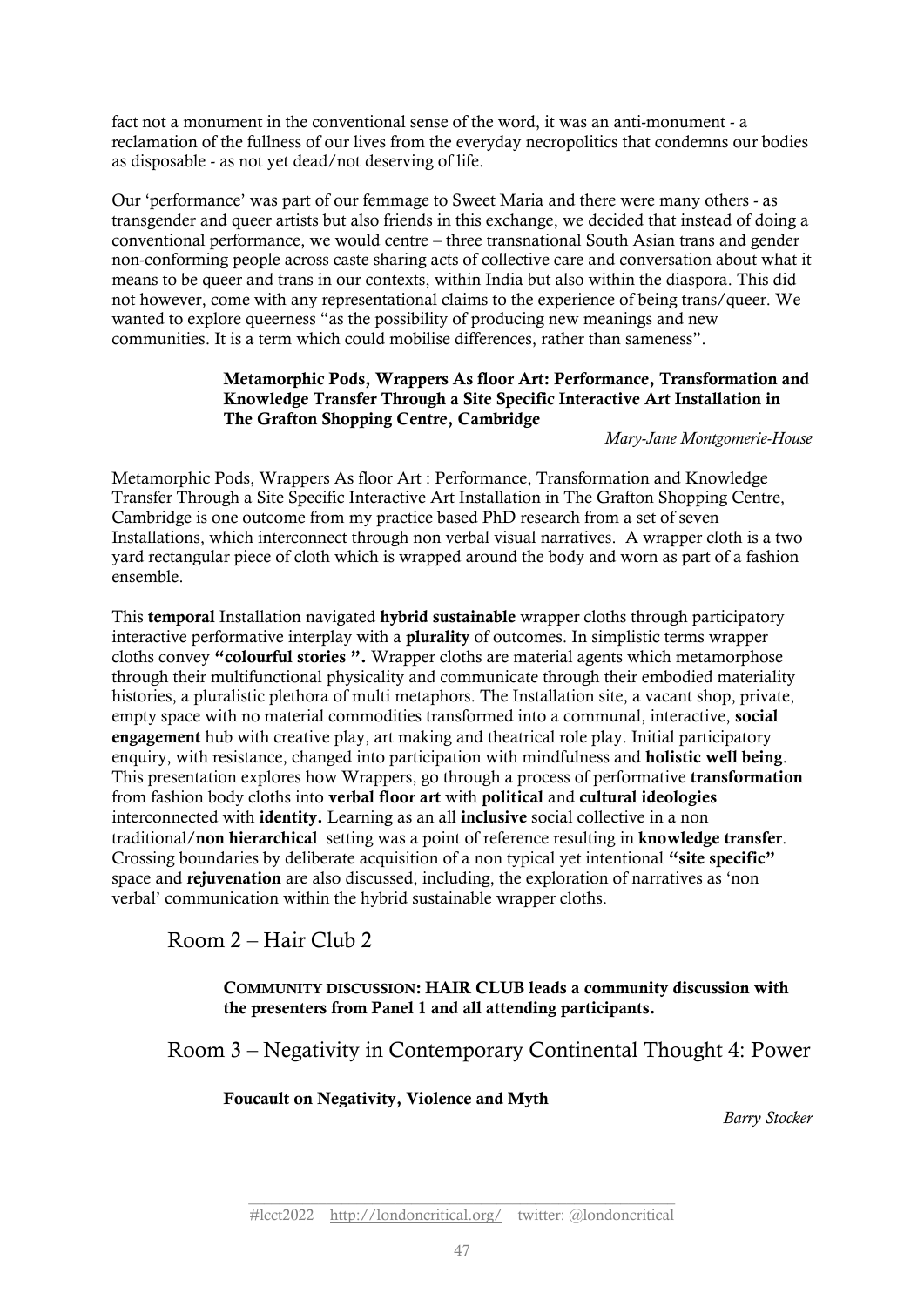One way in which negativity as embodied suffering appears in Foucault is through punishment, whether in the horror of the execution of Damiens that opens *Discipline and Punish*, or the nonspectacular disciplining of the body in the prison. This contrast can be followed in Foucault, back to the way he thinks of madness in relation to Nietzschean theory of tragedy in *History of Madness*, or followed forward in the place compelled veridical speech has in later lectures. The transition from an antique tragic understanding of madness to an understanding of madness as unreason, anticipates the transition from spectacular to disciplinary punishment. It can also be seen in the ancient Athenian transition from a mythical understanding of justice to a a focus on veridical speech. In all cases, there is a rationalistic negation of mythical violence. The spectacular violence of public execution, the awareness of madness as a form of reason outside normal experience, the idea of divine intervention in trial by contest in archaic Greece are all examples of mythical forces negating normal experience of the conscious world. Disciplinarity, biopolitics, legal and psychiatric veridical speech are all forms of negation of myth and of the body. The body, and mind, are subjected to more internal negation compare with the external nature of violence in the mythically oriented world. This is combined with themes of self-care, aesthetics of existence, singularity. and the modern as subjective, in Foucault which offer possible alternatives to negativity.

# The subject of psychoanalysis against the pressure of positivity

*Krzysztof Świrek*

According to well-known argumentation of Michel Foucault, power should be understood not as restrictive and negative, but rather as enabling and productive. It is especially true in the case of neoliberal power, which seeks to mold subjects that are innovative, resilient and able to cope with various kinds of stress-inducing environments. Neoliberal power tends to treat negativity (all forms of suffering and 'maladjustment') as a kind of error that signals a neglect on the part of the subject: if the subject suffers, it has clearly neglected some sort of care for self. Coaching and therapy works to provide the neoliberal subject with resilience.

Against this form of coercion, psychoanalysis offers a model of subjectivity that is centered around negativity and introduces negativity as a heart of subjective experience. We 'are' subjects as long as we can discern certain spheres that doesn't work in our adjustment to social life. Those difficult experiences are coded in psychoanalytic language as the privileged areas of subjectivity against the ideological subjectivity of rational economic agents. Drawing on psychoanalytic theory (and not on therapeutic practice), this paper aims at presenting how alienation (negativity and suffering found in subjective experience) can deliver the subject form the stranglehold of neoliberal positivity.

The aim of this paper is to show that Foucault's positive theory of power and psychoanalytic negative theory of the subject doesn't have to be treated as exclusionary – in fact, the latter is able to show interesting possibilities of resistance to the former.

# Room 4 – Measurement and Surveillance of Practice 4 / Joint panel with Social Media Empires

# The Panopticon Reinvented: Resisting Digital Surveillance through an Anti-Colonial Lens

*Anthony Longo*

Digital surveillance has become an inherent means of modern society's institutions to perform their tasks. The quantity in which people can be and are being traces by surveillance technologies today is certainly a realization of digital technology. The question remains however if, besides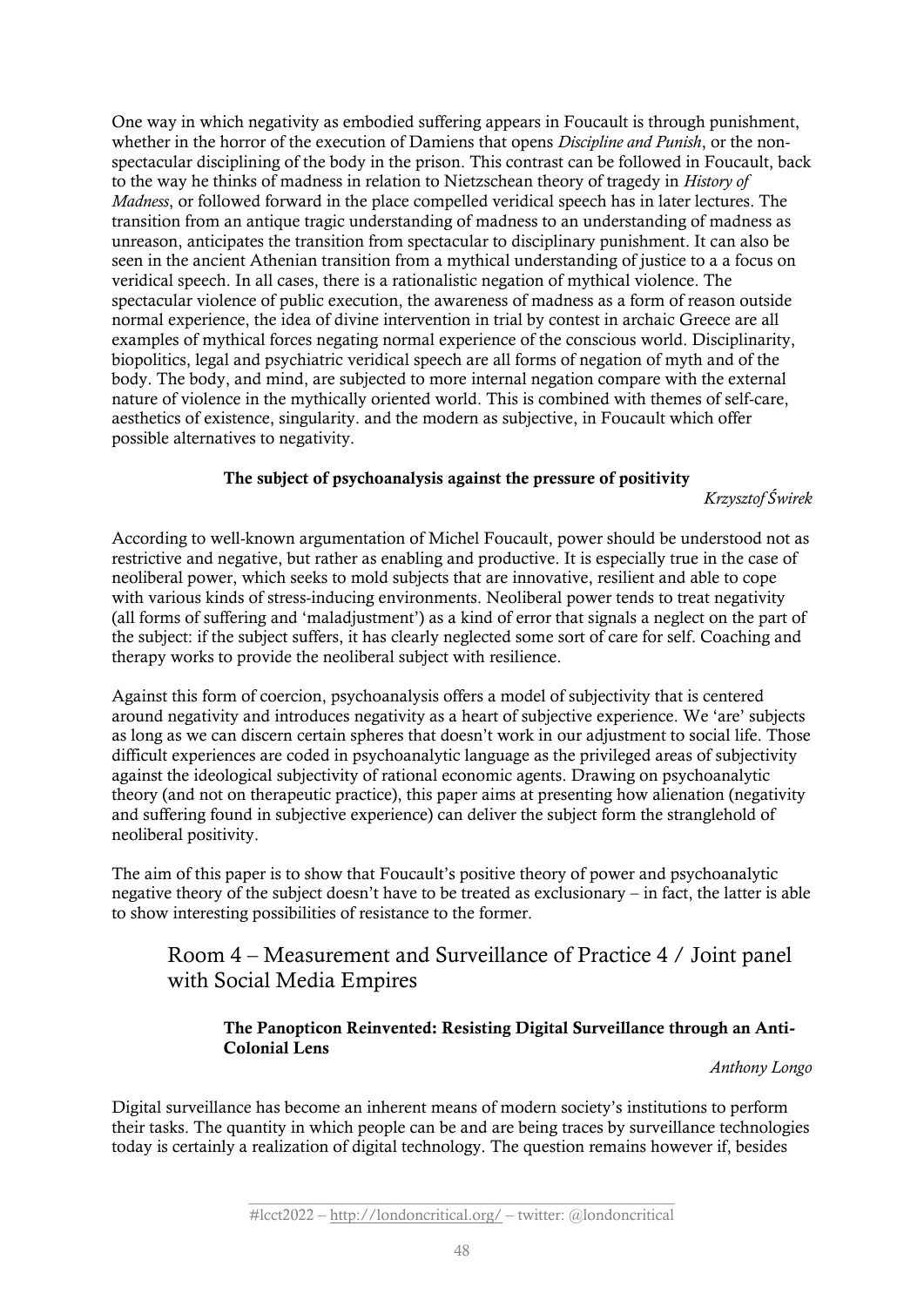these quantitative differences between analogue and digital forms of surveillance, the nature and function of surveillance themselves have fundamentally changed due to the rise of digital and social media. Many academics have turned to Michel Foucault's analysis of disciplinary power in modern society to examine the transformations that digital technology might or might not have caused for the nature of surveillance. His concept of 'panopticism', which is central to his *Discipline and Punish: The Birth of Prison* (1977), has been a widely adopted starting point for such inquiries. One aspect that Foucault himself and subsequently contemporary scholars have overlooked is that the panopticon was a colonial invention. In this paper, I will show the relevance of bringing in a colonial perspective to understanding how surveillance has changed in the digital age. To do so, I will bring in the concept of 'data colonialism' complemented with a Foucauldian analysis of the repressive and productive aspects of algorithmic power. Based on a reflection on the relationship and tensions between power, visibility and resistance in Foucault's work, I end with an analysis of the possibilities and limits of resistance in the contemporary surveillance age.

## Become Indecipherable

*Nine Yamamoto-Masson*

In this performance-lecture on the poetics of disappearance in response to disciplining techmediated state surveillance, I take inspiration from the animal world, quantum nanotechnology, and antifascist rebels worldwide.

In cultures that privilege the visual, vision and visibility have currency as metaphors for political existence and social dynamics, as modalities of being that can be affirming and liberatory, or oppressive. As modalities of existence in society, the variable spectrum of visibility and invisibility is an effect of oppressive social hierarchies with material/ising effects on those being seen (or not) and those watching. After having been mechanised, vision has become militarised and weaponised. Data-based panopticism is deployed to discipline and interpellate those within its digital field of data-fed computer "vision" and jurisdiction. Edouard Glissant's demand for the right to opacity remains very powerful, also in the context of the data-driven panopticon and necropolitical technologies of subjugation for those who tend to be oversurveilled, victims of stalking, pressured to remain visible for fear of being criminalised. Existence in "dead angles" or "dead zones" as an intentional resistant strategy can mean freedom or subjugation. We demand, we take the right to be indecipherable.

This (hybrid?) presentation is based on my academic research, art practice based on artistic research as methodology and format, and personal experience, including various mutual aid organising and fiEld rEseArCh I conducted in NYC during the 2020 Black liberation abolitionist uprising (I ended up becoming a target of state surveillance myself, like many others close to the vigils and protests)

Room 5 – Autotheory 3

# Genre Anxiety: Why form is doing such heavy lifting in early 21st century cultural conversations

*Libby King*

Narrative forms are always in flux and responding to concerns resonating at the time. While blended genres have a long history, the early  $21<sup>st</sup>$  century has seen a flourishing in both the creation and popularity of blended forms. From autotheory, fictocriticism, autofiction, autoethnography, and experimental memoir, the proliferation of terms to describe these forms can feel as numerous as the texts themselves.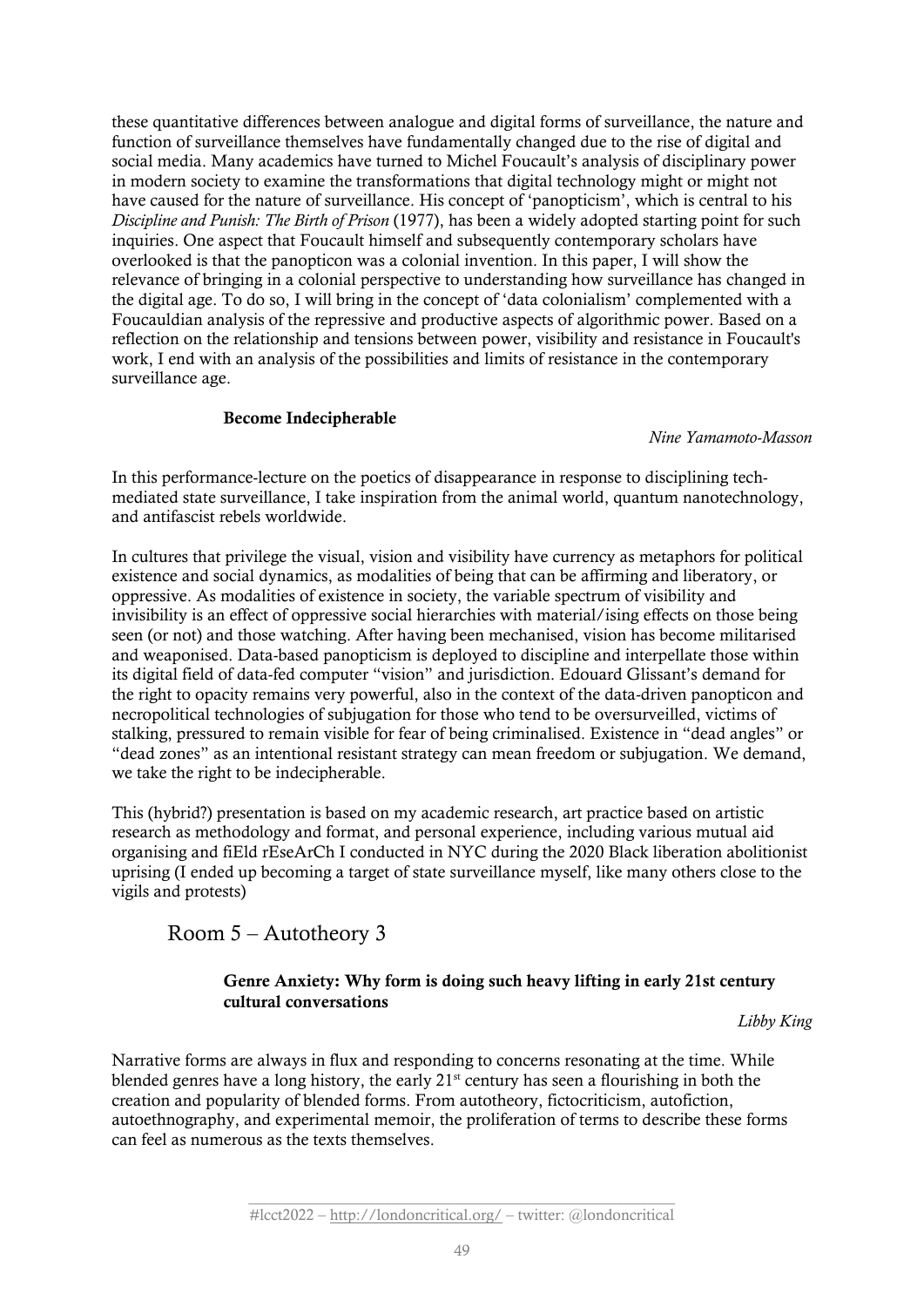This presentation/workshop will unpack why blended literatures have emerged as such powerful storytelling tools for this moment. It will highlight examples of how blended genres intrinsically redefine the boundaries of some of the most important conversations of the new century, including the moving lines between: representation/appropriation; lived experience/institutional expertise; omniscient observers/narcissistic participants; facts/fictions; authenticity/deception; and public/private spaces.

Examples will be drawn from Maggie Nelson, Karl Ove Knausgård, Billy-Ray Belcourt, Amitiv Ghosh, and Shelia Heti to show how form in the early 21<sup>st</sup> century is as important as content to the meaning communicated and why creating genre anxiety is such an effective cultural intervention for this moment.

## Meaning in Meaninglessness – Analysing the Ethics of Camus' Absurd in the Field of Autotheory

#### *Audrick D'Mello*

Albert Camus is one of the most representative figures of the philosophy of the "absurd" or "absurdism", which believes that life has no meaning and that human beings exist in a purposeless, chaotic universe, that simply exists and is indifferent to people's lives. Like Sisyphus from Greek mythology, we are forever carrying that existential boulder, all the while knowing that it is doomed to go downhill, rendering our life's work meaningless. Our condition might be tragic, but Camus considered that this exact condition hides a blessing in disguise: life does not have a meaning, but we are free to attribute it any meaning we want, and this spills over into the integration of the personal with the theoretical as well. The paper explores the ethics of Camus' Absurd in the field of Autotheory. It begins by analysing how Camus came about with his idea of morality as a way of understanding reality around him. It then dissects his interpretation of Ethics in all its ambiguity, subjectivity, and contradiction to established thought of his time. It finally tries to comprehend his style of thinking in the context of theory and its critical reflection on the self.

#### Autotheory's wilderness: an exploration of parrhesiastic landscapes *Maria Gil Ulldemolins and Kris Pint*

For Foucault, parrhesia, the ancient Greek form of truth-speaking, is relational. This relationality exists between one and others, as well as within oneself: in order to establish any 'truth', parrhesia demands to self-examine and align one's discourse (logos), with one's way of living (bios). For this presentation, we propose a creative-critical collaboration that links autotheoretical and parrhesiastic practices.

On the one hand, we understand the bios not as a singular way of life, but as a set of kinships, obligations, relations, and vicinities – including the unconscious of the pulsional body, as well as the interaction with others, and the more-than-human. On the other hand, we rely on a polyphonic, transdisciplinary logos, a source of experimental techniques and devices that shatter the fallacy of an authentic, isolated, transparent discourse on oneself. We want to combine these in an exploration of an imaginary of 'wilderness'. Not as a posthuman fantasy, but as a subjectivizing atlas of one's inner and outer landscapes.

We will exchange and experiment with our own bios, and also borrow from a vast array of sources: from mystics, to the Romantics, to contemporary ecological thinking, and postapocalyptic science fiction. We do not consider autotheory as merely a contemporary symptom of what Foucault called the 'confessing animal'. To us, it can be a generative tool for exploration